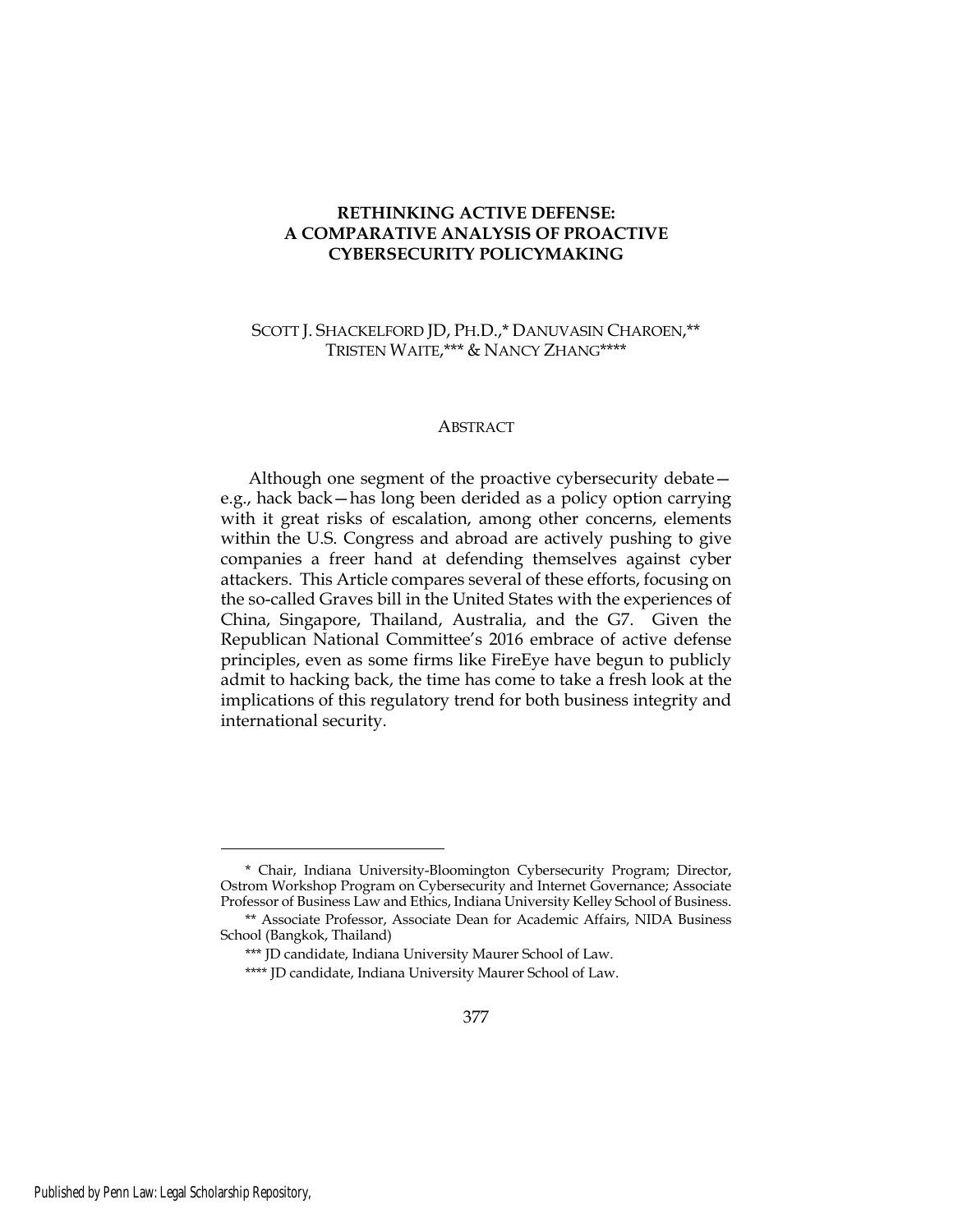# TABLE OF CONTENTS

|    | Introduction.<br>379                                     |  |
|----|----------------------------------------------------------|--|
| 1. | Unpacking the Cyber Threat to the Private Sector 383     |  |
| 2. | The Evolution of Active Defense in the United States 387 |  |
|    | 2.1. U.S. Regulatory Context for Active Defense Measures |  |
|    |                                                          |  |
|    |                                                          |  |
|    | 2.1.2. State-Level Anti-Hacking Laws390                  |  |
|    | 2.2. Analysis of Pending Active Defense Legislation 396  |  |
| 3. | Global Perspectives on Active Defense: Case Studies on   |  |
|    | China, Singapore, Thailand, Australia, and the G7401     |  |
|    |                                                          |  |
|    |                                                          |  |
|    |                                                          |  |
|    |                                                          |  |
|    |                                                          |  |
| 4. | Implications for Managers and Policymakers 417           |  |
|    |                                                          |  |
|    |                                                          |  |
|    | 4.3. Prospects for a Proactive Cyber Peace 422           |  |
| 5. |                                                          |  |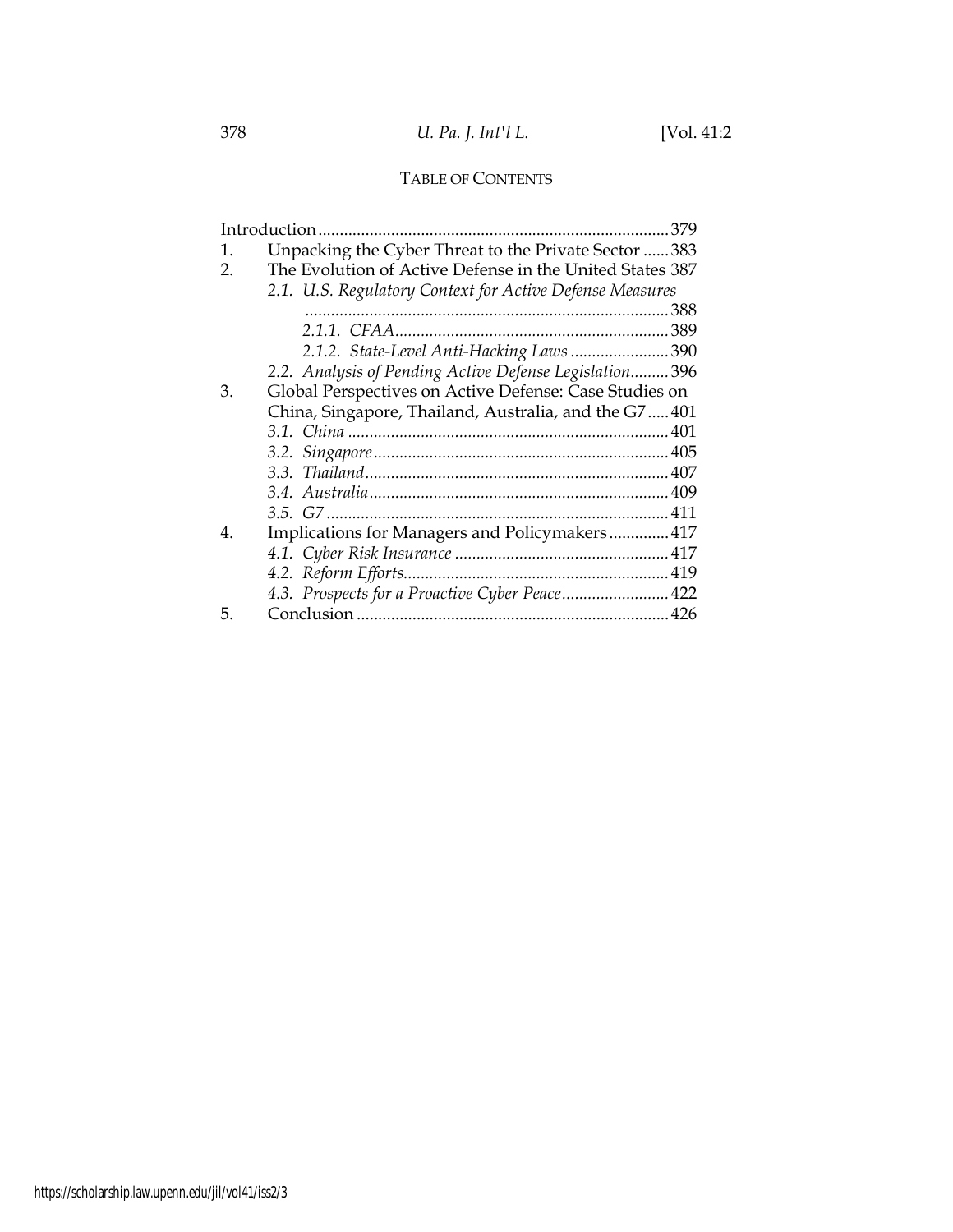#### **INTRODUCTION**

In the aftermath of the May 2017 WannaCry ransomware attack, which impacted more than 200,000 computers spread across 150 nations,<sup>1</sup> calls regarding the "sorry state" of cybersecurity became louder, leading some to resurrect a now old debate about permitting firms a freer hand in defending themselves from the onslaught of cyber attackers.2 On its face, such a policy might be sensical, echoing self-defense rationale and responding to the fact that many sophisticated companies are in the best position to know and understand their own defenses, and what they need to do "to protect their customers, networks, and valuable trade secrets." <sup>3</sup> Such sentiments informed Georgia's State Bill 315, which was passed in May 2018 and would have permitted "active defense measures that are designed to prevent or detect unauthorized computer access" until it was vetoed by former Governor Nathan Deal due to its "national security implications and other potential ramifications."4 Governor Deal's veto statement, issued at the urging of tech firms,<sup>5</sup> serves to highlight that the problems involved in crafting such a policy are manifest, including attribution and escalation,<sup>6</sup> although this has not stopped proponents from pushing the idea forward as

<sup>1</sup> *WannaCry ransom notice analysis suggests Chinese link*, BBC (May 29, 2017), http://www.bbc.com/news/technology-40085241 [https://perma.cc/68RG-7Q46].

<sup>2</sup> *See* Josephine Wolff, *When Companies Get Hacked, Should They Be Allowed to Back?*, **ATLANTIC** (July 14, 2017), https://www.theatlantic.com/business/archive/2017/07/hacking-back-activedefense/533679/ [https://perma.cc/LVL4-NBDH].

<sup>3</sup> Scott J. Shackelford, *When it Comes to Cyber Security, Passive Defense is Best*, UNDARK (Feb. 19, 2019), https://undark.org/2019/02/19/when-it-comes-to-cybersecurity-passive-defense-is-best/ [https://perma.cc/M57J-BNXY]; *see, e.g.*, *Intangible Assets Increase to 84% of the S&P 500's Value in 2015 Report*, BUS. INTANGIBLES (Mar. 11, 2015), http://www.businessintangibles.com/singlepost/2015/03/11/Intangible-Assets-Increase-to-84-of-the-SP-500s-Value-in-2015- Report [https://perma.cc/DTL7-AKP3].

<sup>4</sup> Tara Seals, *Georgia Governor Vetoes Controversial Hack-Back Bill*, THREATPOST (May 9, 2018), https://threatpost.com/georgia-governor-vetoes-controversialhack-back-bill/131822/ [https://perma.cc/L2HG-NU6Q].

<sup>5</sup> Zaid Shoorbajee, *Google and Microsoft ask Georgia governor to veto 'hack back' bill*, CYBERSCOOP (Apr. 27, 2018), https://www.cyberscoop.com/georgia-sb-315 hack-back-google-microsoft/ [https://perma.cc/4SBU-Q9GR].

<sup>6</sup> Veto Number 18 – SB315 (May 8, 2018), https://gov.georgia.gov/pressreleases/2018-05-08/deal-issues-2018-veto-statements [https://perma.cc/QG5B-ULUX].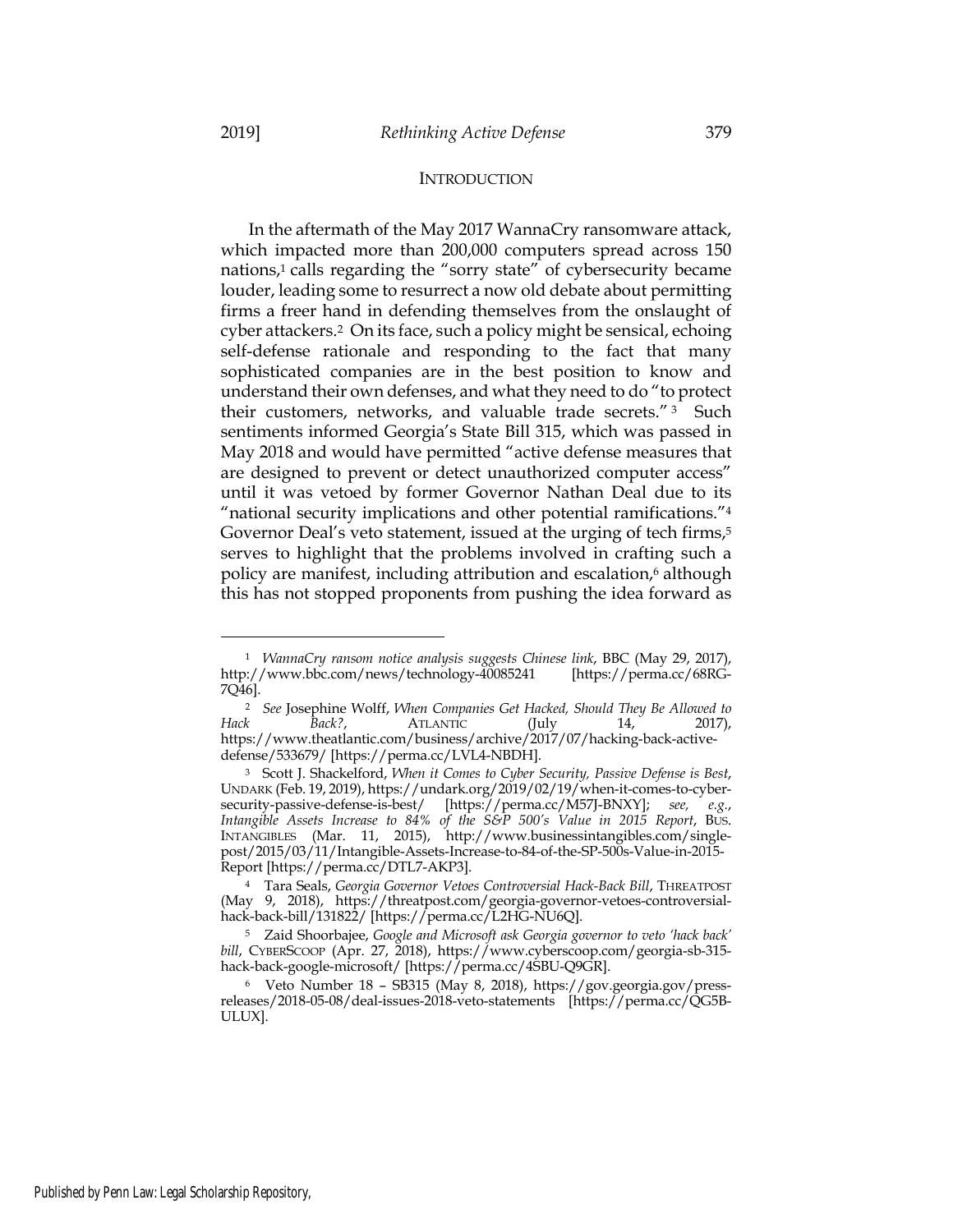part of the larger movement toward "proactive cybersecurity," both in the United States and indeed around the world.7

Proactive cybersecurity is an amorphous field, comprising a wide range of active and passive measures that are often commonly, though not always accurately, referred to as "active defense." While "hacking back" is a lightning rod within this field, $\delta$  it is just one data point in a larger and more dynamic movement, which includes technological, organizational, and legal best practices deep packet inspection to audits promoting defense-in-depth.9 Going hand-inhand with this amorphous understanding lies ambiguity with regards to the legality of active defense techniques such as "honeypots" and information sharing that are acknowledged by some governments as best practices.10 This Article, though, focuses

**SYMANTEC** (Apr. http://www.symantec.com/connect/blogs/proactive-cybersecurity-takingcontrol-away-attackers [https://perma.cc/3XM6-R369]; Michael A. Davis, *4 Steps For Proactive Cybersecurity*, INFO. WK. (Jan. 18, 2013), http://www.informationweek.com/government/cybersecurity/4-steps-forproactive-cybersecurity/d/d-id/1108270 [https://perma.cc/8XYL-H3PN]; *Hackback? Claptrap!—An Active Defense Continuum for the Private Sector*, SEC. TODAY, https://sec.today/events/talk/3f45c4ca-98e7-4dcf-959c-86d73e51f8f5/ [https://perma.cc/7QTP-BGW5] ("[A]ctive defense should be viewed as a diverse

<sup>7</sup> *See* Wolff, *supra* note 2.

<sup>8</sup> *See, e.g.*, Carl Franzen, *Should US companies be allowed to hack China in revenge? New report says yes*, THE VERGE (May 22, 2013), http://www.theverge.com/2013/5/22/4356196/report-tells-congresscompanies-should-hack-back [https://perma.cc/JX7X-FE7X]; *see also* Eric Chabrow, *The Case Against Hack-Back*, BANK INFO. SEC. (Jan. 6, 2015), http://www.bankinfosecurity.com/case-against-hack-back-a-7759 [https://perma.cc/9WXW-U7TK]; Tom Field, *To 'Hack Back' or Not?*, BANK INFO. SEC. (Feb. 27, 2013), http://www.bankinfosecurity.com/to-hack-back-or-not-a-5545 [https://perma.cc/7XUH-H8T9] (discussing, among other things, the likelihood of prosecution in the United States for engaging in hacking back). <sup>9</sup> *See, e.g.*, Orla Cox, *Proactive Cybersecurity—Taking Control Away from* 

set of techniques along a spectrum of varying risk and legality.").

<sup>&</sup>lt;sup>10</sup> *See, e.g.,* EUROPEAN UNION AGENCY FOR NETWORK & INFO. SEC., PROACTIVE ECTION OF SECURITY INCIDENTS II: HONEYPOTS 17 (2012), DETECTION OF SECURITY INCIDENTS II: HONEYPOTS 17 (2012), https://www.enisa.europa.eu/activities/cert/support/proactivedetection/proactive-detection-of-security-incidents-II-honeypots [https://perma.cc/7PRY-RNSP] (defining a "honeypot" as a "computing resource,

whose sole task is to be probed, attacked, compromised, used or accessed in any other unauthorized way"); Sean Lyngaas, *NIST spells out information-sharing best practices*, FCW (Oct. 30, 2014), http://fcw.com/articles/2014/10/30/nist-sharingbest-practices.aspx [https://perma.cc/P9UL-CZ6L].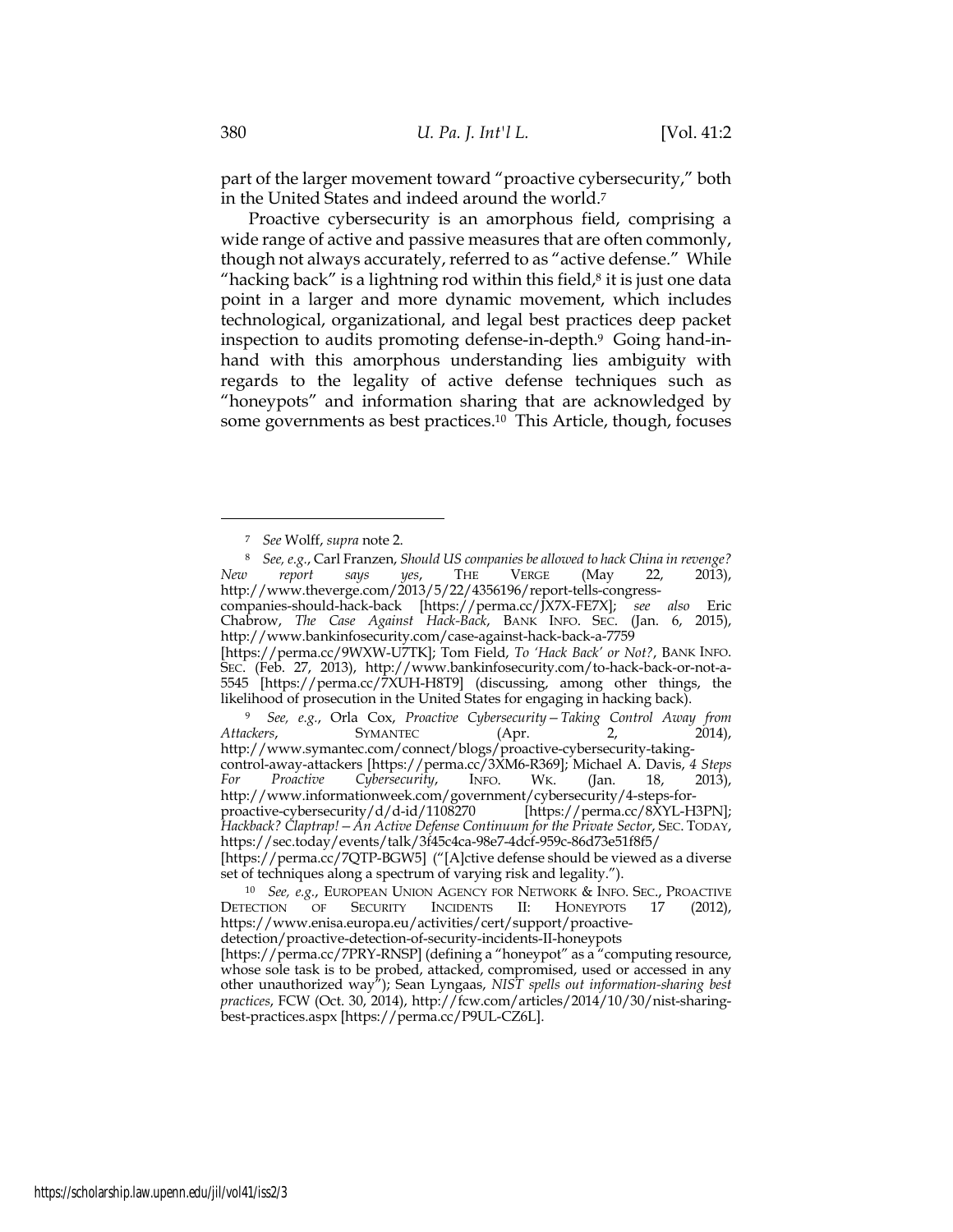on the active defense debate given its continued prevalence among policymakers in the United States and around the world.11

Although "hack back" has long been derided as a policy option carrying with it great risks of escalation and enabling industrial espionage, among other concerns,12 policymakers at the federal and state levels in the United States, and abroad, are actively pushing to give companies a freer hand at defending themselves against cyber attackers.13 In fact, even as some commentators still call it the "worst cybersecurity policy idea," <sup>14</sup> the policy has enjoyed remarkable staying power, even rising to the level of being included in the 2016 Republican National Committee (RNC) Platform. <sup>15</sup> An entire industry is being created to help enable interested firms to engage in active defense measures, <sup>16</sup> despite the fact that relatively few commentators—with the notable exception of former Homeland Security Assistant Secretary Stewart Baker—see much benefit in legalizing active defense measures. <sup>17</sup> Moreover, few seem convinced that the policy is even technically desirable given other established techniques for attributing cyberattacks back to their source.18 There seems to be more agreement, for example, on the need to reign in law enforcement's use of the rather vague Computer Fraud and Abuse Act (CFAA) given a spate of high-profile and

<sup>11</sup> For more on the development of the entire proactive cybersecurity field, see Amanda N. Craig, Scott J. Shackelford & Janine Hiller, *Proactive Cybersecurity: A Comparative Industry and Regulatory Analysis*, 18 AM. BUS. L.J. 721, 722 (2015).

<sup>12</sup> *See, e.g.*, Josephine Wolff, *Attack of the Hack Back*, SLATE (Oct. 17, 2017), https://slate.com/technology/2017/10/hacking-back-the-worst-idea-incybersecurity-rises-again.html [https://perma.cc/X7E3-ZYCF].

<sup>13</sup> *See id*.; Craig, Shackelford & Hiller, *supra* note 11.

<sup>14</sup> *See* Wolff, *supra* note 12. ("Active defense, for those not familiar with cybersecurity euphemisms, is the polite term for offense. It's meant to convey that you're just protecting yourself, not attacking anyone, even though, of course, you are attacking someone—that's what makes it so "active.").

<sup>15</sup> *See* Paul Szoldra, *This one sentence in the GOP platform has cybersecurity experts freaking out*, BUS. INSIDER (July 21, 2016) , http://www.businessinsider.com/gopplatform-hacking-back-2016

<sup>7?</sup>pundits\_only=0&get\_oall\_comments=1&no\_reply\_filter=1

<sup>[</sup>https://perma.cc/M8FE-G3GF].

<sup>16</sup> *See, e.g.*, Fahmida Y. Rashid, *Legal hack back lets you go after attackers in your network*, CSO (Oct. 24, 2017), https://www.csoonline.com/article/3234661/hacking/legal-hack-back-lets-yougo-after-attackers-in-your-network.html [https://perma.cc/J8F5-QMAE].

<sup>17</sup> *See* Wolff, *supra* note 12.

<sup>18</sup> *See, e.g.*, Joe Uchill, *Rep: Hacking back bill not 'the Wild West*,' THE HILL (May 26, 2017), http://thehill.com/policy/cybersecurity/335294-rep-hacking-back-billnot-the-wild-west [https://perma.cc/U4T7-GTRF].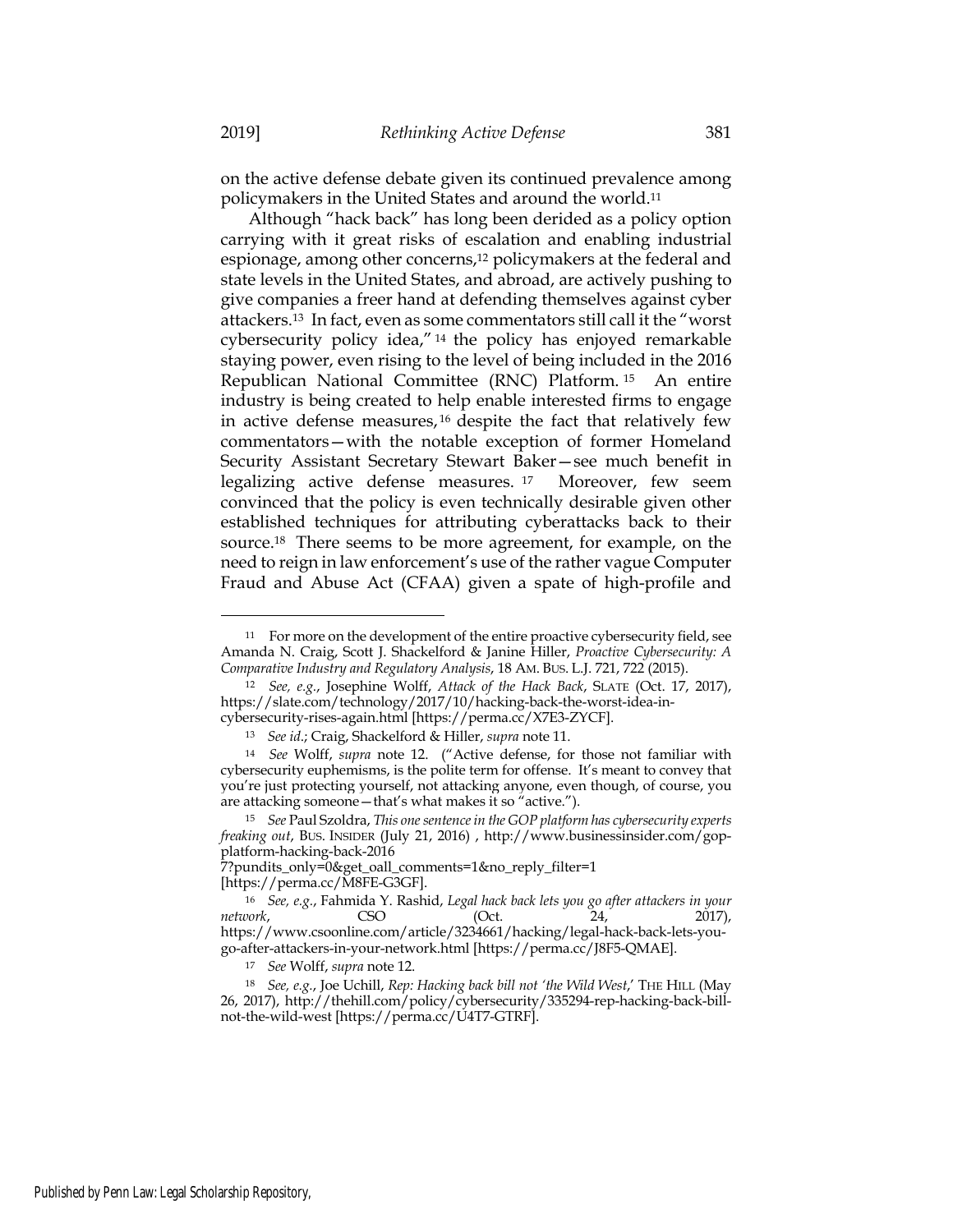controversial prosecutions in recent years.19 This Article compares several of these efforts, focusing on the Active Cyber Defense Certainty (ACDC) Act proposed in the United States with the experience of China, Singapore, Thailand, Australia, and the G7. Given the Republican National Committee's embrace of active defense principles, even as some firms like FireEye have begun to publicly admit to hacking back, the time has come to take a fresh look at the implications of this regulatory trend for both business integrity and international security especially given that there is a paucity of literature on the topic to date.20

The Article is structured as follows. Part I unpacks the multifaceted cyber threat facing the private sector that has given birth to now renewed calls to permit active defense measures. Part II analyzes the evolution of the active defense debate in the United States, paying particular attention to the ACDC Act including interviews with representations from Congress and the U.S. Chamber of Commerce. Part III compares U.S. effort at reforming active defense with Singapore's proactive cybersecurity policy surrounding the protection of its critical infrastructure, which has now been underway since 2015, along with those of Australia and China. Part IV investigates the policy implications of this research for managers and policymakers, including for the cyber risk

<sup>19</sup> *See* Kim Zetter, *The Most Controversial Hacking Cases of the Past Decade*, WIRED (Oct. 26, 2015), https://www.wired.com/2015/10/cfaa-computer-fraud-abuse-<br>act-most-controversial-computer-hacking-cases/ [https://perma.cc/HHN7act-most-controversial-computer-hacking-cases/ CJTY].

<sup>20</sup> *Cf*. Jeff Kosseff, *Defining Cybersecurity Law*, 103 IOWA L. REV. 985, 1019, n.172 (2018) (citing Paul Rosenzweig, *International Law and Private Actor Active Cyber Defensive Measures*, 50 STAN.J.INT'L L. 103, 104 (2014) ("In the United States, scholars have begun to debate the legality of hack back. To date, that examination has focused exclusively on domestic U.S. law. The discussion is inconclusive, though it is probably fair to say that the weight of analysis favors the conclusion that active hack back by private sector U.S. actors violates the Computer Fraud and Abuse Act (CFAA)." (footnote omitted))); Robert Chesney, *Legislative Hackback: Notes: on the Active Cyber Defense Certainty Act Discussion Draft*, LAWFARE (Mar. 7, 2017, 10:30 AM), https://www.lawfareblog.com/legislative-hackback-notes-active-cyberdefense-certainty-act-discussion-draft [https://perma.cc/BAD2- 6MN2] (describing the discussion draft of the Active Cyber Defense Certainty Act, proposed by Representative Tom Graves, which would exempt "active cyber defense measures" from liability under the CFAA); Rebecca Crootof, *International Cybertorts: Expanding State Accountability in Cyberspace*, 103 CORNELL L.REV. 565, 581 (2018); Sara Sun Beale & Peter Berris, *Hacking the Internet of Things: Vulnerabilities, Dangers, and Legal Responses*, 16 DUKE L. & TECH. REV. 161, 196 (2018).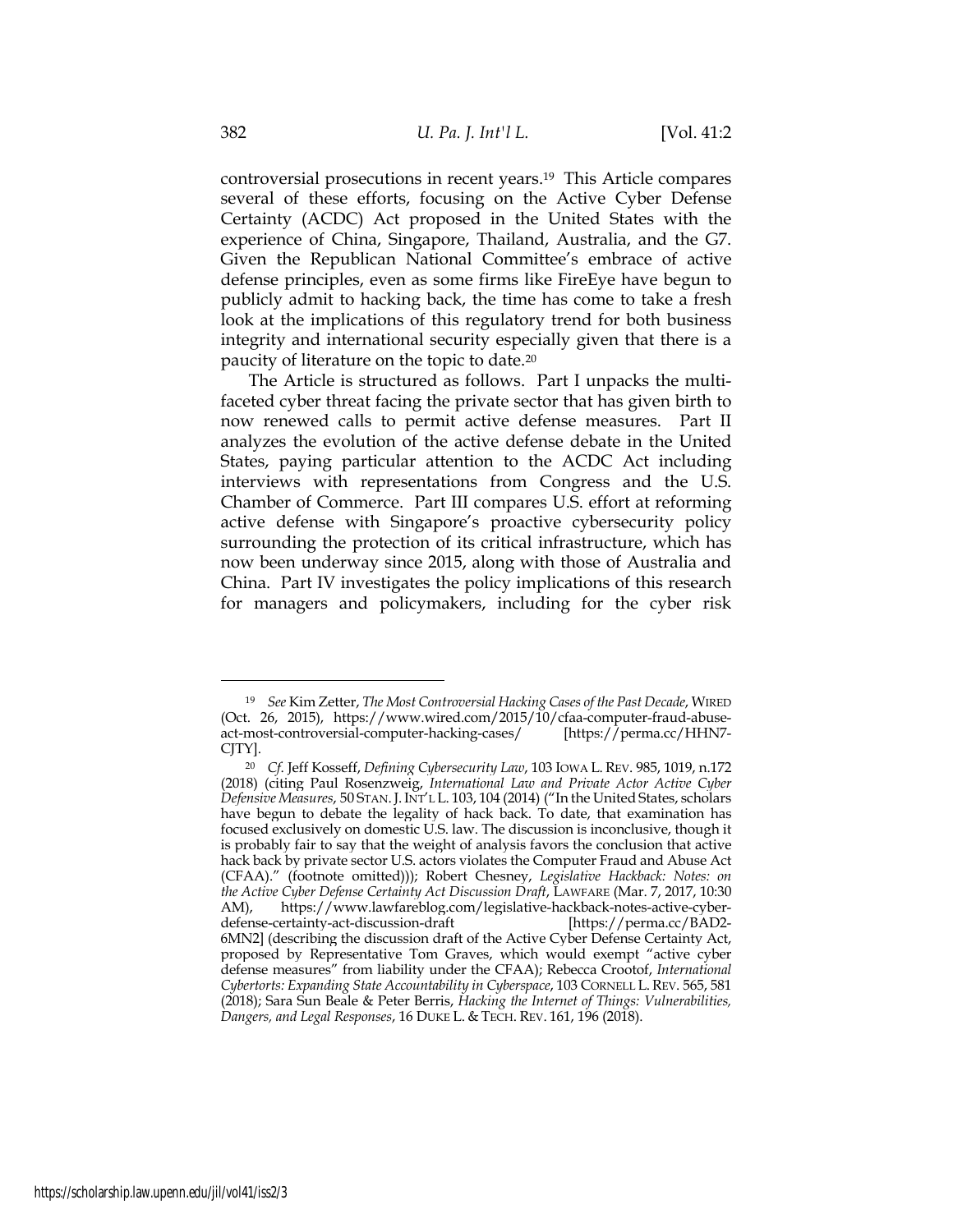insurance industry, along with the promise of targeted proactive cybersecurity measures to contribute to a polycentric cyber peace.21

#### 1. UNPACKING THE CYBER THREAT TO THE PRIVATE SECTOR

A great deal has been written about the evolution of cyberattacks over the past thirty years since the Morris Worm was unleashed back on November 2, 1988.22 It is not the purpose of this section to rehash this work, but rather to briefly introduce the multi-faceted nature of the cyber threat facing the private sector, which is animating calls for active defense measures.23 In short, firms of all sizes face a growing list of antagonists online including hacktivists, criminal organizations, economic competitors, and even nation states; indeed, the threat environment is so complex and dynamic

<sup>21</sup> *See* Henning Wegener, *Cyber Peace*, *in* THE QUEST FOR CYBER PEACE 77, 77 (Hamadoun I. Touré & Permanent Monitoring Panel on Info. Sec. World Fed'n Scientists eds., 2011), http://www.itu.int/dms\_pub/itu-s/opb/gen/S-GEN-WFS.01-1-2011-PDF-E.pdf [https://perma.cc/9XBH-HSMS]. For a more general background on the application of polycentric governance to addressing cybersecurity, see Scott J. Shackelford & Andraz Kastelic, *Toward a State-Centric Cyber Peace?: Analyzing the Role of National Cybersecurity Strategies in Enhancing Global Cybersecurity*, 18 N.Y.U.J.LEGIS.&PUB. POL'Y 895 (2015); Amanda Craig, Scott J. Shackelford & Janine Hiller, *Proactive Cybersecurity: A Comparative Industry and Regulatory Analysis*, 18 AM. BUS. L.J. 721 (2015); Scott J. Shackelford, Timothy L. Fort & Jamie Prenkert, *How Businesses Can Promote Cyber Peace*, 36 U. PA. J. INT'L L. 353 (2014); Scott J. Shackelford et al., *Using BITs to Protect Bytes: Promoting Cyber Peace by Safeguarding Trade Secrets through Bilateral Investment Treaties*, 52 AM. BUS. L.J. 1 (2015).

<sup>&</sup>lt;sup>22</sup> To see the original findings from Cornell on this episode, see TED EISENBERG AL., THE COMPUTER WORM, (Feb. 6, 1989), http://simson.net/ref/1989/Cornell\_Worm\_Report\_1989.pdf [https://perma.cc/8VKE-35ST]. Some argue that the first cyber attack was in fact years earlier in 1982 when a gas pipeline in Siberia exploded allegedly as a result of Soviet spies who had stolen software from a Canadian company that had been implanted with a CIA-sponsored logic bomb, resulting in "the most monumental non-nuclear explosion and fire ever seen from space." THOMAS C. REED, AT THE ABYSS: AN INSIDER'S HISTORY OF THE COLD WAR 269 (2005).

<sup>23</sup> *See generally* SCOTT J. SHACKELFORD, MANAGING CYBER ATTACKS IN INTERNATIONAL LAW, BUSINESS, AND RELATIONS: IN SEARCH OF CYBER PEACE, ch. 1 & ch. 4 (2014) (discussing the rise in cyber threat including cybercrime and espionage, analyzing the development and history of cyber conflicts as well as the cybersecurity strategies of the cyber powers, arguing that cyber powers' relying on an exclusively state-centric approach to cybersecurity may be problematic, and suggesting there is need for polycentric governance that includes private-sector engagement along with multilateral collaboration).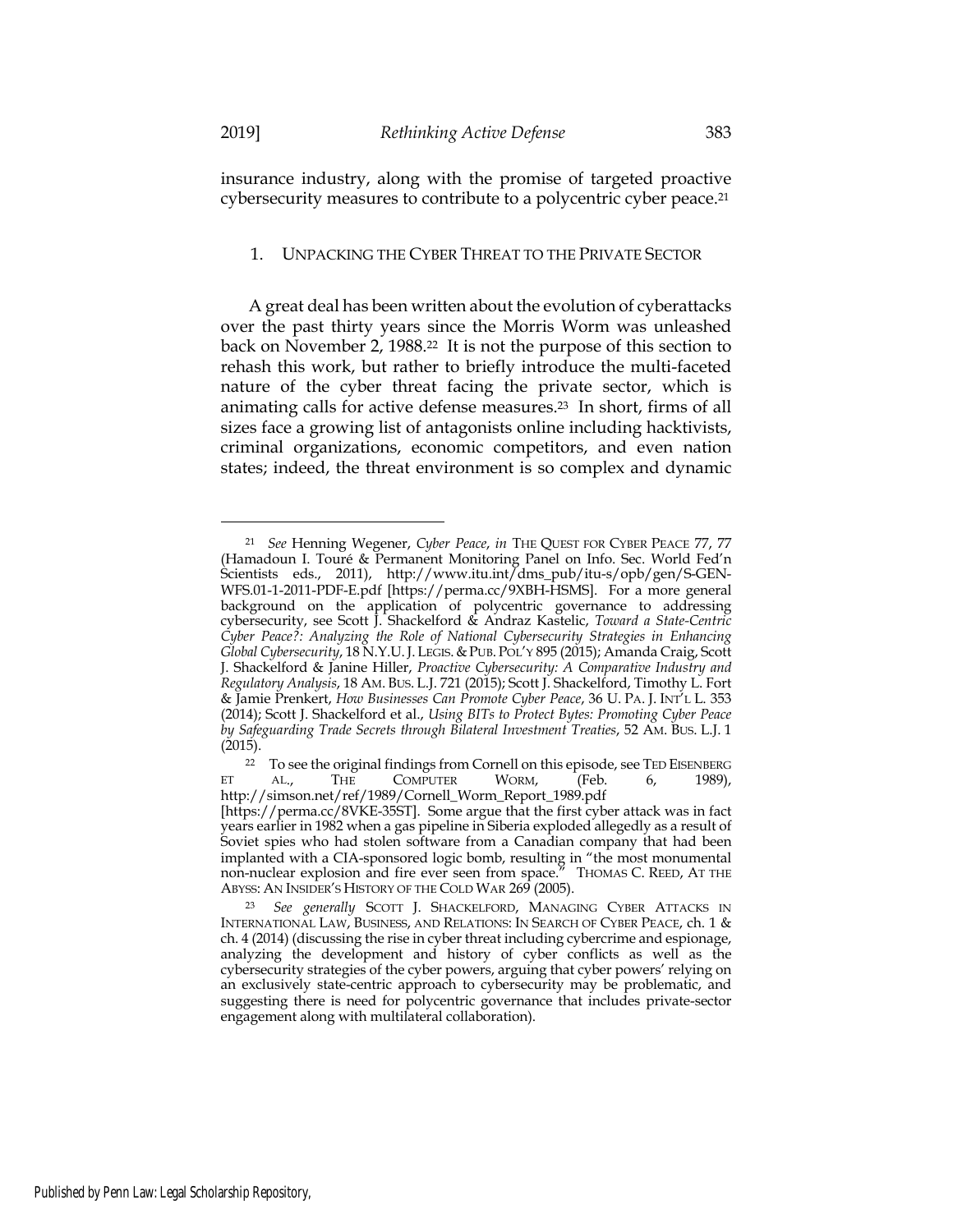that there are growing calls to unleash artificial intelligence (AI) to manage it more effectively.24

Hard, verifiable data is difficult to come by in the cybersecurity space given how reticent many firms are to share when they have been breached, and given that, until recently, many governments have not required firms to disclose the details of their breaches.<sup>25</sup> Estimates range greatly, for example, with regards to the overall number of cyber attacks targeting private firms and how much the average data breach is costing companies. <sup>26</sup> According to the Ponemon Institute, the average data breach cost U.S. companies \$7 million in 2017.27 But, depending on the scale of the cyber attack in question, costs can quickly skyrocket—the Equifax breach, for example, will reportedly wind up costing its insurers alone at least \$125 million.28 On average, a recent report from the National Bureau of Economic Research (NBER) found that "[a]fter suffering a breach of customers' personal data, the average attacked firm loses 1.1 percent of its market value and experiences a 3.2 percentage point drop in its year-on-year sales growth rate."29 Not exactly eye-

<sup>24</sup> *See, e.g.,* Alfred Ng, *Stop Cyberattacks. Just Add Robots*, CNET (Sept. 1, 2017, 5:00 AM), https://www.cnet.com/news/cyberattacks-artificial-intelligence-aihackers-defcon-black-hat/ [https://perma.cc/6YHX-8M2H] (arguing that AI can help humans deal with cybersecurity more effectively).

<sup>25</sup> *See, e.g.*, SEC. EXCHANGE COMM'N, CF DISCLOSURE GUIDANCE: TOPIC NO. 2 (Oct. 13, 2011), https://www.sec.gov/divisions/corpfin/guidance/cfguidancetopic2.htm [https://perma.cc/WJ4A-8PFH]. It is worth noting that the European Union will require such disclosures part of the new Network Information Security (NIS) Directive, see Peter J. Beshar, *How Companies Should Prepare for Europe's New Cybersecurity Rules*, FORTUNE (Aug. 3, 2016), http://fortune.com/2016/08/03/cybersecurity-europe/ [https://perma.cc/58JY-TZNT].

<sup>26</sup> *See, e.g.*, *April 2017 Cyber Attacks Statistics*, HACKMAGEDDON (June 9, 2017), http://www.hackmageddon.com/2017/06/09/april-2017-cyber-attacksstatistics/ [https://perma.cc/9J6E-57ZR].

<sup>27</sup> *Data Breaches Cost US Businesses an Average of \$7 Million—Here's the Breakdown*, BUS. INSIDER (Apr. 27, 2017, 11:00 AM), http://www.businessinsider.com/sc/data-breaches-cost-us-businesses-7-million-2017-4 [https://perma.cc/AUE4-EUE9] (noting that these costs include remediation, customer attrition, business disruption, regulatory fines, legal and public relations costs, direct financial costs, notification costs, credit card reissues and identity theft repair/credit monitoring).

<sup>28</sup> *See Equifax Data Breach to Cost Insurers \$125 Million: Property Claim Services*, REUTERS (Oct. 2, 2017, 11:01 AM), https://www.reuters.com/article/us-equifaxbreach-insurance/equifax-data-breach-to-cost-insurers-125-million-propertyclaim-services-idUSKCN1C71Y8 [https://perma.cc/KSC5-BXAR].

<sup>29</sup> Shinichi Kamiya et al., *What is the Impact of Successful Cyberattacks on Target Firms?*, (Nat'l Bureau of Econ. Res. Working Paper No. 24409, 2018), http://www.nber.org/papers/w24409 [https://perma.cc/Z8HP-P3LA].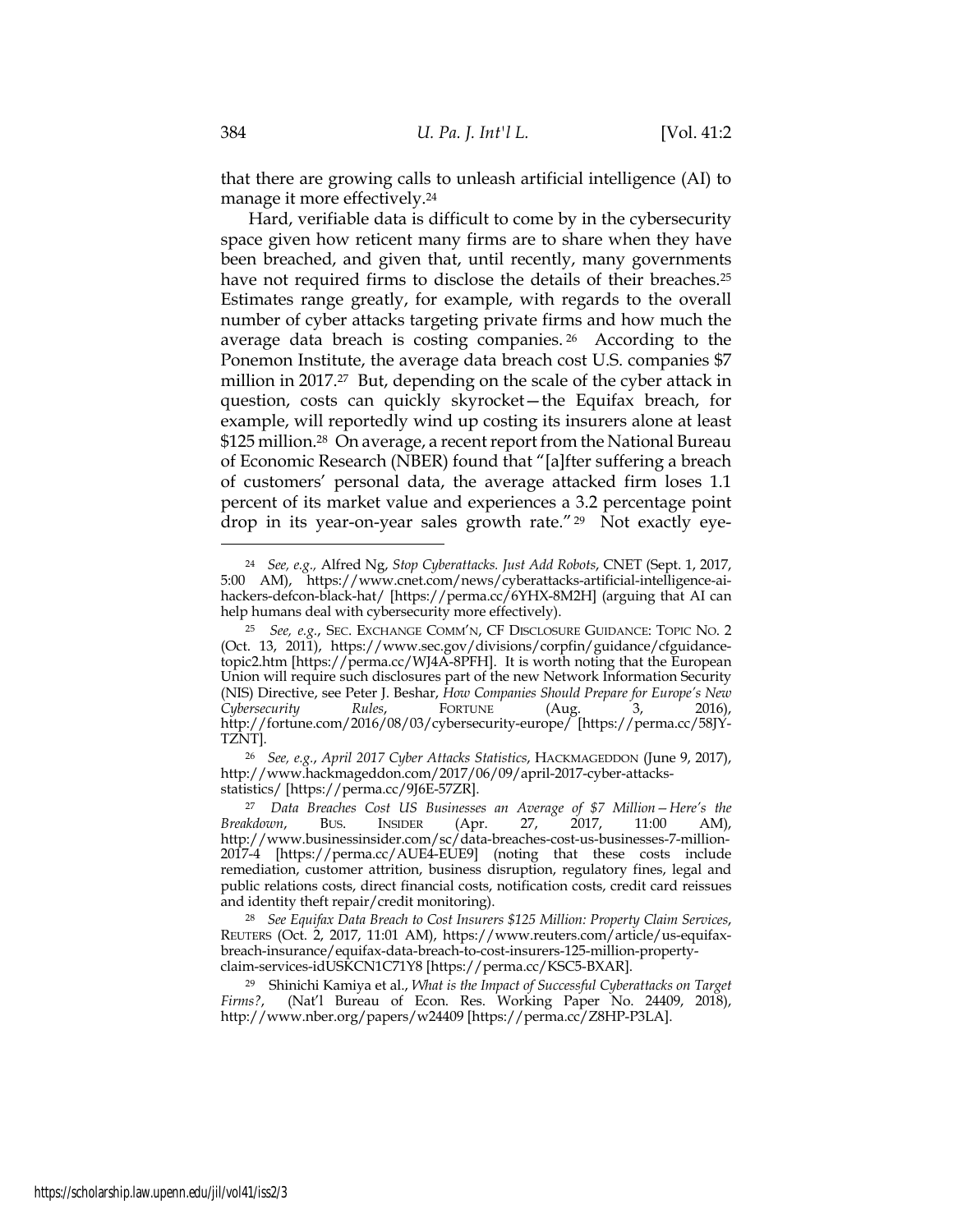watering figures; in fact, some firms, such as LinkedIn, saw their stock prices actually rise following significant cyber attacks.30 As a result of such misaligned incentives, proponents like Baker argue that the only way forward is to unleash the power of the private sector to better protect their networks, and vulnerable U.S. critical infrastructure given the fact that more than eighty-five percent of it is owned and operated by companies.<sup>31</sup> The spectrum of active defense options is summarized in Figure 1.

<sup>30</sup> *See* Nicole Perlroth, *Lax Security at LinkedIn Is Laid Bare*, N.Y. TIMES (June 10, 2012), https://www.nytimes.com/2012/06/11/technology/linkedin-breachexposes-light-security-even-at-data-companies.html [https://perma.cc/X7X6- HR7J] (stating that LinkedIn's stock rose four percent at the end of the week after the breach became public on Wednesday).

<sup>31</sup> *See* Stewart Baker, *Support for Retribution and Active Defense Increases*, STEPTOE (May 22, 2013), http://www.steptoecyberblog.com/2013/05/22/support-<br>for-retribution-and-active-defense-increases/ [https://perma.cc/2SHZ-AVAQ] for-retribution-and-active-defense-increases/ (arguing that private companies are being encouraged to do more than passively defend their networks); *see also* FEMA, CRITICAL INFRASTRUCTURE 2 (June 2011), https://www.fema.gov/pdf/about/programs/oppa/critical\_infrastructure\_pap er.pdf [https://perma.cc/B5LT-9V4V] (stating that the private sector owns roughly eighty-five percent of the United States critical infrastructure and key resources).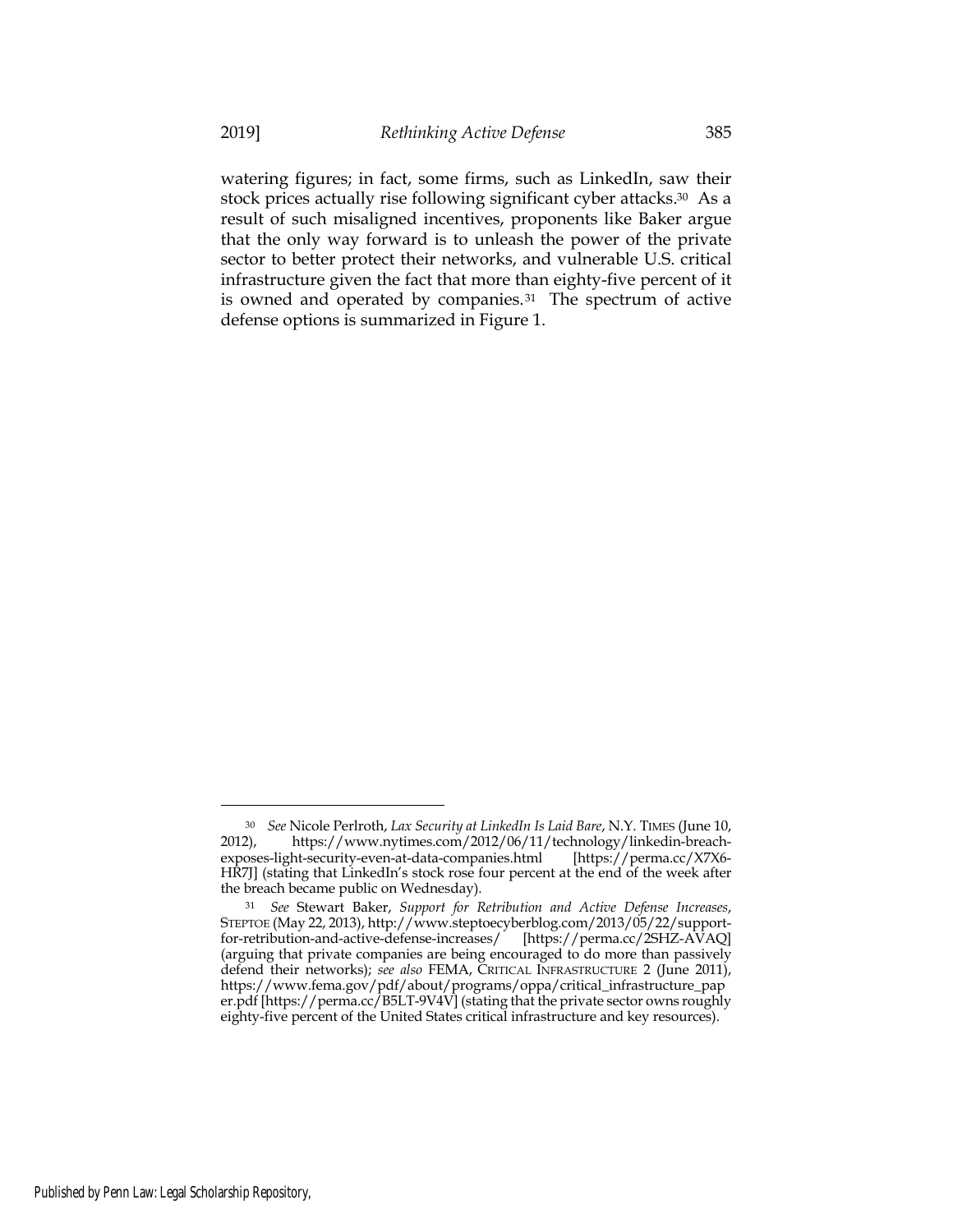#### Cyber hygiene/ Firewalls/ Extended Scanning and Intrusion Patching 3rd Beacon/ Hack backdisruption of monitoring Dye-packet reporting party networks recover assets adversary networks AGGRESSIVE **PASSIVE** Server/Botnet Hack back-Passive Honeypot/ Sink holing Temporary intel gathering Sandbox/Tarpit takedown/ disruption of damage Forward intel adversary deception adversary gathering networks assets

Figure 1: Active Defense Spectrum<sup>32</sup>

To consider how this idea plays out in practice, let us dive into the example of Shawn Carpenter, who in 2003 was a security analyst at Sandia National Laboratories tasked with investigating a cyber attack on Lockheed Martin.<sup>33</sup> Quickly, Carpenter and his team discovered evidence of Chinese state-sponsored hacking using 'rootkits' to mask their intrusions. 34 Wishing to hold those responsible accountable, Carpenter suggested that the group should hack back at the servers responsible, but leadership at Sandia forbade the attempt since it was in violation of the CFAA, as is discussed in Part II. Instead, Carpenter laid a trap for the attackers by generating honeypots, which are files used to fool hackers, full of faked intelligence documents.35 Sure enough, they took the bait, and Carpenter followed the hackers back to their source; in the end, "the rabbit hole went much deeper than I imagined."36 The myriad difficulties Carpenter faced still bedevil active defense proponents to this day, from encryption and attribution issues to spoofing IP

<sup>&</sup>lt;sup>32</sup> *See* WYATT HOFFMAN & ARIEL E. LEVITE, CAN ACTIVE MEASURES HELP STABILIZE CYBERSPACE? 9 (2017),  $CYBERSPACE$ ? 9 (2017), https://carnegieendowment.org/files/Cyber\_Defense\_INT\_final\_full.pdf [https://perma.cc/DEE5-YKGA].

<sup>33</sup> *See* Nicholas Schmidle, *The Digital Vigilantes Who Hack Back*, NEW YORKER (Apr. 30, 2018), https://www.newyorker.com/magazine/2018/05/07/the-digitalvigilantes-who-hack-back [https://perma.cc/8HAU-F6VU].

<sup>34</sup> *Id*.; *see also* Symantec, *Windows Rootkit Overview* 4–6 (2010), http://www.symantec.com/avcenter/reference/windows.rootkit.overview.pdf [https://perma.cc/9TXZ-DMT6] (explaining that Microsoft rootkits refer to programs that use system hooking or modification to hide programs and behaviors and distinguishing between kernel mode and user mode rootkits).

<sup>35</sup> *See* Schmidle, *supra* note 33.

<sup>36</sup> *Id*.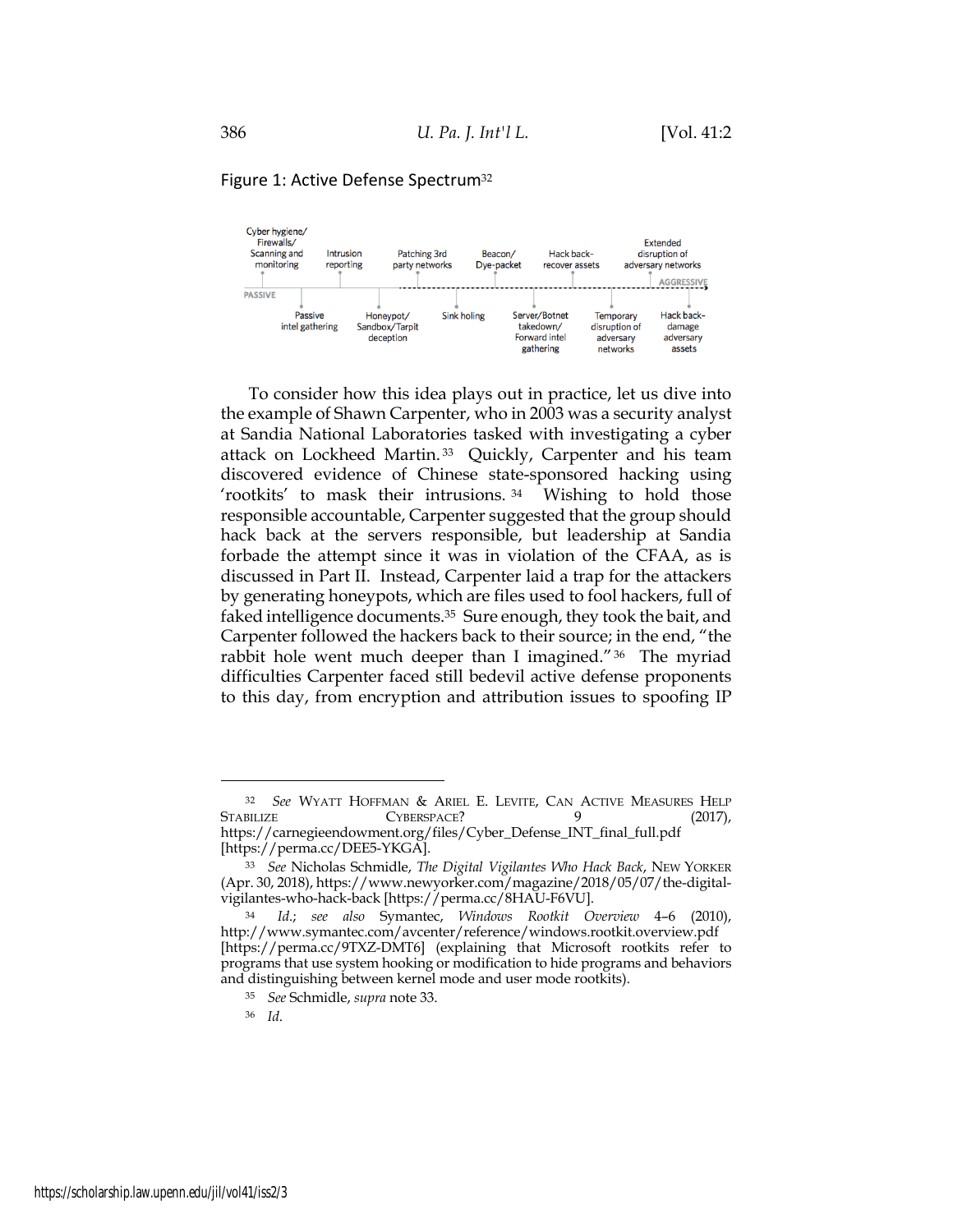addresses and the use of virtual private networks (VPNs).37 But he persisted, and eventually located gigabytes of stolen U.S. defense secrets on a server in South Korea, including plans for the F-22 Raptor and the Mars Reconnaissance Orbiter.38 Eventually, despite assurances from the FBI, Carpenter was fired for his efforts, though a jury in 2007 awarded him \$4.7 million in damages. This test of U.S. legal tolerance for active defense—defining where proactive cybersecurity ends and hacking back begins—helps set the stage for Part II, which unpacks the evolution of this legal concept, along with its current manifestation in the form of the ACDC Act.

#### 2. THE EVOLUTION OF ACTIVE DEFENSE IN THE UNITED STATES

Despite longstanding interest in the field of proactive cybersecurity, the field has been relatively slow to develop. For instance, early examples from the 2000s include efforts on the part of the Motion Picture Association of America (MPAA) to contain the problem of piracy by going after the pirates with distributed denial of service ("DDoS") attacks, Trojan horses, and rootkits.39 Other examples include "Flash Mobs" targeting fake bank sites.<sup>40</sup> In sum, however, such efforts were limited, fragmented, and relatively unsophisticated. The reasons for this state of affairs are manifold, but include difficulties of attribution, <sup>41</sup> and the fact that cybersecurity was in those times an issue of far less salience and resulting concern to managers and boards of directors contributing

<sup>37</sup> *Id*. ( "If hackers in Bucharest want to steal from a bank in Omaha, they might first penetrate a server in Kalamazoo, and from there one in Liverpool, and from there one in Perth, and so on, until their trail is thoroughly obscured.").

<sup>38</sup> *Id*.

<sup>39</sup> *See* Robert Anderson, Brian Lum & Bhavjit Walha, *Offense vs. Defense*, 16 (Dec. 2005),

http://courses.cs.washington.eu/courses/csep590/05au/whitepaper\_turnin/Off enseVsDefense.pdf [https://perma.cc/M4HN-6WTS].

<sup>40</sup> *Flash Mob History*, ARTISTS AGAINST 419, http://wiki.aa419.org/index.php/Flash\_Mob\_History (last visited Sept. 17, 2014) [https://perma.cc/XT6R-Q79J].

<sup>41</sup> Anderson, Lum & Walha, *supra* note 39, at 5 (stating that the biggest technical hurdle "is that it is difficult to pin-point the exact source of [an] attack since source addresses can easily be spoofed.").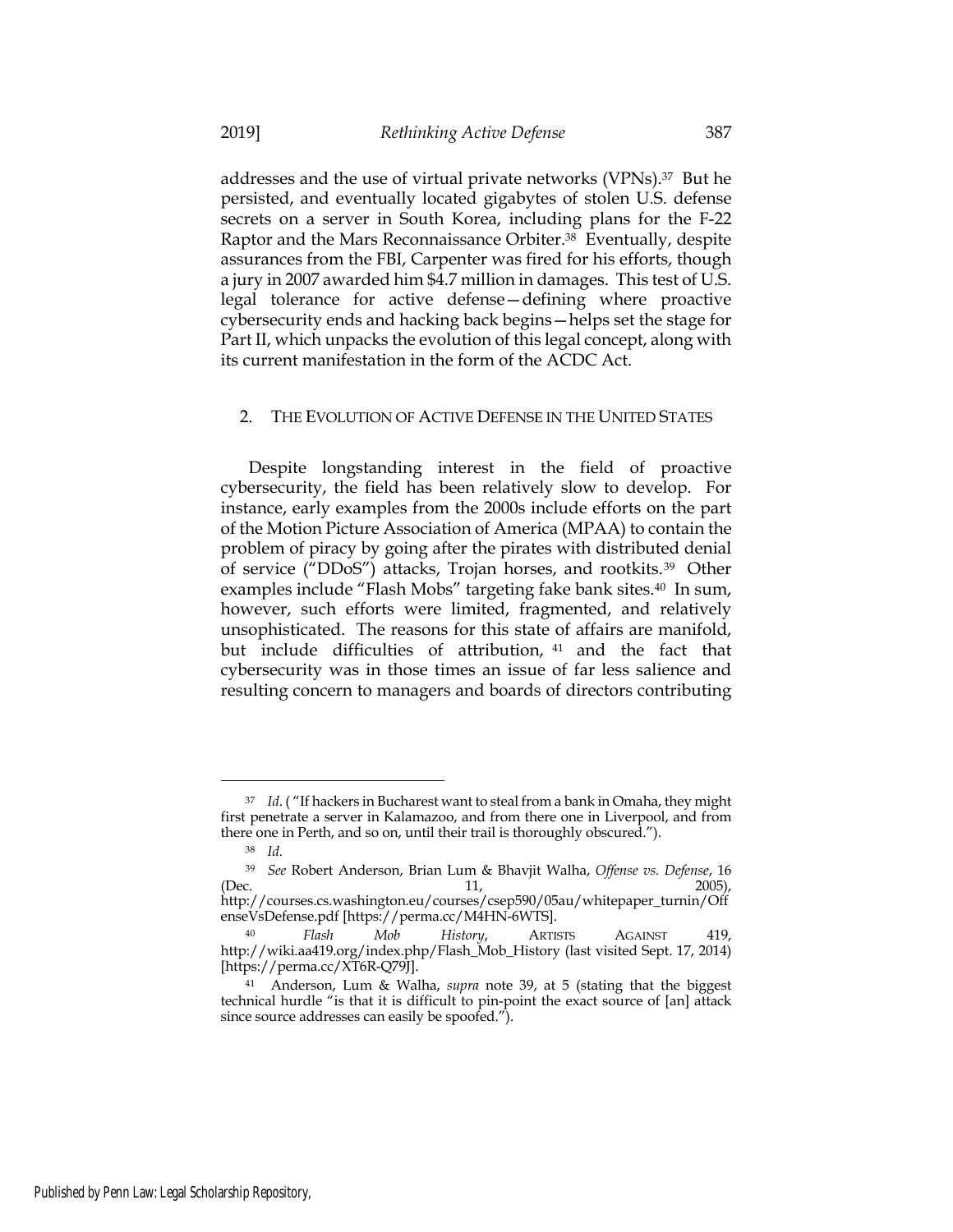to a reactive status quo.42 But among the biggest barriers, in the United States but also around the world as we will see in Part III, are legal.

### *2.1. U.S. Regulatory Context for Active Defense Measures*

Critics for some time have stated that the "biggest impediment to the deployment" of proactive cybersecurity measures have been legal.43 For years, a variety of stakeholders including scholars, IT practitioners, and the media have analyzed whether "Internet hack back" represents a form of pragmatic self-defense, or digital vigilantism—a debate that continues to this day.44 Dig deeper and questions proliferate, such as whether non-malicious third parties should be held liable for related damages.45 Similarly, the regulation of honeypots is also legally unclear. <sup>46</sup> But among the most important laws regulating this space at the federal level in the U.S.

<sup>42</sup> For more on this topic, see Scott Dynes, *Information Security Investment Case Study: The Manufacturing Sector*, CENTER FOR DIGITAL STRATEGIES (2006), http://www.tuck.dartmouth.edu/cds-uploads/researchprojects/pdf/InfoSecManufacturing.pdf.

<sup>43</sup> Anderson, Lum & Walha, *supra* note 39, at 5.

<sup>44</sup> *See, e.g.*, Vikas Jayawal, William Yurcik & David Doss, *Internet Hack Back: Counter-Attacks as Self-Defense or Vigilantism*, IEEE2002 INT'L SYMP. ON TECH.&SOC'Y (2002), https://ieeexplore.ieee.org/document/1013841 [https://perma.cc/98XA-C2AP] (discussing whether defensive counterattacks with offensive capabilities are appropriate for the civilian/commercial Internet context beyond information warfare); Phil Harris, *Cyber Defense vs. Cyber Vigilante—Part 2—Hacking Back*, SYMANTEC (July 16, 2013), https://www.symantec.com/connect/blogs/cyberdefense-vs-cyber-vigilante-part-2-hacking-back [https://perma.cc/N847-Q2ZN] (addressing various considerations that may or may not justify hacking back). *See also* Matt Reynolds, *Self-defense in Cyberspace Would Put Businesses at Risk, Experts Say*, MARKET WATCH (July 25, 2019), https://www.marketwatch.com/story/selfdefense-in-cyberspace-would-put-businesses-at-risk-experts-say-2019-07-

<sup>25?</sup>mod=hp\_econ ("A House bill giving businesses the power to counter cyberattacks outside their own computer networks is fraught with risks to U.S. companies and critical infrastructure, and won't stop criminals and nations from making attacks, experts warn.").

<sup>45</sup> *See* Kenneth Einar Himma, *The Ethics of Tracing Hacker Attacks through the Machines of Innocent Persons*, 2 INT'L J. INFO. ETHICS 1, 1 (2004), http://fiz1.fhpotsdam.de/volltext/ijie/05256.pdf [https://perma.cc/3U3X-Z5D4].

<sup>46</sup> *See* Jerome Radcliffe, *CyberLaw101: A Primer on US Laws Related to Honeypot*  (2007), https://www.sans.org/readingroom/whitepapers/legal/cyberlaw-101-primer-laws-related-honeypotdeployments-1746 [https://perma.cc/7WBR-3WF8].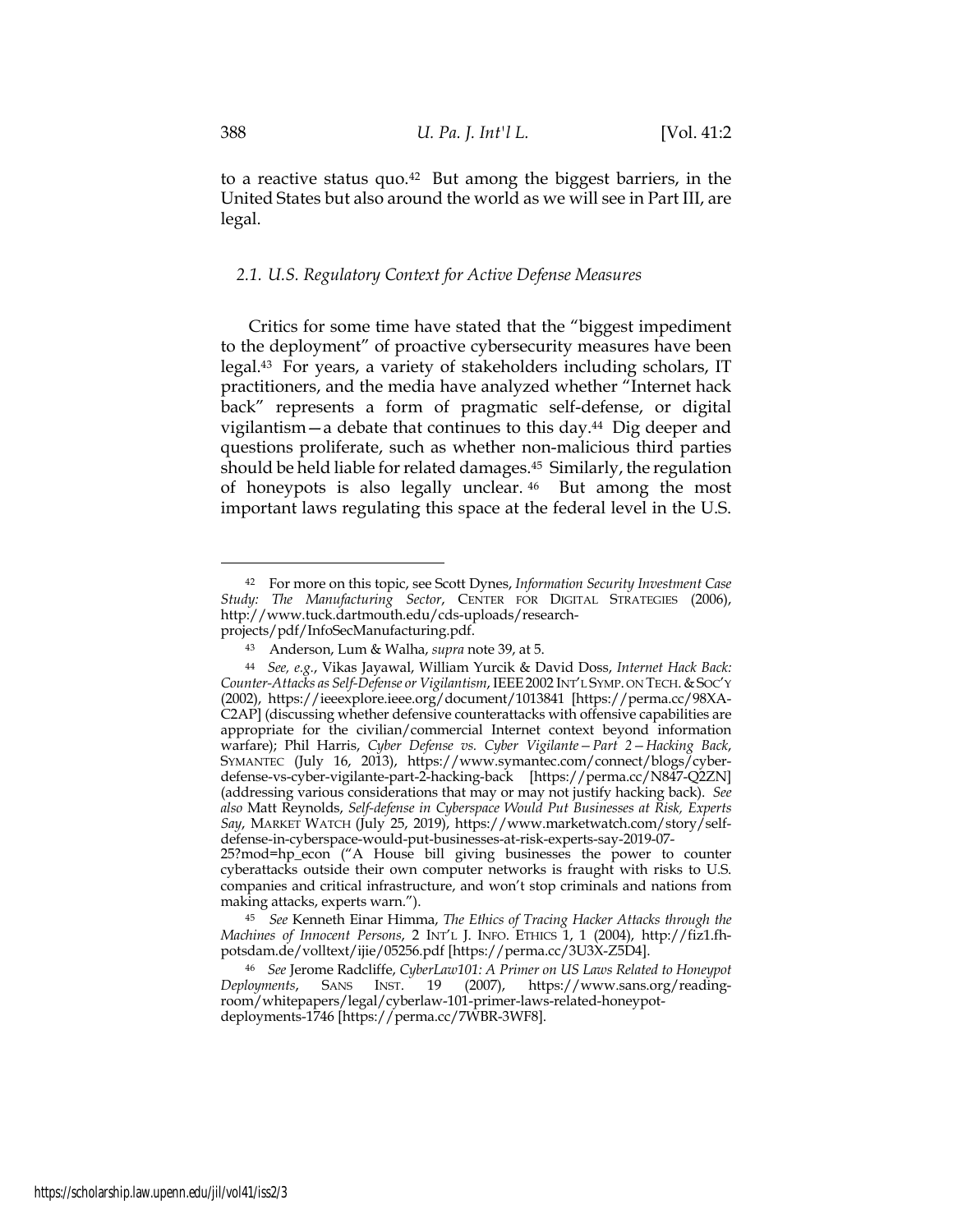context is the 1986 Computer Fraud and Abuse Act ("CFAA"), which we turn to next.

*2.1.1. CFAA*

The story of the CFAA begins, strangely enough, with a blockbuster movie. In 1983, the movie *War Games* illustrated the potential of hackers to break into the nation's nuclear arsenal. Reagan Administration officials took the threat seriously enough that they worked with Congress to pass the 1986 CFAA.47 Why is a 1980s era law still so relevant more than thirty years later? The CFAA, as amended in 2008, criminalizes knowing "unauthorized access" of a computer or "unauthorized transmission" of malware, along with "obtaining and trafficking private information, and affecting the use of a computer (such as by using a computer to form a botnet)."48 One interpretation of the CFAA is that it prohibits companies from accessing networks—even foreign ones due to the law's extraterritorial reach. Under this viewpoint, more passive measures involving the unauthorized access of networks likely do not violate the CFAA.49 But the global context is also worth keeping in mind as many nations now have similar laws to CFAA in force as we discuss in Part III below.50

Interpretation of the CFAA as applied to hack-back campaigns is an area of active debate. Historically, U.S. law enforcement has taken a dim view of such a "vigilante view," there is an unofficial understanding that "[law enforcement] can't handle the problem. It's too big. If you take care of things yourself, we will look in the

<sup>47</sup> *See* Schmidle, *supra* note 33.

<sup>48</sup> *See* 18 U.S.C. § 1030 (2008); *see also* Jennifer Granick, *Amendments to Computer Crime Law Are a Dark Cloud with a Ray of Light*, EFF (June 15, 2009), http://www.eff.org/deeplinks/2009/06/amendments-computer

<sup>[</sup>https://perma.cc/YGR5-JZZQ] (defining a botnet as a network of computers working together to perform some task, such as, in the best case, a citizen science project).

<sup>49</sup> *See* CHARLES DOYLE, CONG. RES. SERV., CYBERCRIME: AN OVERVIEW OF THE FEDERAL COMPUTER FRAUD AND ABUSE STATUTE AND RELATED FEDERAL CRIMINAL LAWS, , 6–7 (2014); Ellen Messmer, *Hitting Back at Cyberattackers: Experts discuss pros and cons*, NETWORKWORLD (Nov. 1, 2012, 12:19 PM), https://www.networkworld.com/article/2161144/hitting-back-at-

cyberattackers--experts-discuss-pros-and-cons.html [https://perma.cc/K9GU-QUL8].

<sup>50</sup> Anderson, Lum & Walha, *supra* note 39, at 13–15.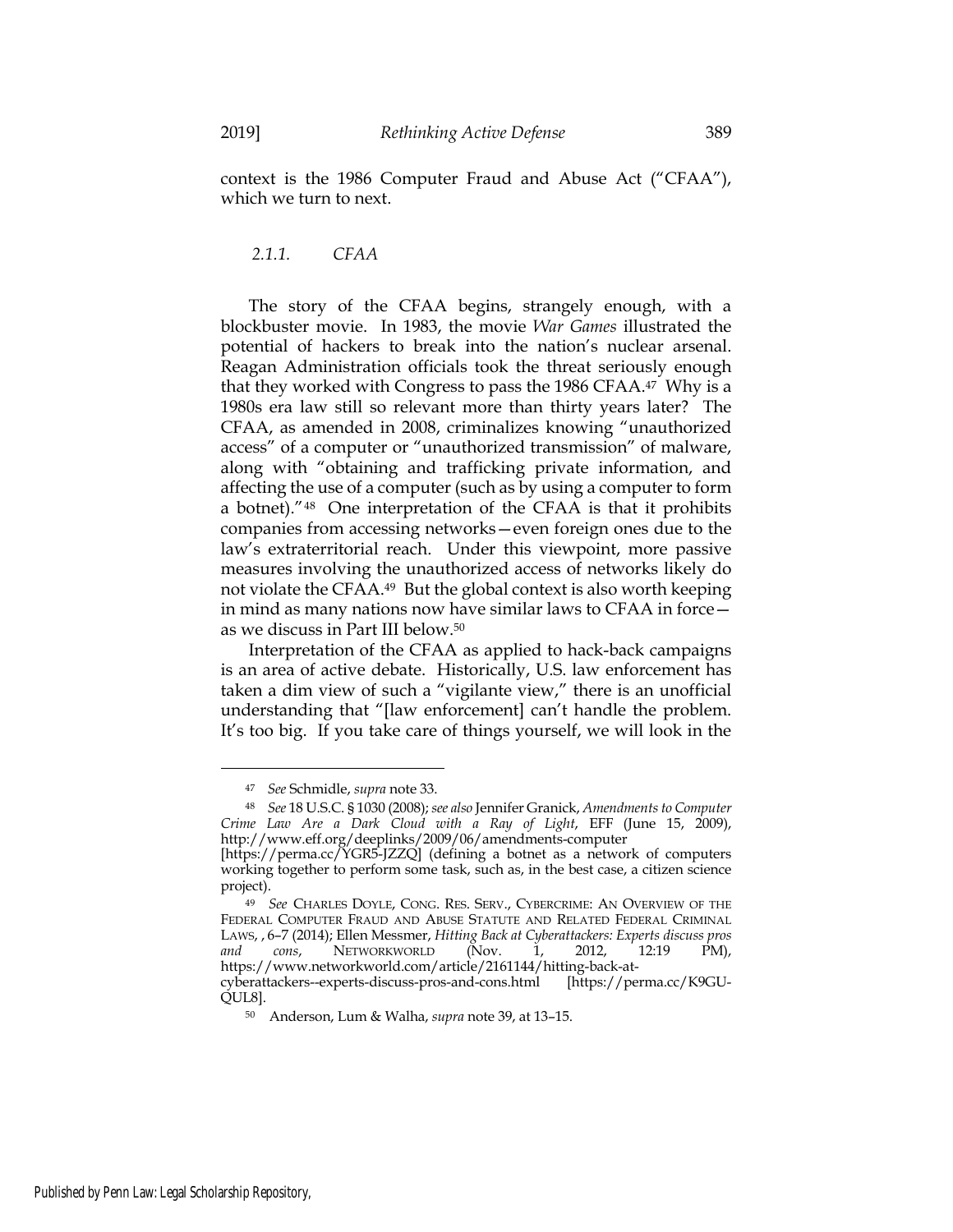other direction. Just be careful"—because problems still arise when companies "get caught or when innocent bystanders are harmed."51 As an example of the confusion that has ensued, consider the case in 2000 of Ehippies, which was then a U.K.-based online activist group, that struck at Conxion—a California-based hosting service—with a DoS attack. Conxion could have stopped the incoming traffic in myriad ways, but they decided ultimately to "volley[] them back" at Ehippies' server,<sup>52</sup> actions that were later deemed legal.<sup>53</sup>

The debate continues. Baker has asserted that defenders, for example, who are taking back stolen data may not, in fact, violate the CFAA.54 Professor Orin Kerr disagrees, taking the view that the CFAA protects computer owners, not data owners. <sup>55</sup> However, although federal-level cybercrime laws with the CFAA being a case in point get most of the attention, it is important not to ignore statelevel efforts aimed at improving cybersecurity and regulating hacking back.

## *2.1.2. State-Level Anti-Hacking Laws*

Due to inaction in Congress, states have been experimenting with a range of regulatory interventions designed to provide covered firms with greater certainty about the types of cybersecurity best practices, and active defense policies, permitted by law. These include laws designed to prohibit unauthorized access, similar to the CFAA, along with data breach notification and anti-phishing laws, along with laws designed to decrease the incidents of phishing, DoS

<sup>51</sup> *Id*. at 22.

<sup>52</sup> Deborah Radcliff, *Should You Strike Back?*, COMPUTERWORLD (Nov. 13, 2000,  $12:00$  AM),

http://www.computerworld.com/s/article/53869/\_Should\_You\_Strike\_Back\_?p ageNumber=2 [https://perma.cc/R3LG-2WR7].

<sup>53</sup> *Id*. ("Chris Malinowski, the recently retired lieutenant commander of the New York Police Department's Computer Crime Squad, says 'returning mail to sender' doesn't constitute a crime. But many information technology professionals say they wouldn't risk taking such an action, even if they had explicit proof of the source of the attack. The chief concern is accidentally slamming innocent sites through which hackers have routed their attacks to conceal their tracks.").

<sup>54</sup> Stewart Baker, Orin Kerr & Eugene Volokh, *The Hackback Debate*, STEPTOE CYBERBLOG (Nov. 2, 2012), http://www.steptoecyberblog.com/2012/11/02/thehackback-debate/ [https://perma.cc/R8JA-9YQ3].

<sup>55</sup> *See id*.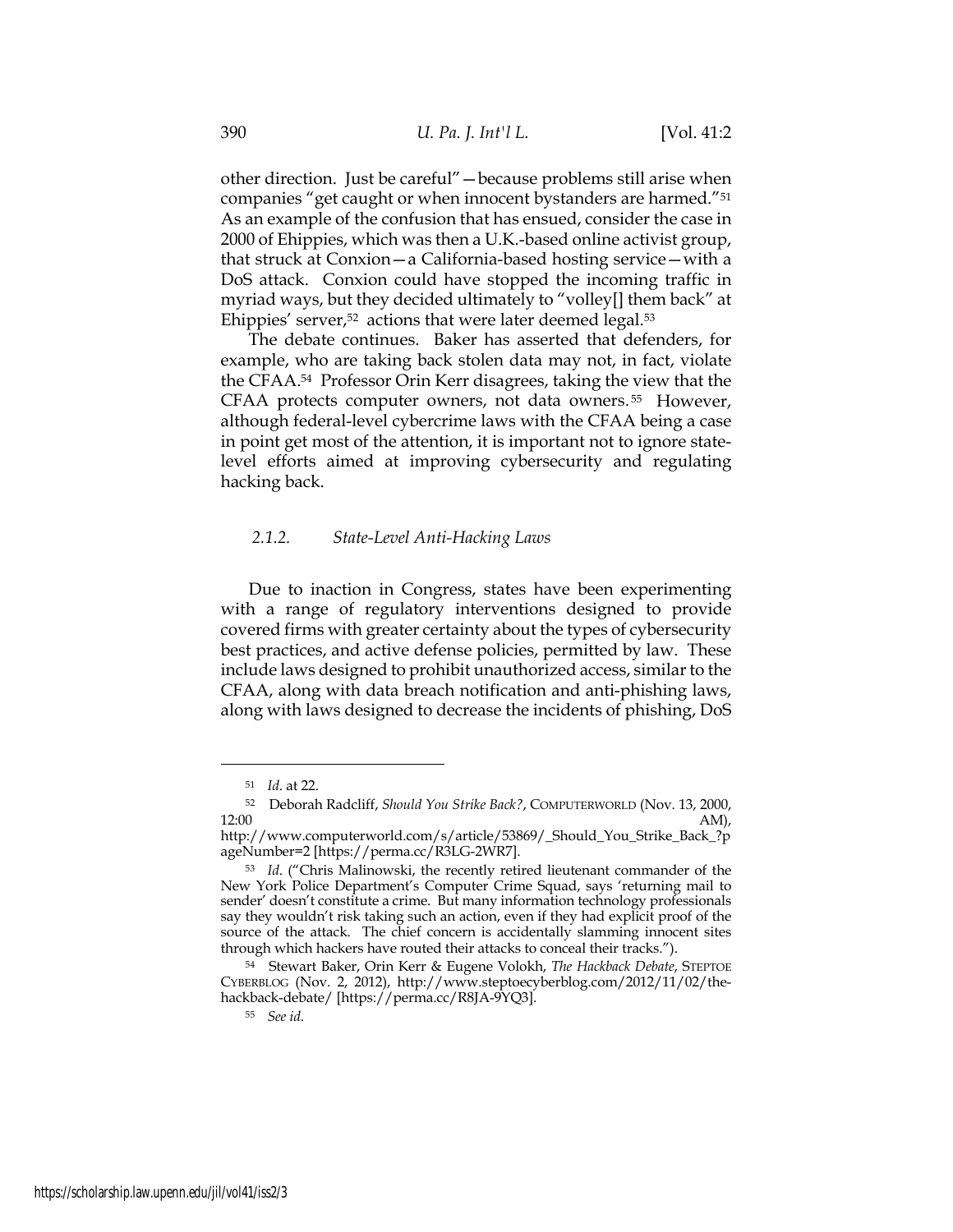and DDoS attacks, and extortion. The current state of these laws as of June 2018 is summarized in Table 1 and illustrated in Figure 2.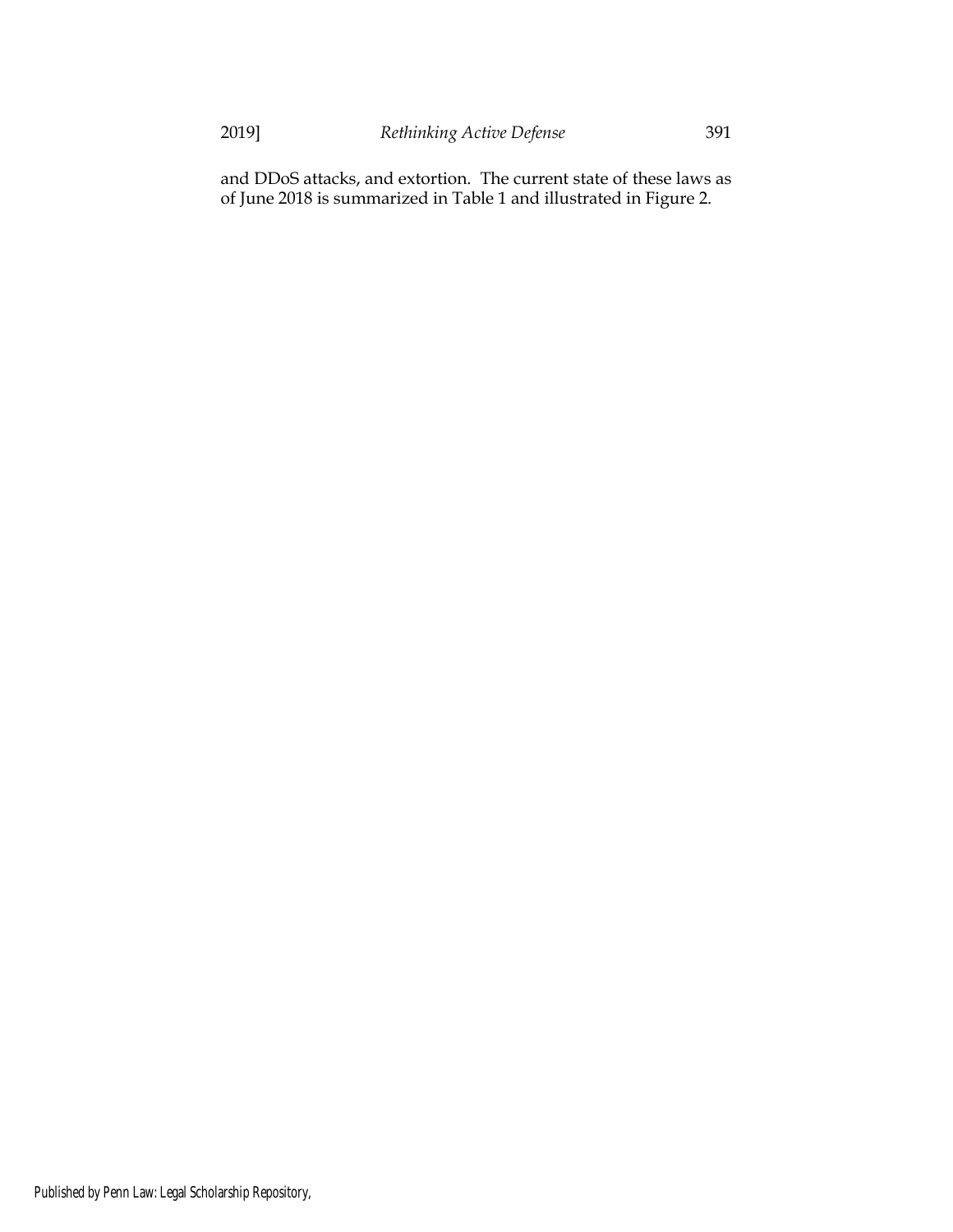| Table 1: Status of State-Level Cybercrime Laws Related to Active |  |  |  |
|------------------------------------------------------------------|--|--|--|
| Defense <sup>56</sup>                                            |  |  |  |

| <b>Type of State Law</b> | Coverage              | Description             |
|--------------------------|-----------------------|-------------------------|
| Hacking,                 | All 50 States         | All fifty states have   |
| Unauthorized             |                       | enacted laws that       |
| <b>Access, Computer</b>  |                       | generally prohibit      |
| Trespass, Viruses,       |                       | actions that interfere  |
| <b>Malware</b>           |                       | with computers,         |
|                          |                       | systems, programs, or   |
|                          |                       | networks.               |
| Data Breach              | All 50 States         |                         |
| <b>Notification Laws</b> |                       |                         |
| Anti-Phishing            | 23 States: Alabama,   | A total of twenty-three |
| Laws                     | Arkansas, Arizona,    | states and Guam have    |
|                          | California,           | enacted laws targeting  |
|                          | Connecticut, Florida, | phishing schemes.       |
|                          | Georgia, Illinois,    | Many other states have  |
|                          | Kentucky, Louisiana,  | laws concerning         |
|                          | Michigan, Minnesota,  | deceptive practices or  |
|                          | Montana, New          | identity theft that may |
|                          | Mexico, New York,     | also apply to phishing  |
|                          | Oklahoma, Oregon,     | crimes.                 |
|                          | Rhode Island,         |                         |
|                          | Tennessee, Texas,     |                         |
|                          | Utah, Virginia,       |                         |
|                          | Washington, and       |                         |
|                          | Guam                  |                         |
| Anti-Denial of           | 25 States: Alabama,   |                         |
| Service/DDoS             | Arizona, Arkansas,    |                         |
| Laws                     | California,           |                         |

<sup>56</sup> These data have been compiled from the National Conference of State Legislature (NCSL) Report on Computer Crime Statutes (June 14, 2018), http://www.ncsl.org/research/telecommunications-and-information-

technology/computer-hacking-and-unauthorized-access-laws.aspx#Hacking [https://perma.cc/B5EU-DUV5]. It should also be noted that, in addition to these laws, twelve states maintain "data security laws," eight of which include a requirement for firms to implement "reasonable" cybersecurity practices. One example is Indiana. IND. CODE 24–4.9–3–3.5 ("A data base owner shall implement and maintain reasonable procedures, including taking any appropriate corrective action, to protect and safeguard from unlawful use or disclosure any personal information of Indiana residents collected or maintained by the data base owner."). For more on this topic, see JEFF KOSSEFF, CYBERSECURITY LAW 42–43 (2017). At least thirty-one states also boast data disposal laws that regulate when and how data is destroyed, including the use of "reasonable measures" to ensure that these data are "unreadable or undecipherable[.]" *Id*. at 49.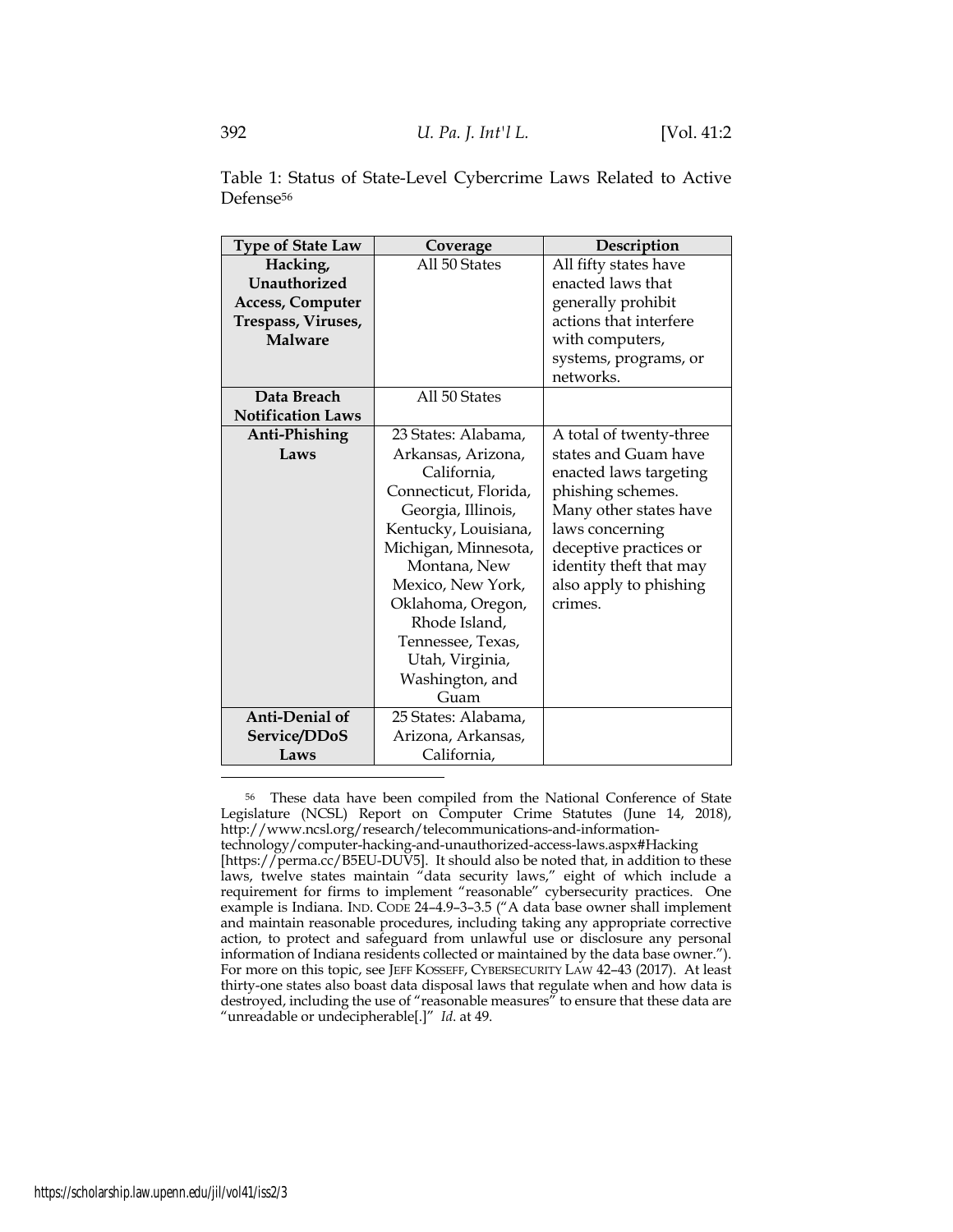|                       | Connecticut,           |                            |
|-----------------------|------------------------|----------------------------|
|                       | Delaware, Florida,     |                            |
|                       | Georgia, Illinois,     |                            |
|                       | Indiana, Louisiana,    |                            |
|                       | Mississippi, Missouri, |                            |
|                       | Nevada, New            |                            |
|                       | Hampshire, North       |                            |
|                       | Carolina, Ohio,        |                            |
|                       | Oklahoma,              |                            |
|                       | Pennsylvania, South    |                            |
|                       | Carolina, Tennessee,   |                            |
|                       | Virginia, Washington,  |                            |
|                       | West Virginia, and     |                            |
|                       | Wyoming                |                            |
| Anti-Spyware          | 20 States: Alaska,     | There are twenty states    |
| Laws                  | Arizona, Arkansas,     | and two U.S. territories   |
|                       | California, Georgia,   | have laws expressly        |
|                       | Hawaii, Illinois,      | prohibiting use of         |
|                       | Indiana, Iowa,         | spyware. Other state       |
|                       | Louisiana, Nevada,     | laws against deceptive     |
|                       | New Hampshire,         | practices, identity theft, |
|                       | New York,              | or computer crimes in      |
|                       | Pennsylvania, Rhode    | general may be             |
|                       | Island, Texas, Utah,   | applicable to crimes       |
|                       | Virginia, Washington,  | involving spyware.         |
|                       | Wyoming, Guam,         |                            |
|                       | and Puerto Rico        |                            |
| Anti-Ransomware       | 5 States: California,  | Currently four states      |
| Laws/Computer         | Michigan,              | have statutes that         |
| <b>Extortion Laws</b> | Connecticut, Texas,    | address ransomware, or     |
|                       | and Wyoming            | computer extortion;        |
|                       |                        | however, other state       |
|                       |                        | laws prohibiting           |
|                       |                        | malware and computer       |
|                       |                        | trespass may be used to    |
|                       |                        | prosecute these crimes     |
|                       |                        | as well.                   |
|                       |                        |                            |

As is evident from these data, states have been making progress in regulating cybersecurity even as Congress has been more hesitant. This may be seen by the spread of data breach notification laws, which now cover all U.S. states, territories, and Washington,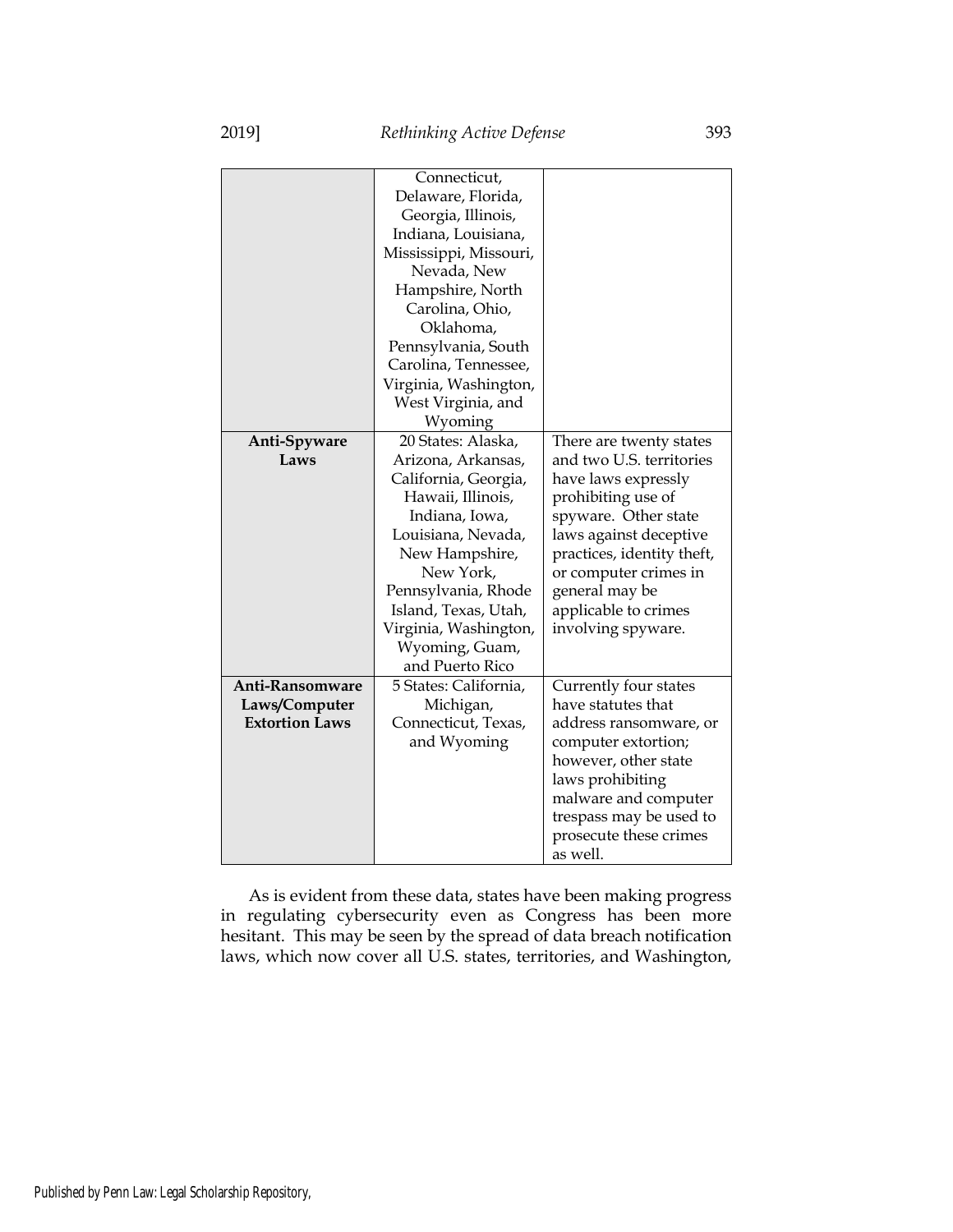D.C., despite the existence of a single federal standard.<sup>57</sup> Antiphishing, anti-Do, and anti-spyware laws seem to similarly be reaching a tipping point, with nearly half of U.S. states adopting versions of these prohibitions. However, perhaps surprisingly, only a handful of states have laws tackling the ransomware epidemic sweeping the nation that has impacted everything from hospitals and police departments to municipalities.<sup>58</sup> The balance of these laws is illustrated in Figure 1.

Figure 2: Prevalence of Select State-Level Cybersecurity Laws



As for the substance of these statutes, there are various types of state anti-hacking laws, each of may target specific conduct and computer crimes. However, these laws vary tremendously in form

<sup>57</sup> *See, e.g.*, Selena Larson, *Senators Introduce Data Breach Disclosure Bill*, CNN, (Dec. 1, 2017), http://money.cnn.com/2017/12/01/technology/bill-data-breachlaws/index.html [https://perma.cc/MZX8-WZG3]. However, with the enactment of the EU's General Data Protection Regulation (GDPR), we may now be seeing a default 72-hour window take effect. *See* Allison Davenport, *CLTC Research: American Companies Struggle to Meet GDPR's Data Breach Notification Rules*, CTR. FOR LONG-TERM CYBERSECURITY (May 16, 2018), https://cltc.berkeley.edu/2018/05/16/cltc-research-american-companiesstruggle-meet-gdprs-data-breach-notification-rules/ [https://perma.cc/FT3S-FSUY].

<sup>58</sup> *See* Alfred Ng, *The Global Ransomware Epidemic is Just Getting Started*, CNET (June 28, 2017), https://www.cnet.com/news/petya-goldeneye-wannacryransomware-global-epidemic-just-started/[https://perma.cc/KZ3Z-DEU9].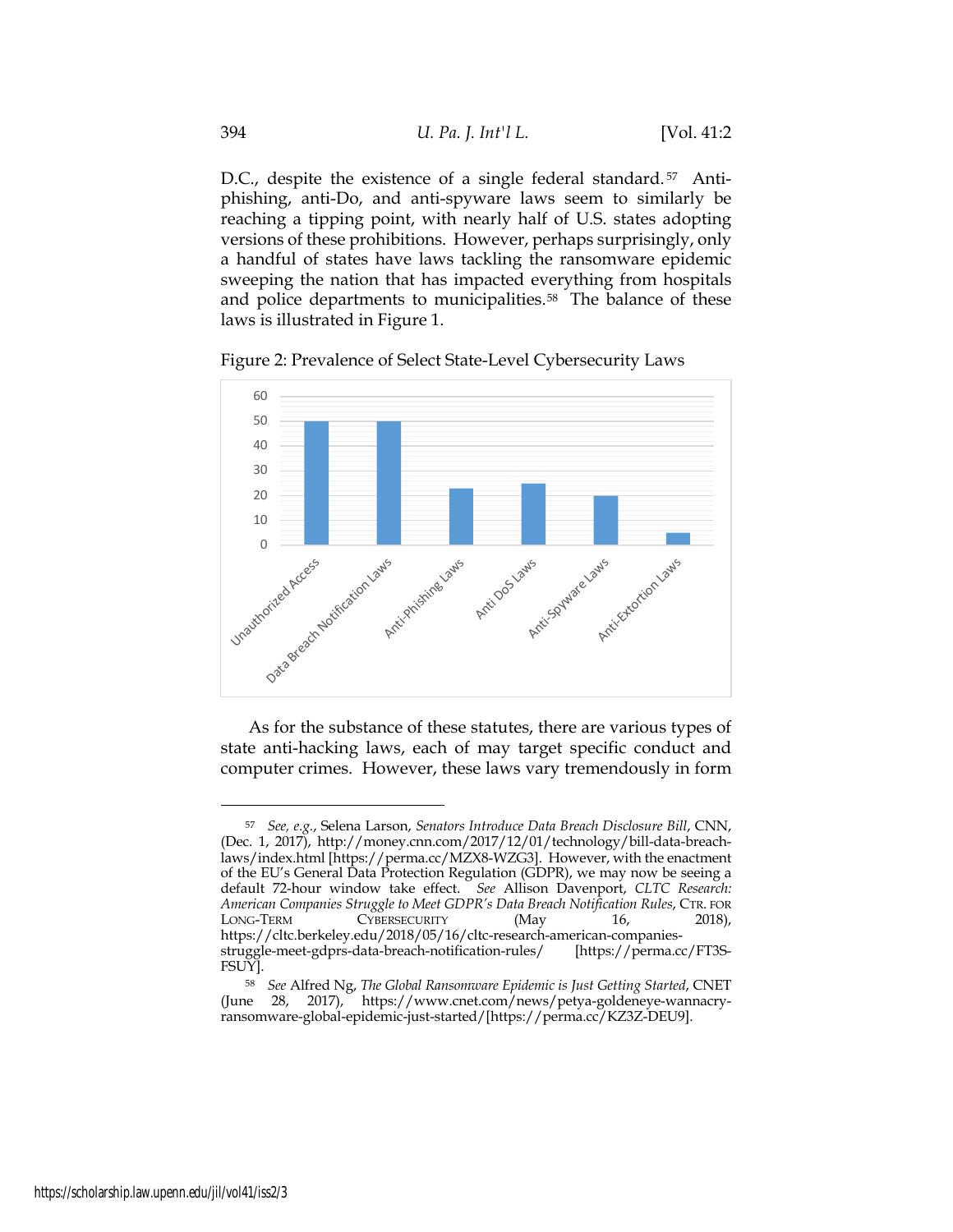and substance. For example, the state of California has imposed laws aimed at all the types of computer crimes listed above. California's Comprehensive Computer Data Access & Fraud Act, which protects individuals, business, and government agencies from unauthorized access, interference, and damage to computer data and systems, has influenced other states to implement similar anti-hacking laws.59

Because California is such a significant norm entrepreneur on state anti-hacking laws,  $60$  it follows that its jurisdiction is often stricter in the application of its computer crime statutes compared to a state with relatively few computer crime statutes, like Indiana. Indiana Code 35–43–2–3 Computer Trespass makes it a Class A misdemeanor for one to "knowingly" or "intentionally" access a computer, computer system or network without the owner's consent.61 In Indiana a Class A misdemeanor is punishable up to one year in jail or a fine of up to \$5,000. 62 Indiana's computer trespass statute is simpler compared to California's Penal Code Section 502, which includes an extensive list of prohibited computerrelated conduct, several definitions of "knowingly," and a variety of punishments that may be imposed. While Indiana has only one general statute prohibiting computer trespass, California is one of the few states that has enacted different statutes specifically targeting the various types of computer crimes. For instance, California is one of just five states to enact anti-ransomware laws, listed in Table 1.63

<sup>59</sup> Johnathan Levine & Heather Haggarty, *California Online Privacy Laws: The Battle for Personal Data*, 25 J. ANTITRUST, UCL & PRIVACY SEC. ST. B. CAL. 69, 69 (2016); CAL. PENAL CODE §502.

<sup>60</sup> *See* Martha Finnemore & Kathryn Sikkink, *International Norm Dynamics and Political Change*, 52 INT'L ORG. 887, 895–98 (1998) (discussing the potential for norm entrepreneurs to lead to a "norm cascade.").

<sup>61</sup> IND. CODE ANN. § 35–43–2–3 (2009).

<sup>62</sup> However, Indiana is one of only eight states with a reasonable cybersecurity requirement to protect personally identifiable information (PII), as discussed in note 56.

<sup>63</sup> Anti-ransomware laws are still in the early stages of development. On September 27, 2016, Governor Jerry Brown signed Senate Bill 1137, which provided that the use of ransomware is now punishable as extortion. Press Release, Sen. Robert Hertzberg, Gov. Brown Signs Legislation Punishing Ransomware, (Sept. 27, 2016), http://sd18.senate.ca.gov/news/9272016-gov-brown-signs-legislationpunishing-ransomware [https://perma.cc/4YB8-3ZAD]. California Penal Code Section 523(b)(1) states that "[e]very person who, with intent to extort property or other consideration from another, introduces ransomware into any computer,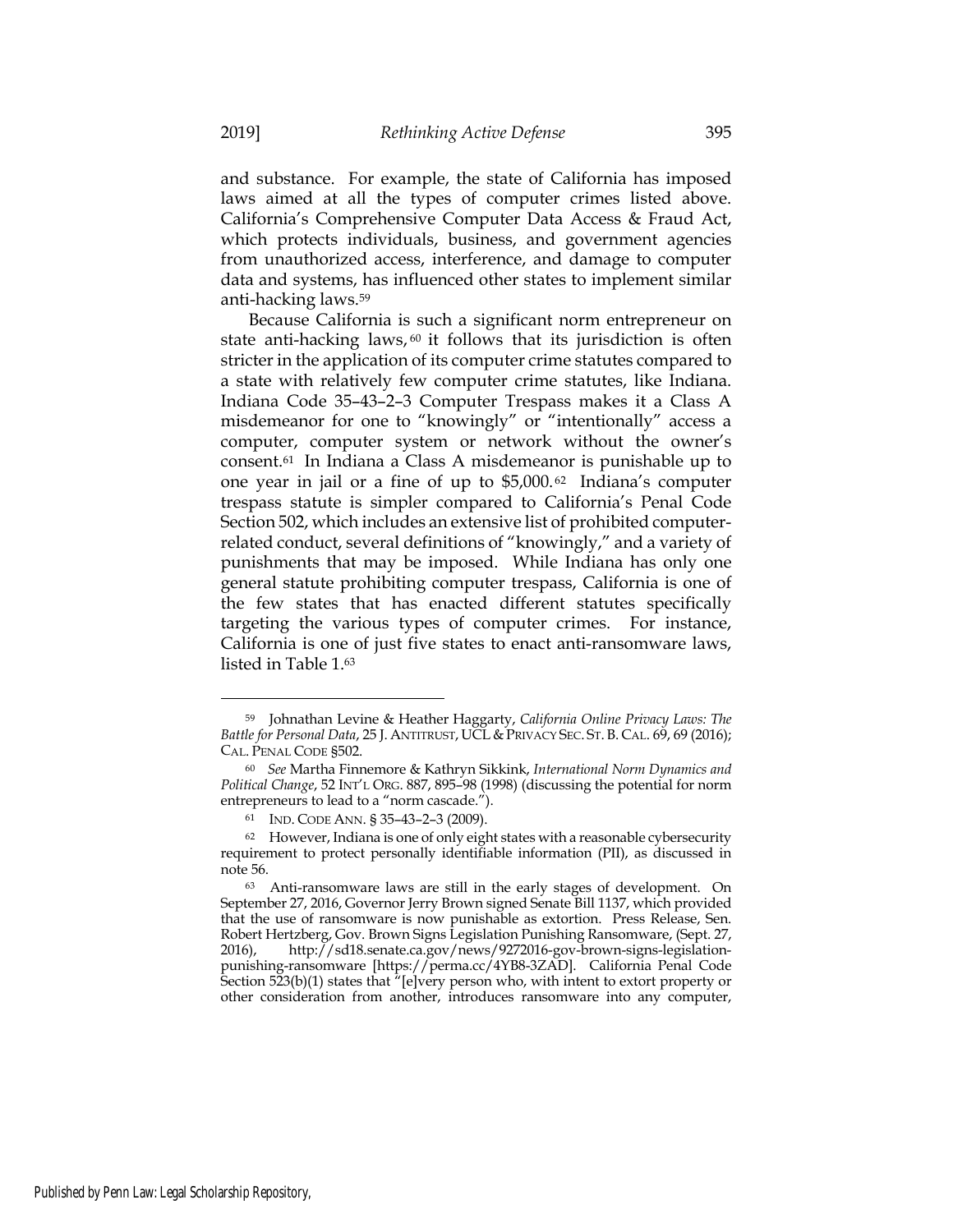Although most states are not on California's level regarding cybersecurity regulation, the fact that all fifty states generally prohibit unauthorized access or interference with computer systems, programs, and networks represents a norm cascade of cybersecurity law that is quickly spreading in both scope and scale. Indeed, the EU's 2018 General Data Protection Regulation was modeled, in part, on California's efforts.<sup>64</sup> With time, other states will be able to see the impact of laws enacted by leading influencers in computer crime statutes, like California, and be able to discern how to refine active defense measures within their own respective jurisdictions. Yet this activity has not forestalled federal efforts at similar regulations, which could preempt the norm cascade currently unfolding across the nation, and indeed to an extent, the world. The next section analyzes one of these efforts, including special coverage of how the effort is being viewed by core stakeholders such as the U.S. Chamber of Commerce.

## *2.2. Analysis of Pending Active Defense Legislation*

As of June 2018, Congress was considering a range of cybersecurity legislation, from a privacy bill of rights,<sup>65</sup> to election security,<sup>66</sup> but included in this list is the Active Cyber Defense Certainty (ACDC) Act, also often known as the Graves bill after

computer system, or computer network is punishable pursuant to Section 520 in the same manner as if such property or other consideration were actually obtained by means of the ransomware." CAL. PENAL CODE. § 523(b)(1).

<sup>64</sup> *See* Laura Sydell, *Do Not Sell My Personal Information: California Eyes Data Privacy Measure*, NPR (May 28, 2018), https://www.npr.org/sections/alltechconsidered/2018/05/28/614419275/donot-sell-my-personal-information-california-eyes-data-privacy-measure [https://perma.cc/GT54-LWH7].

<sup>65</sup> *See* Press Release, Sen. Ed Markey, As Facebook CEO Zuckerberg Testifies to Congress, Senators Markey and Blumenthal Introduce Privacy Bill of Rights (Apr. 10, 2018), https://www.markey.senate.gov/news/press-releases/asfacebook-ceo-zuckerberg-testifies-to-congress-senators-markey-and-blumenthalintroduce-privacy-bill-of-rights [https://perma.cc/CU3B-JDT3] ("Specifically, the CONSENT Act: Requires edge providers to obtain opt-in consent from users to use, share, or sell users' personal information; Requires edge providers to develop reasonable data security practices; Requires edge providers to notify users about all collection, use, and sharing of users' personal information; Requires edge providers to notify users in the event of a breach; Requirements are enforced by the FTC.").

<sup>66</sup> *See* Martin Matishak, *Lawmakers gather behind election security bill—at last*, POLITICO (Mar. 22, 2018), https://www.politico.com/story/2018/03/22/electionsecurity-bill-congress-437472 [https://perma.cc/9ZCR-H9UT].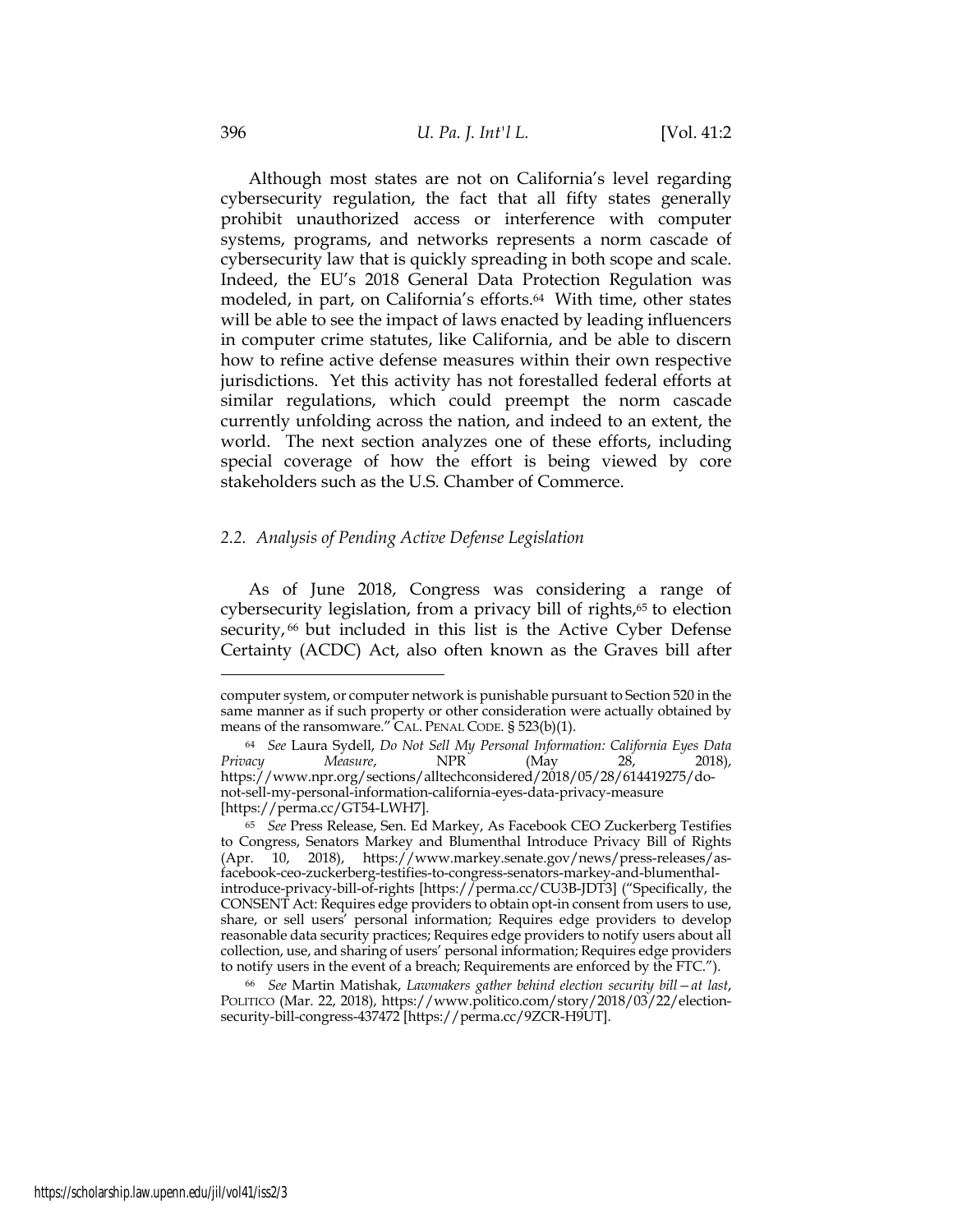Congressman Tom Graves, a Republican from Georgia, whom introduced it. As of June 2018, the bill had nine co-sponsors from both political parties, and even though its imminent passage is unlikely at least in its current form, it received sufficient attention to analyze in some detail.67 Specifically, the ACDC Act would allow firms to conduct surveillance on entities "who are thought to have done hacking in the past or who, according to a tip or some other intelligence, are planning an attack."68 The bill also clarifies "the type of tools and techniques that defenders can use that exceed the boundaries of their own computer network."69 The bill, for example, would permit defendants the ability to claim "that their activities were "active cyber defense measures"70 so long as they could prove a "persistent unauthorized intrusion" directed at their computers.71 In summary, according to Congressman Graves, "This is an effort to give the private sector the tools they need to defend themselves[.]"72

Part of the impetus for the ACDC Act came from Congressman Graves position as chairman of the financial-services subcommittee of the House Appropriations Committee, in which capacity he was hearing complaints from bank executives who "bought the antivirus software and got all the patches [but] wanted to do more, and had the skills and the tools to do more, but didn't know if they *could*. And some were taking extra steps but didn't know if they *should*."73 One episode of note in particular involved Iranian attacks on the U.S. banking system, which prompted one bank CEO reportedly to declare at a White House meeting, "Ladies and gentlemen, we are at *war*!"74 In this instance, U.S. intelligence had known of the attacks in advance, and even know the NSA had warned the FBI in advance, which in turned reached out to the targeted banks, they still were not able to shield themselves completely from the onslaught, and were in fact investigated themselves in the aftermath.75 Perceptions regarding active defense have changed under the Trump Administration, as seen by former Secretary of Homeland Security Kirstjen Nielsen's support for DHS "to work with the private sector

<sup>67</sup> *See* Active Cyber Defense Certainty Act, H.R.4036, 115th Cong. (2017–2018).

<sup>68</sup> Schmidle, *supra* note 33.

<sup>69</sup> Wolff, *supra* note 12.

<sup>70</sup> *Id*.

<sup>71</sup> *Id*.

<sup>72</sup> Schmidle, *supra* note 33.

<sup>73</sup> *Id*.

<sup>74</sup> *Id*.

<sup>75</sup> *Id*.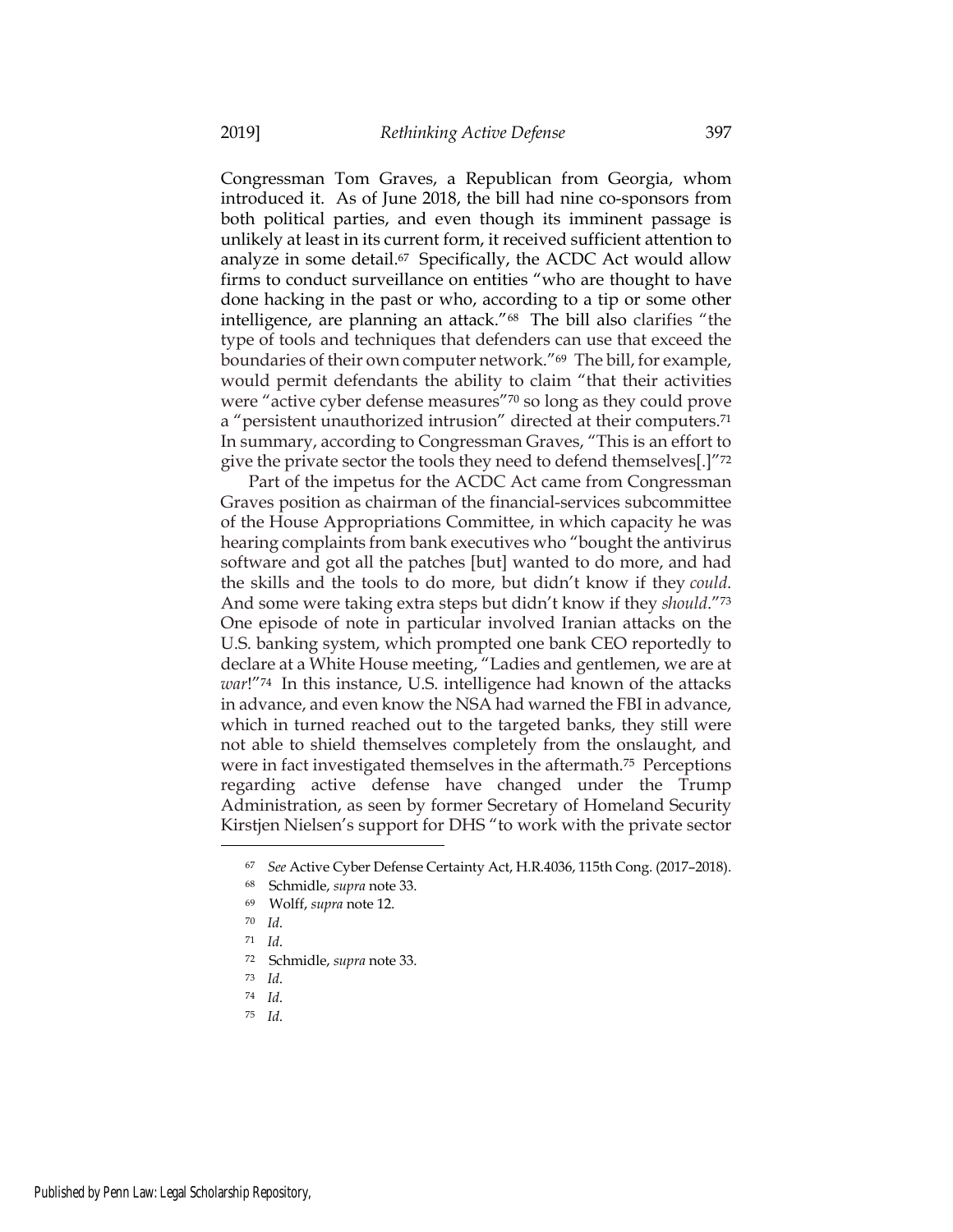to deploy active-defense tools against cyberintruders." <sup>76</sup> White House support for active defense has only deepened since former Secretary Nielsen's testimony, especially with the departure of some well-known skeptics, such as former cybersecurity advisor Rob Joyce.77 The U.S. DoD 2018 Cyber Strategy, for example, calls for a policy of "'defending forward to intercept and halt cyber threats,' including responding with (counter)offensive measures."78 Indeed, this may be at least partly behind the Trump Administration's decision to not sign up to the Paris Call for Trust and Security and Cyberspace, which included language against hacking back, as is discussed further below.79

Concerns regarding the ACDC Act fall across several dimensions, summarized in Table 2. For instance, former NSA Directors Admiral Michael S. Rogers and Keith Alexander, among others, have raised concerns about further destabilization in cyberspace.80 Others, such as Joyce, were more concerned about "unqualified actors bringing risk to themselves, their targets, and their governments."81 Representatives from the Justice Department are similarly worried about private actors "[undermining] lawenforcement investigations."82 And then, of course, there is the specter of attribution that has long loomed large in active defense discussions in particular and cybersecurity generally.83 A former NSA Deputy Director named Richard Ledgett, for example, has

<sup>76</sup> *Id*.

<sup>77</sup> *See* Brian Barrett, *The White House Loses its Cybersecurity Brain Trust*, WIRED (Apr. 16, 2018, 06:56 PM), https://www.wired.com/story/rob-joyce-tom-bossertwhite-house-cybersecurity-policy/ [https://perma.cc/4QYE-QL69] (arguing that Rob Joyce's, as well as Tom Bossert's, departure leaves a critical vacancy in American cybersecurity leadership).

<sup>78</sup> Jason Healey, *Getting the Drop in Cyberspace*, LAWFARE (Aug. 19, 2019), https://www.lawfareblog.com/getting-drop-cyberspace

<sup>[</sup>https://perma.cc/3VEB-G7L8].

<sup>79</sup> *See* Louise Matsakis, *The US Sits Out an International Cybersecurity Agreement*, WIRED (Nov. 12, 2018, 07:37 PM), https://www.wired.com/story/paris-callcybersecurity-united-states-microsoft/[https://perma.cc/Y3Y4-WNXE] (noting that a number of "major American technology corporations" have endorsed the agreement, even though the US itself has not).

<sup>80</sup> *See* Schmidle, *supra* note 33 (referencing both Rogers' and Alexander's calls to act with caution to avoid escalation when combatting cybersecurity threats).

<sup>81</sup> *Id*.

<sup>82</sup> *Id*.

<sup>83</sup> *See, e.g.*, SHACKELFORD, *supra* note 23, at ch. 6; Scott J. Shackelford, *From Nuclear War to Net War: Analogizing Cyber Attacks in International Law*, 27 BERKELEY J. INT'L L. 192 (2009).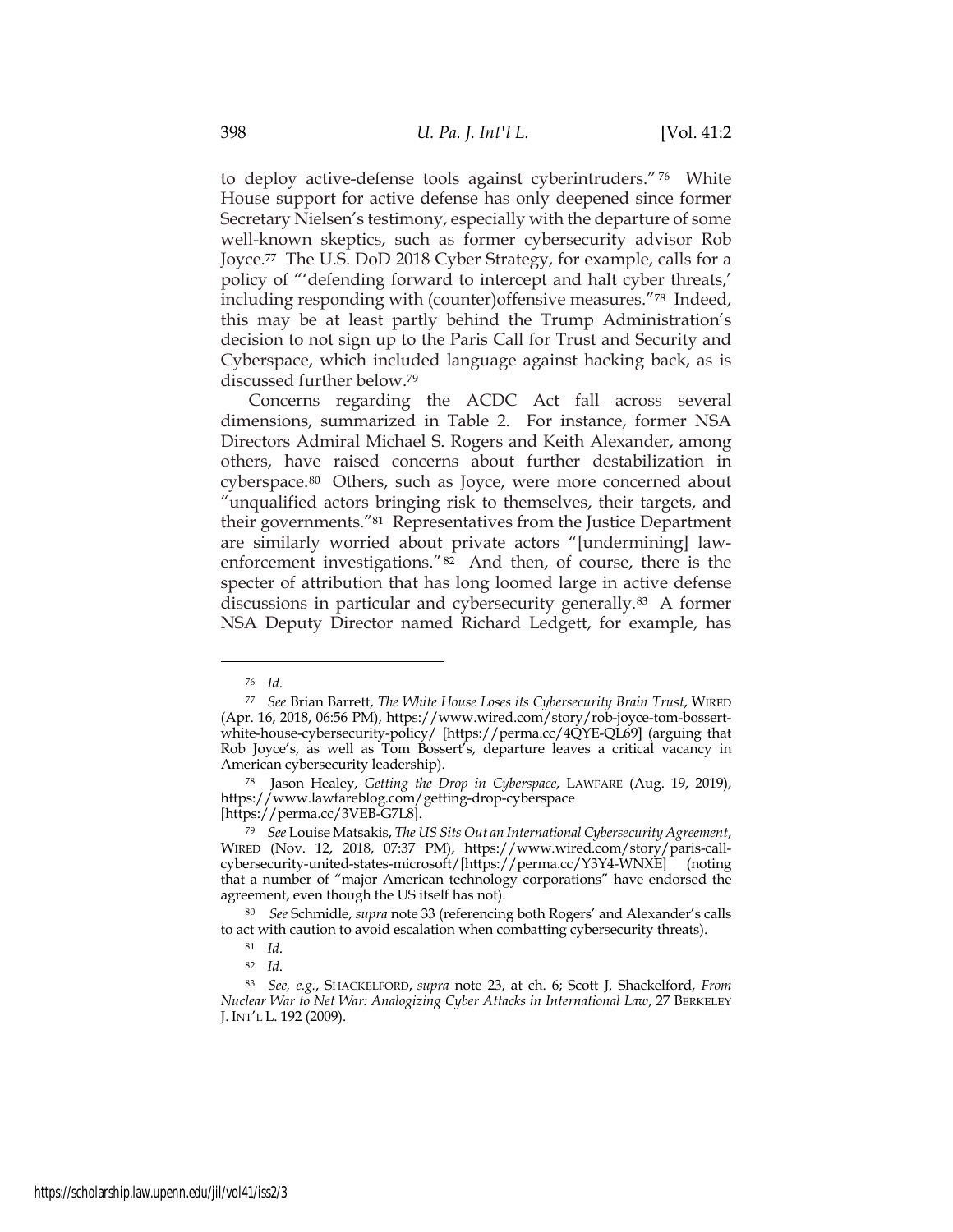said: "Attribution is really hard. Companies have come to me with what they *thought* was solid attribution, and they were wrong."84 Ultimately, though, at least from a national security perspective, it is unwarranted escalation that bothers many policymakers and analysts the most since it is so difficult for a private firm to know if they are up against a hacktivist group, criminal syndicate, foreign intelligence service, or a foreign state-owned enterprise. Even Carpenter, whom successfully uncovered the Chinese espionage campaign discussed in Part I, has said: "There's a lot of luck involved . . . Because you don't know what other [intelligence or law enforcement] operations may be going on."85

| <b>Advantages</b>                                                                                                                                        | <b>Disadvantages</b>                                                                                                                                              |  |  |  |
|----------------------------------------------------------------------------------------------------------------------------------------------------------|-------------------------------------------------------------------------------------------------------------------------------------------------------------------|--|--|--|
| More advanced knowledge of<br>potential threats and the<br>attacker's capabilities and<br>intent, which helps to mitigate<br>surprise and protect assets | Backfiring due to human error<br>or manipulation by the attacker                                                                                                  |  |  |  |
| Greater range of options to<br>engage the attacker, including<br>flexibility in where, when, and<br>how                                                  | Collateral damage as a result of<br>disrupting or damaging an<br>innocent third party computer<br>or network or wrongly<br>attributing the source of an<br>attack |  |  |  |
| Enhanced ability to disrupt or<br>shut down a planned or<br>ongoing operation even after<br>the initial penetration of the<br>defender's network         | Escalation in an exchange<br>between attacker and defender<br>as a result of the attacker's<br>response to ACD measures                                           |  |  |  |
| Increased likelihood of<br>deterring future attacks by<br>complicating the attack,<br>impeding the use of data, and                                      | Uncertain strategic implications,<br>including the potential political<br>and legal consequences of                                                               |  |  |  |

Table 2: Advantages and Disadvantages of Active Defense<sup>86</sup>

<sup>84</sup> Schmidle, *supra* note 33.

<sup>85</sup> *Id*.

<sup>86</sup> HOFFMAN & LEVITE, *supra* note 32, at 10.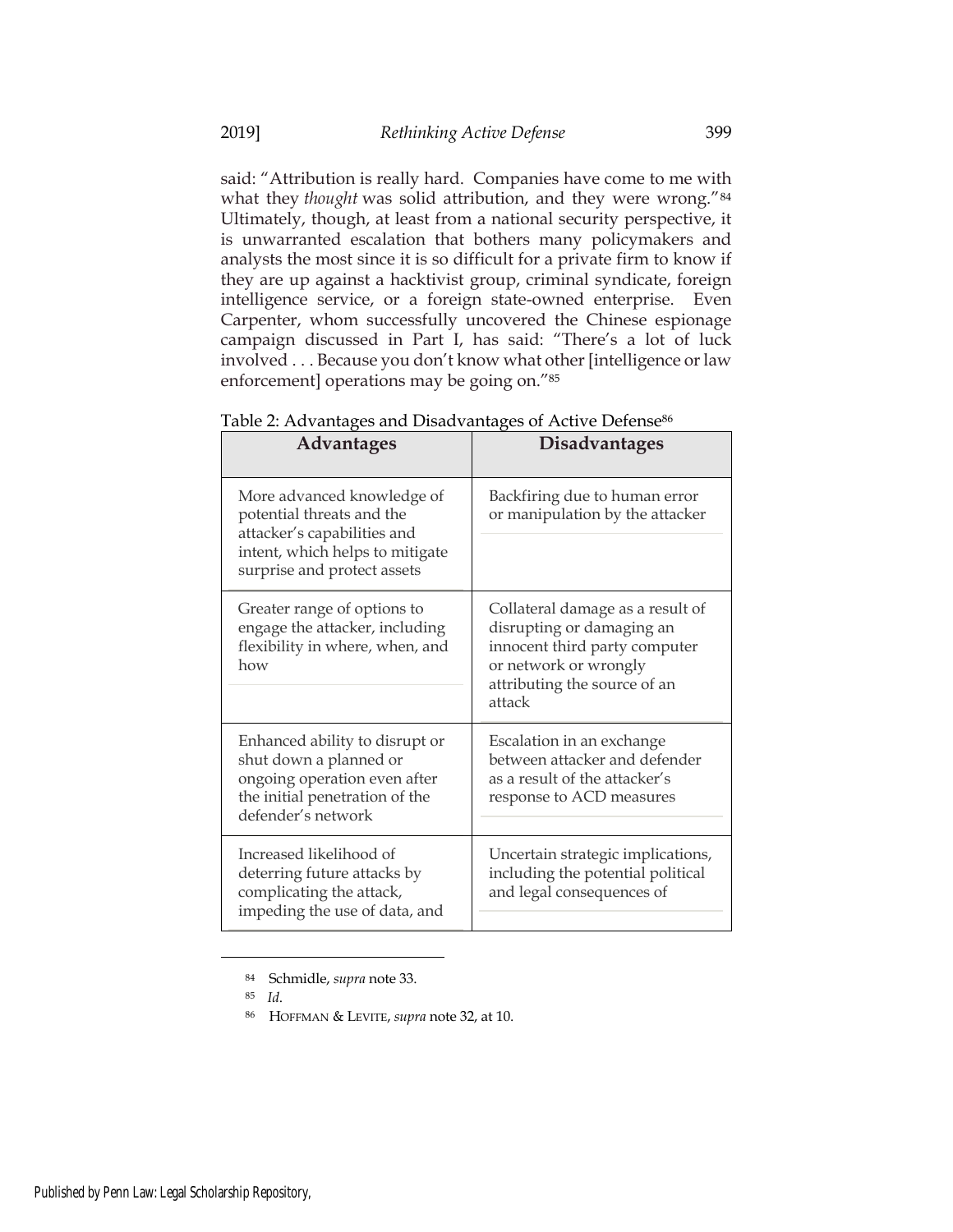| raising the direct and indirect |                                              | measures affecting external |
|---------------------------------|----------------------------------------------|-----------------------------|
| costs to and risk for the       |                                              | networks                    |
|                                 | attacker (especially in being<br>identified) |                             |

Crafters of the ACDC Act are well-aware of these critiques summarized in Table 2, and consequently, built in safeguards. For example, the bill "requires reporting to the FBI-led National Cyber Investigative Joint Task Force before taking active-defense measures, which will help federal law enforcement ensure defenders use these tools responsibly."87 This would defuse, its proponents argue, any concerns with regards to escalation and attribution.88 But opinion remains split. For instance, according to Matt Eggers, vice president of cybersecurity policy in the Cyber, Intelligence, and Security division at the U.S. Chamber of Commerce, "the Chamber is continuing to think through its approach to active cyber "D" legislation."<sup>89</sup> Eggers said later that: ""Private entities should not be doing that [engaging in active defense]."90 Moreover, the bill would mark a substantial push back from the state-level trend discussed above whereby all fifty states have criminalized unauthorized access, and the latest attempt to chip away at these regimes—seen in Georgia, and discussed in the introduction—resulted in a veto. The reintroduction of this bill in 2019 has not altered the politics, despite the most recent version having bipartisan co-sponsors.<sup>91</sup> That does not mean, though, that the debate has been put to rest, the least of which because other

<sup>87</sup> Active Cyber Defense Certainty Act, Congressman Tom Graves, https://tomgraves.house.gov/uploadedfiles/acdc\_expaliner.pdf [https://perma.cc/3RRM-W74F] (last visited June 26, 2018).

<sup>88</sup> *Id*. at 2 ("These safeguards help ensure that active defense is only targeted at the source of the attack, while imposing a strict standard of care on the defender to ensure that innocent bystanders aren't impact.")

<sup>89</sup> Interview with Matthew J. Eggers, Vice President for Cybersecurity Policy in the Cyber, Intelligence, and Security Division, U.S. Chamber of Commerce (Nov. 19, 2018).

<sup>90</sup> Reynolds, *supra* note 44.

<sup>91</sup> *Id*. (noting that under the 2019 version "Companies could monitor attacks using a 'beacon,' or software that a company could embed in its files so that when its data is stolen, it can trace where the attack is coming from. Under the bill, businesses would inform law enforcement when they take an offensive measure. However, the law would bar the destruction of an attacker's data, or remote access of the attacker's computers.").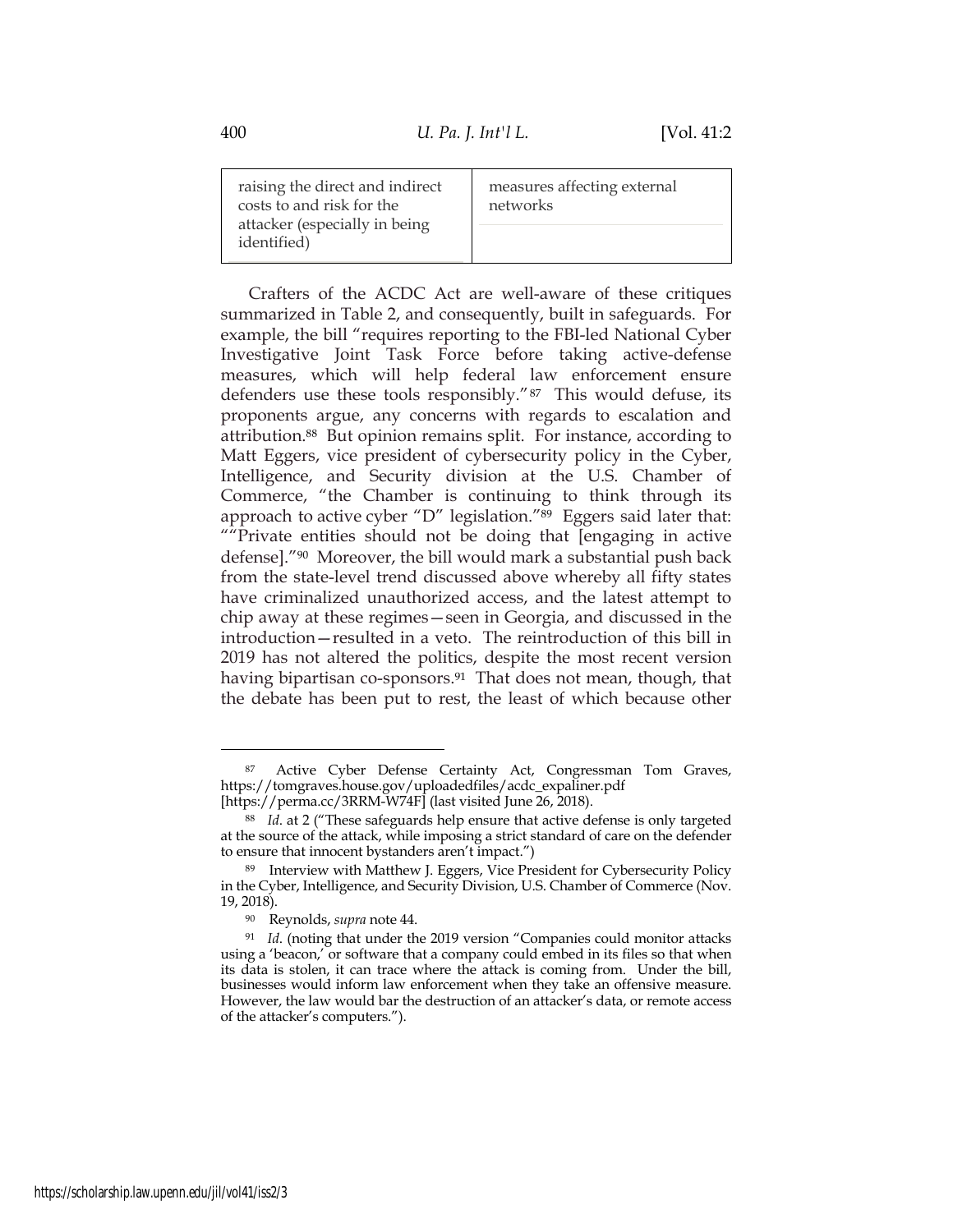jurisdictions are pushing the boundaries of active defense regardless of the official position taken by the federal government.

## 3. GLOBAL PERSPECTIVES ON ACTIVE DEFENSE: CASE STUDIES ON CHINA, SINGAPORE, THAILAND, AUSTRALIA, AND THE G7

This section globalizes the discussion of active defense with a view toward analyzing how other cyber powers are approaching this same policy debate. <sup>92</sup> The analysis is important for U.S. organizations as well since any hack-back measures they take may run afoul of foreign laws. As such, while this part cannot do justice to the world of cybersecurity regulations pertaining to active defense, it does focus on efforts China, Singapore, Thailand, Australia, and the G7 in hopes of identifying areas of policy convergence and divergence between advanced democracies and fast emerging markets that may be informative to U.S. policymakers and managers.

#### *3.1. China*

China has long been proactive in both Internet governance and cybersecurity regulation guided as it is by the concept of "cyberspace sovereignty," which has long been advanced by the Chinese government, $93$  and of which active defense strategy is an essential component. This doctrine dates back to at least 2010 when the State Council of China declared its doctrine on cyber sovereignty

<sup>&</sup>lt;sup>92</sup> Lists of cyber powers vary greatly in their composition and methodology.<br>See, e.g., JOSEPH S. NYE, JR., CYBER POWER 5-10 (2010), *See, e.g.*, JOSEPH S. NYE, JR., CYBER POWER 5–10 (2010), https://www.belfercenter.org/sites/default/files/files/publication/cyber-

power.pdf [https://perma.cc/WW9B-Y972]; Shannon Vavra, *The World's Top Cyber Powers*, AXIOS (Aug. 13, 2017), https://www.axios.com/the-worlds-top-cyberpowers-1513304669-4fa53675-b7e6-4276-a2bf-4a84b4986fe9.html

<sup>[</sup>https://perma.cc/Y564-FG39].

<sup>93</sup> *See generally* Scott J. Shackelford, Scott Russell & Andreas Kuehn, *Unpacking the International Law on Cybersecurity Due Diligence: Lessons from the Public and Private Sectors*, 17 CHI. J. INT'L L. 1, 30–34 (2016) (comparing different national approaches to cybersecurity, including China's particularly centralized strategy); Scott J. Shackelford & Frank W. Alexander, *China's Cyber Sovereignty: Paper Tiger or Rising Dragon?*, ASIA & THE PAC. POL'Y SOC'Y (Jan. 12, 2018), https://www.policyforum.net/chinas-cyber-

sovereignty/[https://perma.cc/HJ2Y-SBQQ] (discussing China's philosophy that cybersecurity efforts belongs in the hands of the State).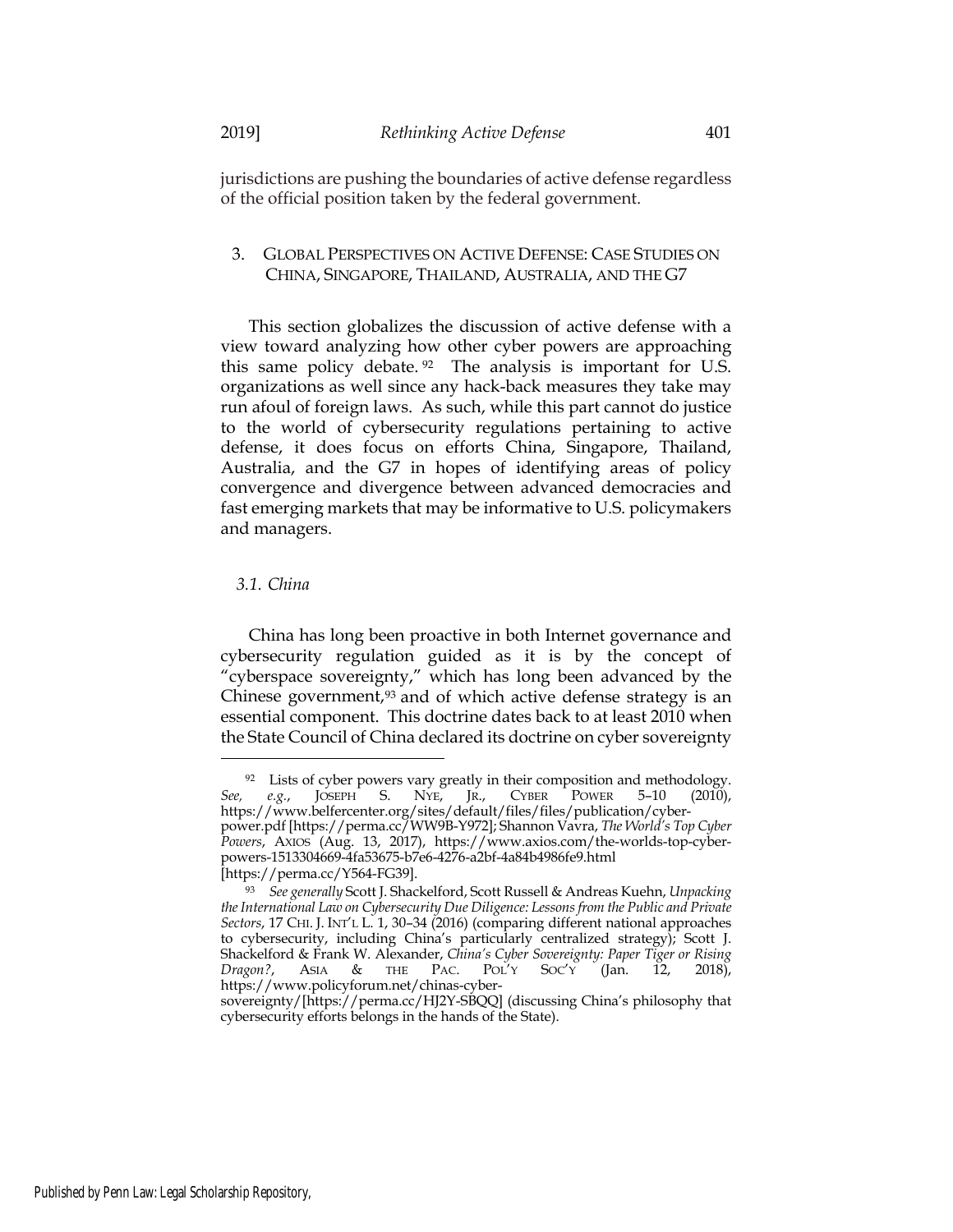in its "White Paper on the Internet in China," which stated: "The Chinese government believes that the Internet is an important infrastructure facility for the nation. Within Chinese territory, the Internet is under the jurisdiction of Chinese sovereignty. The Internet sovereignty of China should be respected and protected."94 This paper also set out plans for enhancing cybersecurity and combating cybercrime.95 However, it was not until 2015 that cyber sovereignty was codified in China under the National Security Law, which evoked active defense "to strengthen network management, prevent, stop and punish cyberattacks, network intrusion, network theft, and dissemination of illegal and harmful information such as cybercrime."96

The reason for China's promotion of active cyber defense measures was driven at least in part by its 2015 military strategy, $97$ which aimed at winning "informationized local wars" and interpreted "China's commitment to building a cyber force with the capability to engage in offensive asymmetric cyber operations . . . [it described] 'active defense' as adherence to the unity of strategic defense and operational and tactical offense; adherence to the principles of defense, self-defense and post-emptive strike; and adherence to the stance that 'We will not attack unless we are attacked, but we will surely counterattack if attacked.'"98 As may be seen by this definition, the Chinese use of the "active defense" term falls more on the passive end of the proactive cybersecurity spectrum illustrated in Figure 1. This lack of clarity, discussed further below, complicates international efforts aimed at establishing cybersecurity norms with regards to active defense, similar to foundational differences of opinion over multilateral

<sup>98</sup> *Id.*

<sup>94 (</sup>国务院新闻办公室网站) [The Internet in China] (promulgated by Information Office of the State Council of the People's Republic of China, June 8, 2010), http://www.scio.gov.cn/zxbd/nd/2010/Document/667385/667385\_5.htm [https://perma.cc/4W4A-YTTT].

<sup>95</sup> *Id*.

<sup>96</sup> (中华人民共和国国家安全法) [National Security Law of the People's Republic of China] (promulgated by the Standing Comm. Nat'l People's Cong., July 1, 2015) STANDING COMM. NAT'L PEOPLE'S CONG. GAZ (China).

<sup>97</sup> (中国的军事战略) [China's Military Strategy] (promulgated by Information Office of the State Council of the People's Republic of China, May 26, 2015), http://english.www.gov.cn/archive/white\_paper/2015/05/27/content\_2814751 15610833.htm [https://perma.cc/4W4A-YTTT] ("China will expedite the development of a cyber force, and enhance its capabilities of cyberspace situation awareness, cyber defense . . . ensure national network and information security, and maintain national security and social stability.").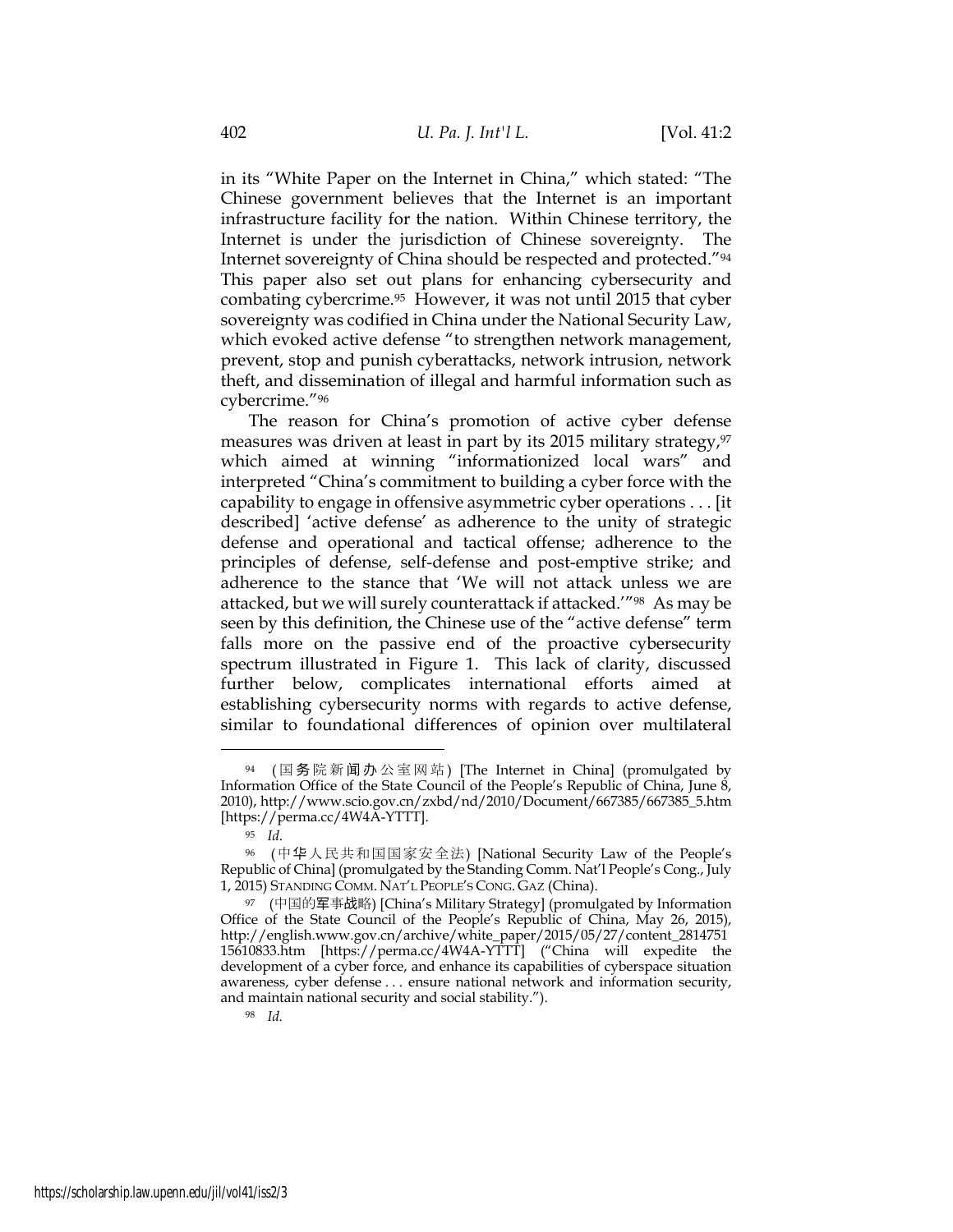versus multi-stakeholder forms of Internet governance,<sup>99</sup> and the differences between "information security" and "cybersecurity."100

Chinese cyber sovereignty and active defense were further reinforced by two national policies in 2016. The first was the National Cyberspace Security Strategy ("Strategy") released on December 27, 2016, which set forth China's positions and propositions on the development and security of cyberspace. The Strategy states nine tasks for the national cybersecurity work at present and in the new future, including the need to safeguard cyber sovereignty, and to crack down on cyber terrorism and crime.101 The second was the Thirteenth Five-Year Plan for the National Information, published in December 2016 ("Plan"), which serves as an action plan of the Strategy. The Plan states that "[c]yberspace is a new area of national sovereignty. We should build cyberspace protection forces that are commensurate with China's international status and compatible with our cyber power, vigorously develop cybersecurity defenses, locate and defend against cyber intrusions in time, and provide strong backing to safeguarding national cybersecurity."102 As part of the implementation of the Strategy and Plan, China's controversial Cyber Security Law, which came into force in 2017, was designed to improve cyber sovereignty through data localization and personal data protection. Among other features, the law requires businesses operating critical information infrastructure to store all personal data collected in China within the

<sup>99</sup> *See* Scott J. Shackelford et al., *Back to the Future of Internet Governance?*, 16 GEO. J. INT'L AFF. 83, 83 (2015) (distinguishing national approaches to Internet governance, particularly China's commitment to national sovereignty and "multilateral management" as opposed to the U.S.'s support for empowering "a global multi-stakeholder community" to exercise oversight).

<sup>100</sup> *See* Neal Ungerleider, *The Chinese Way of Hacking*, FAST COMPANY (July 13, 2011), https://www.fastcompany.com/1766812/chinese-way-hacking [https://perma.cc/62AM-XVS6] (transcribing an interview with Adam Segal, the Ira A. Lipman Senior Fellow for counterterrorism and national security issues at the Council on Foreign Relations, in which he discusses how the Chinese differentiate between information security and cybersecurity).

<sup>101 (</sup>国家网络空间安全战略) [National Cybersecurity Strategy] (promulgated by the Cyberspace Administration of China, Dec. 27, 2016), Administration of China, Dec. 27, 2016), http://politics.people.com.cn/n1/2016/1227/c1001-28980829.html [https://perma.cc/XKC4-44GJ].

<sup>102</sup> (十三五"国家信息化规划) [Thirteenth Five-Year Plan], (promulgated by the Information Office of the State Council of the People's Republic of China, Dec. 27, 2016), http://www.gov.cn/zhengce/content/2016- 12/27/content\_5153411.htm [https://perma.cc/DYD9-AM48].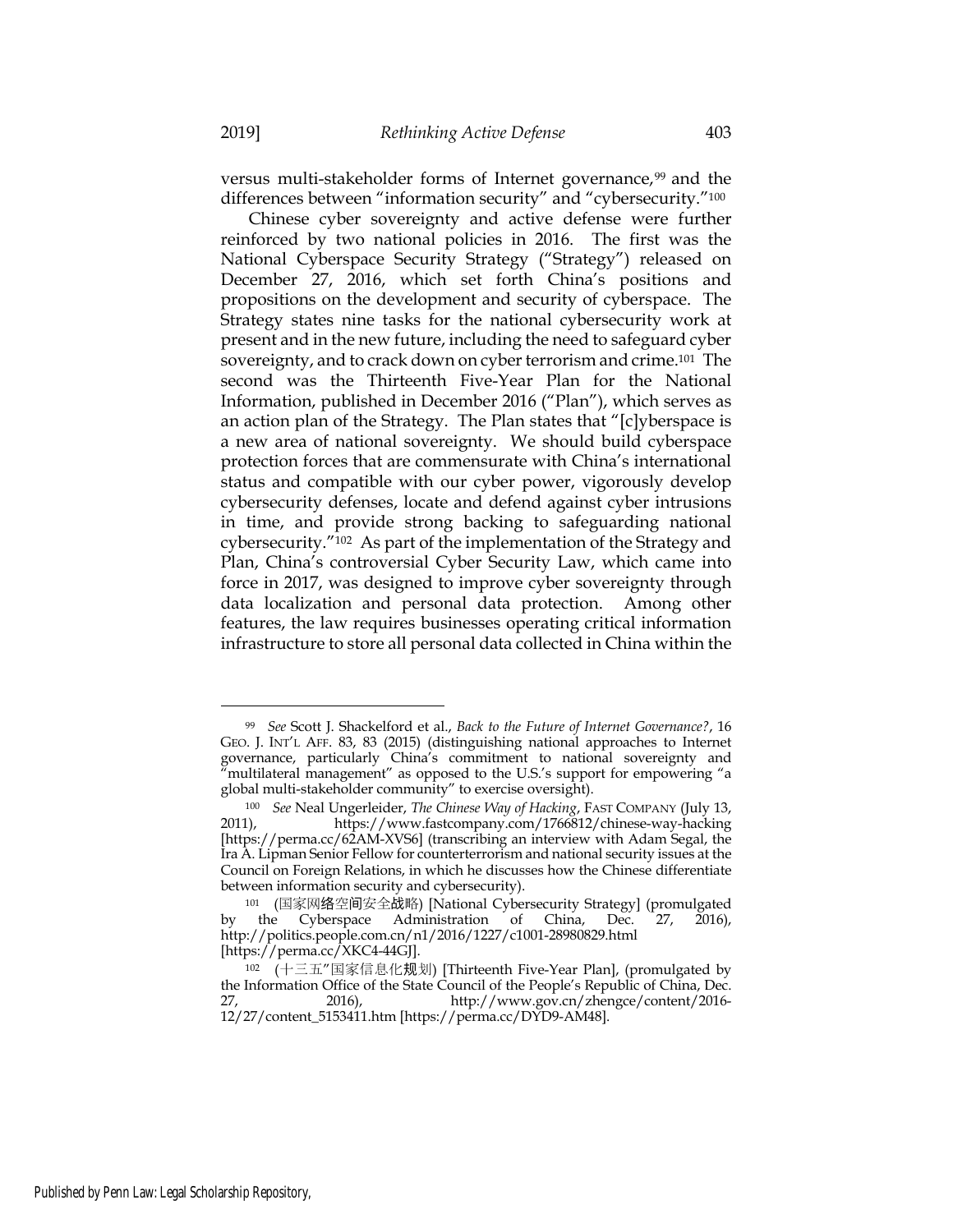country.103 These strategies, plans, and laws provide the Chinese government with "a much freer hand to compel a variety of local and foreign firms to cooperate in law enforcement investigations and protect 'critical information infrastructure.'"104 Overall, these policies solidify China's march toward both cyber sovereignty—and its efforts to spread this notion globally<sup>105</sup> — and active defense, which will likely guide China's activities in the cybersecurity to a more "managed" Internet in the years to come.<sup>106</sup>

In summary, while the Chinese government has been interested in active defense for more than a decade, there is a lack of clarity and consensus on how the term is used and deployed as a matter of governmental policy when compared to the United States. In fact, China has long outsourced its cybersecurity capabilities employing a diverse range of "patriotic hackers" targeting Western firms and intelligence services.107 A case in point is the 2018 Marriott hack, which resulted in the theft of over 500 million customer records at around the same time as the Office of Personnel Management (OPM) breach, making 2014 a time of "historic [cyber] assault" on U.S. organizations.108 In hindsight, such incidents help shine a light on the importance that the Obama Administration placed on securing

<sup>103</sup> (中华人民共和国网络安全法) [Cybersecurity Law of the People's Republic of China] (promulgated by the Standing Comm. Nat'l People's Cong. Gaz., Nov. 7, 2016, effective June 1, 2016) STANDING COMM. NAT'L PEOPLE'S CONG. GAZ. (China).

<sup>104</sup> Shackelford & Alexander, *supra* note 93.

<sup>105</sup> *See* Evan Osnos, *Making China Great Again*, NEW YORKER (Jan. 8, 2018), https://www.newyorker.com/magazine/2018/01/08/making-china-great-again [https://perma.cc/8356-FGAM] (highlighting cyberspace as an area in which China's global leadership is strengthening in the face of increasing American isolationism).

<sup>106</sup> *See* Scott J. Shackelford, *Welcome to the 'Managed' Internet: Unpacking Cyber-Sovereignty in China's New Cybersecurity Law*, ASIA & THE PAC. POL'Y SOC. (June 15, 2017), https://www.policyforum.net/welcome-managedinternet/[https://perma.cc/Q9CT-X8MD] (explaining that China, along with a number of other countries, are increasingly agreeing on creating an increasingly State "managed" rather than global form of cybersecurity policy).

<sup>107</sup> *See* Guest Blogger for Net Politics, *When China's White-Hat Hackers Go Patriotic*, COUNCIL ON FOREIGN REL. (Mar. 13, 2017), https://www.cfr.org/blog/when-chinas-white-hat-hackers-go-patriotic [https://perma.cc/7A3X-HZH5] (noting that China has demonstrated "implicit support" for young hackers' attacking foreign targets, but also seeks to "restrain

<sup>[</sup>the hackers] from undercutting Beijing's overall cyber strategy").

<sup>108</sup> Lily Hay Newman, *If China Hacked Marriott, 2014 Marked a Full-On Assault*, WIRED (Dec. 12, 2018), https://www.wired.com/story/marriott-hack-china-2014 opm-anthem/ [https://perma.cc/R55P-XACF].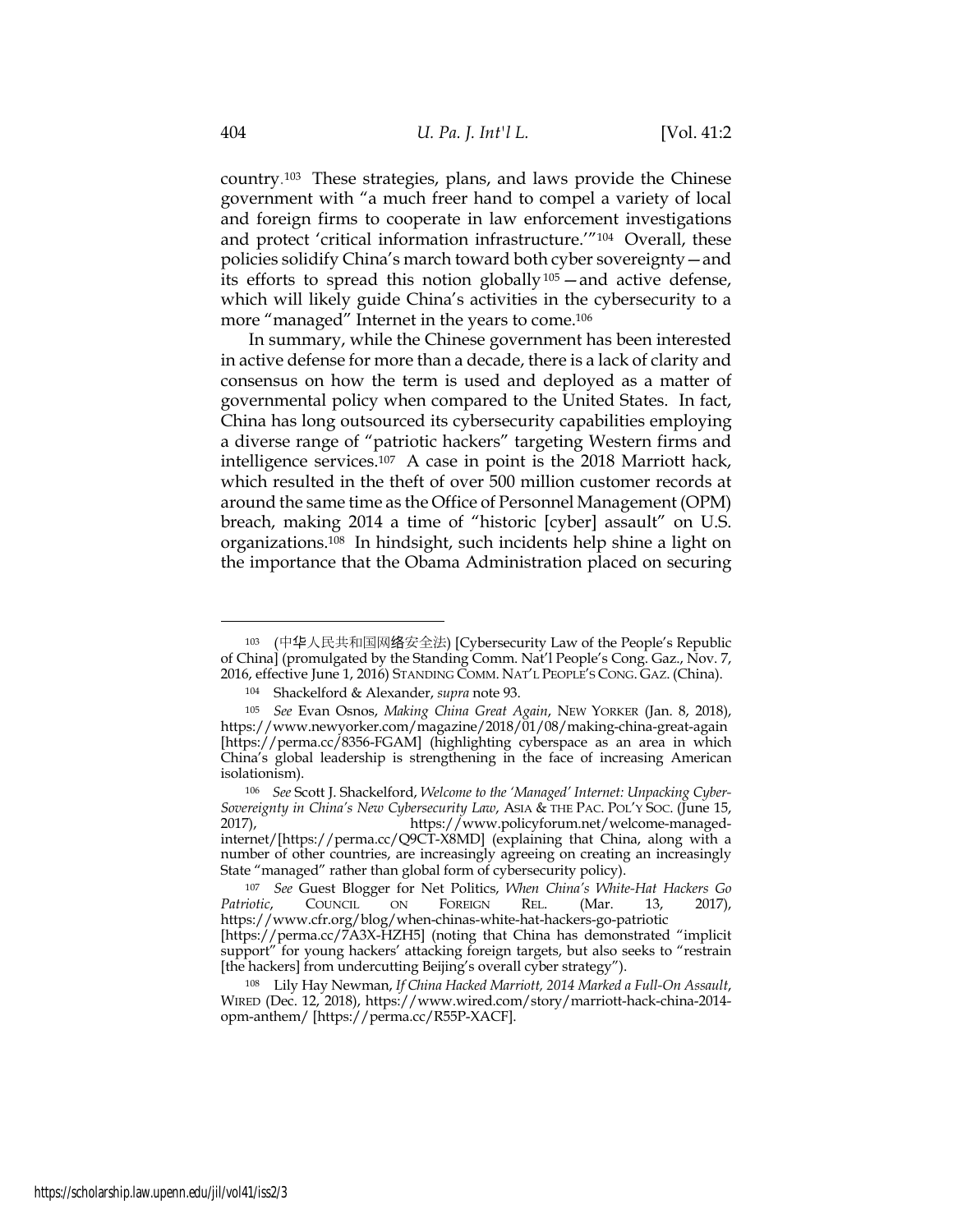the 2015 U.S.-China Cybersecurity Code of Conduct. <sup>109</sup> The agreement may have helped mitigate the bilateral theft of intellectual property in the short term. However, as these practices show no signs of abating and may even be getting worse in the face of ongoing trade tensions,110 other nations—including Singapore have begun to push the envelope on proactive cybersecurity.

#### *3.2. Singapore*

As with China, Singapore has been a leader in proactive cybersecurity in the Asia-Pacific for years in part due to its status as an epicenter for advanced technologies and finance. <sup>111</sup> In 2014, Singapore allowed private entities to take proactive cyber defense measures by amending its Computer Misuse and Cybersecurity Act. Specifically, it began permitting the government to issue certificates directing "specified persons" to prevent, detect, or counter specific threats to its critical infrastructure, including the financial industry.112 As of this writing, there has not yet been a public vetting of the performance of this initiative.

To further its active defense efforts, in July 2017, the Cyber Security Agency of Singapore (CSA) released a draft cybersecurity bill for consultation.<sup>113</sup> The Cybersecurity Act was enacted on

<sup>109</sup> *See* Ellen Nakashima & Paul Sonne, *China hacked a Navy contractor and secured a trove of highly sensitive data on submarine warfare*, WASH. POST (June 8, 2018), https://www.washingtonpost.com/world/national-security/china-hacked-anavy-contractor-and-secured-a-trove-of-highly-sensitive-data-on-submarinewarfare/2018/06/08/6cc396fa-68e6-11e8-bea7-

c8eb28bc52b1\_story.html?utm\_term=.c86896becdcc [https://perma.cc/52XM-7W3R] (explaining that while China pledged in 2015 not to conduct commercial cyberespionage against the U.S., China does continue engage in some hacking activity against the U.S.).

<sup>110</sup> Lily Hay Newman, *China Escalates Hacks Against the US as Trade Tensions Rise*, WIRED (June 22, 2018), https://www.wired.com/story/china-hacks-againstunited-states/[https://perma.cc/BS58-VPK4].

<sup>111</sup> *See, e.g.,* Cung Vu, *Policy Report: Cyber Security in Singapore,* S. RAJARATNAM SCH. INT'L STUD. (Dec. 2016), https://www.rsis.edu.sg/wpcontent/uploads/2016/12/PR170217\_Cybersecurity-in-Singapore.pdf

<sup>[</sup>https://perma.cc/293U-VEQ7] (analyzing the role of technology in the Singapore economy as a driver of the country's investment in cyber security initiatives).

<sup>112</sup> Computer Misuse and Cybersecurity Act, Ch. 50A, pt. 3, § 15(A)(1) (2014) (Sing.).

<sup>113</sup> Wai Ming Yap & Gina Ng, *Singapore Parliament Introduces Cybersecurity Bill*,  $LEXOLOGY$  (Feb. 14, 2018),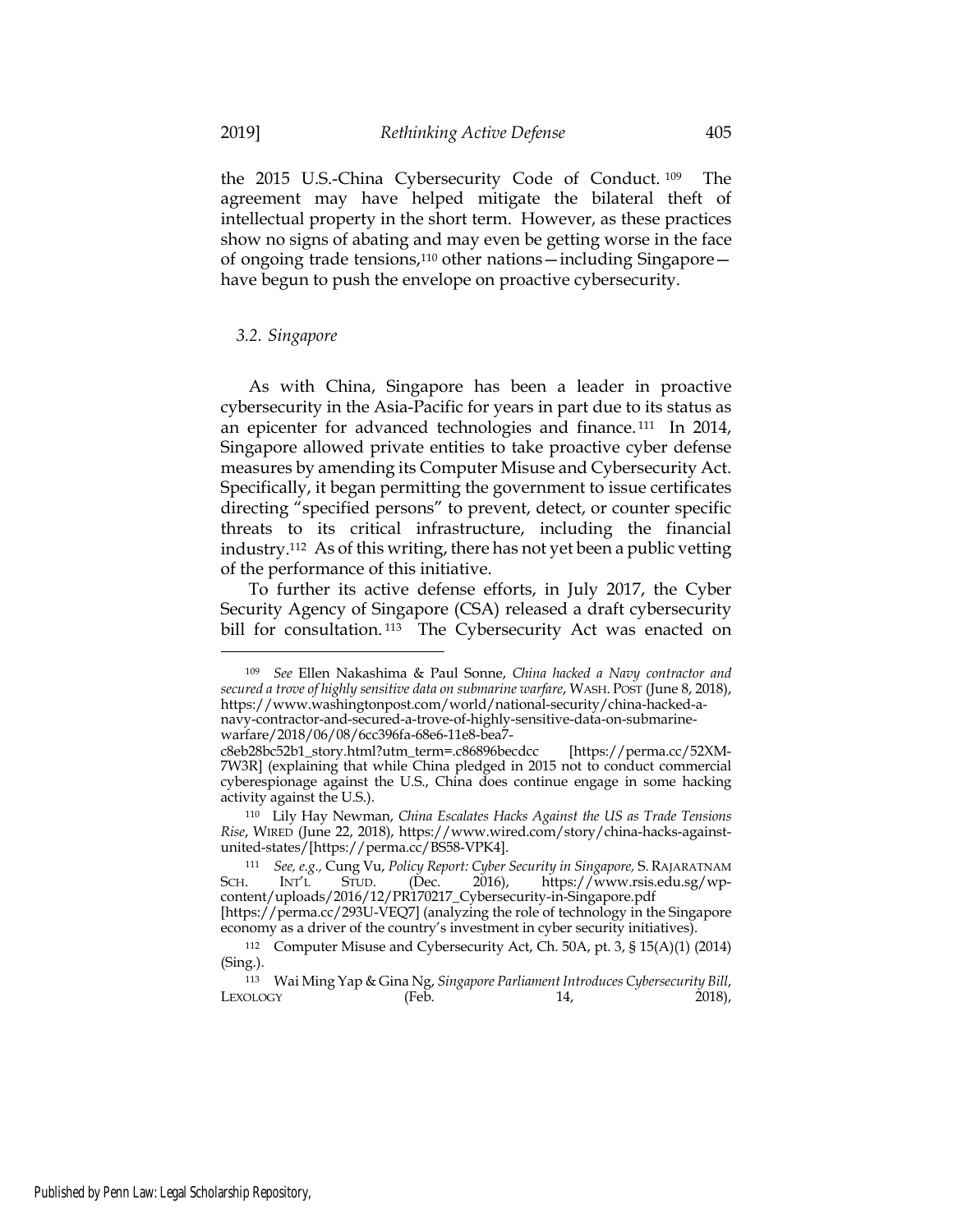March 2, 2018. It grants commissioners and investigating officers more powers and tools to investigate and prevent cyber threats, including potentially active defense measures.114 In the case of any serious and imminent threat to an essential critical infrastructure sector—namely finance, given its outsized role in Singapore's economy<sup>115</sup> — in an emergency the Minister may direct or authorize individuals and organizations to take certain measures or to comply with requirements "as may be necessary to prevent, detect or counter any threat to a computer or computer system or any class of computers or systems or services." <sup>116</sup> Those measures and requirements include, but are not limited to, "requiring or authorising the specified person to direct another person to provide any information that is necessary to identify, detect or counter any such threat," "providing to the Minister or the Commissioner any information . . . obtained from any computer," or specified person, and "providing to the Minister or the Commissioner a report of a breach or an attempted breach of cybersecurity."117 The specified person would then be immune to civil or criminal liabilities if the actions were performed as required by the commissioners. But if they do not comply, they will be subject to a fine or imprisonment as specified by the Act.118

Singapore's active defense initiatives highlight a development mirrored across other nations discussed below. With regard to more aggressive active defense activities such as hack back, the primary concerns discussed above have centered on escalation and attribution. <sup>119</sup> By requiring State authorization, Singapore has

<sup>118</sup> *Id*.

https://www.lexology.com/library/detail.aspx?g=64cb1ae1-1306-465a-bfb0 be0679671565 [https://perma.cc/ACD8-LRM4].

<sup>114</sup> Cybersecurity Act 2018, No. 9 of 2018 (2018) (Sing.).

<sup>115</sup> *See* Gabriel Olano, *Singapore's insurance and finance sector growth to outpace national economy—MAS*, INSURANCE BUS. MAG. (Dec. 14, 2017), https://www.insurancebusinessmag.com/asia/news/breakingnews/singapores-insurance-and-finance-sector-growth-to-outpace-nationaleconomy--mas-87663.aspx [https://perma.cc/PXT6-2XQX] (noting that in 2017, the finance industry was "expected to post a 3.7% growth rate, exceeding the national figure.").

<sup>116</sup> Cybersecurity Act 2018, No. 9 of 2018, pt. 4 § 23 (2018) (Sing.).

<sup>117</sup> *Id*.

<sup>119</sup> *See, e.g.*, MANDIANT, APT1: EXPOSING ONE OF CHINA'S CYBER ESPIONAGE https://www.fireeye.com/content/dam/fireeyewww/services/pdfs/mandiant-apt1-report.pdf [https://perma.cc/FE8B-TGAN] (noting that "in a State that rigorously monitors Internet use, it is highly unlikely"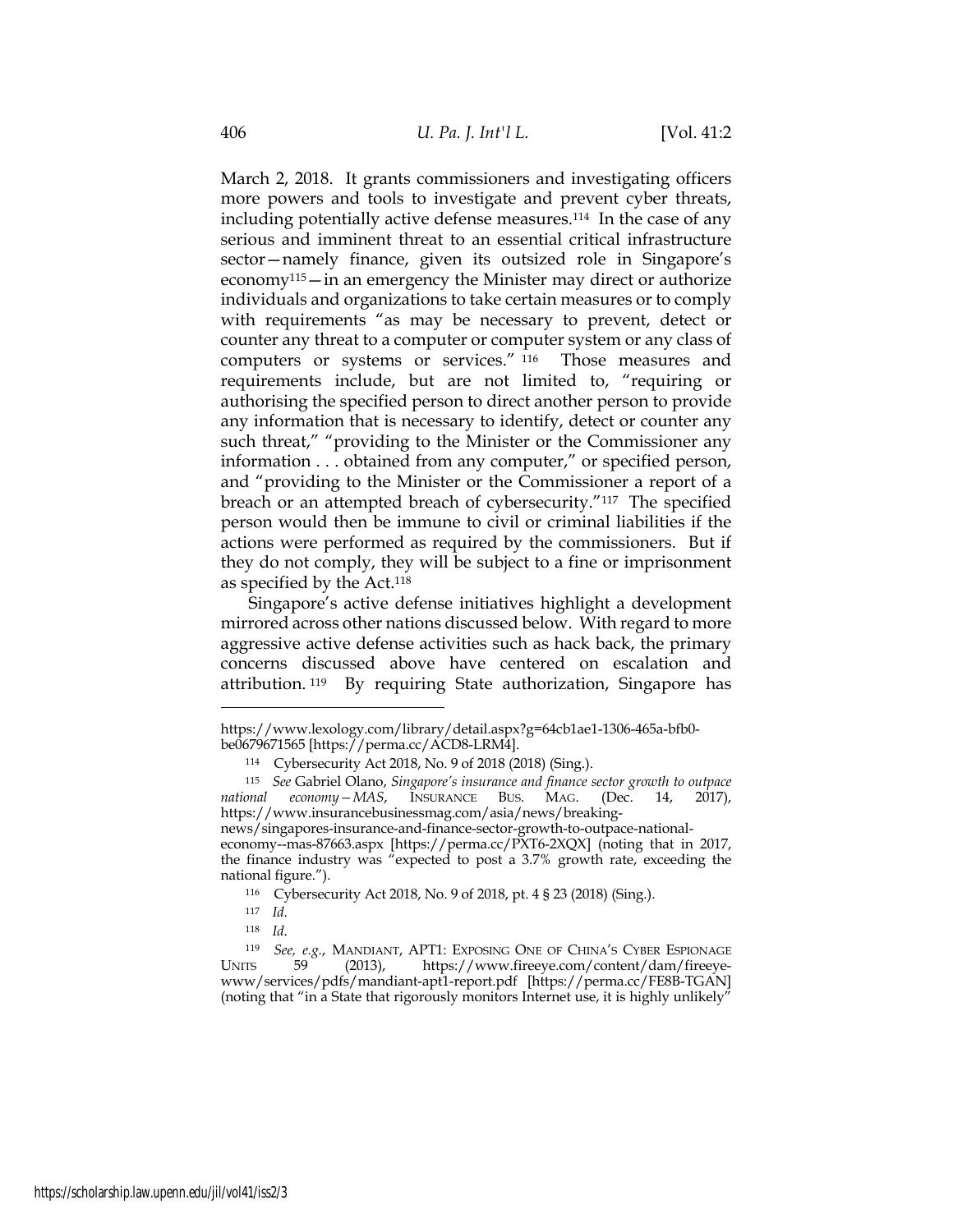enjoyed some of the benefits of using private actors as primary responders to "emergency" cyber threats while taking some measures to maintain accountability. This is similar to how the architects of the ACDC Act envision the role of the FBI in restraining and shaping U.S. firms' active defense efforts.

#### *3.3. Thailand*

As with Singapore, cybersecurity has continued to be a preoccupation of the Thai government. In 2018, there were 2,520 incidents reported to Thailand's Computer Emergency Response Team (CERT), including 1102 intrusion attempts and 335 successful intrusions. <sup>120</sup> Firms have become more concerned about their computer systems and data due to this onslaught. Defense-indepth, including encryption and intrusion detection systems, is central to securing these companies and deterring cyber attacks. And the Computer-Related Crime Act, similar to CFAA, prohibits private firms from going after criminals themselves; active defense in Thailand is generally considered illegal. Section 5 of the Computer-Related Crime Act, for example, indicates that "any person who illegally accesses a computer system for which a specific access prevention measure is not intended for their own use shall be liable to imprisonment not exceeding six months, or a fine not exceeding ten thousand baht, or both."121 Section 8 states:

Any person who illegitimately perpetrates any act by electronic means to intercept computer data of other people during its transmission in a computer system and that computer data is not intended for the public interest or for use of general people, shall be subject to imprisonment not

that the government is "unaware of an attack group" with significant operational capacities).

<sup>120</sup> *Statistics 2018*, THAI. COMPUTER EMERGENCY RESPONSE TEAM, https://www.thaicert.or.th/statistics/statistics-en.html [https://perma.cc/QB3K-EPJP].

<sup>121</sup> Computer-Related Crime Act, No. 2 B.E. 2560 § 5 (2017) (Thai.), *translated in Thailand's Computer-related Crime Act 2017*, THAI NETIZEN NETWORK (Jan. 25, 2017), https://thainetizen.org/docs/cybercrime-act-2017/ [https://perma.cc/5X3Z-37E7].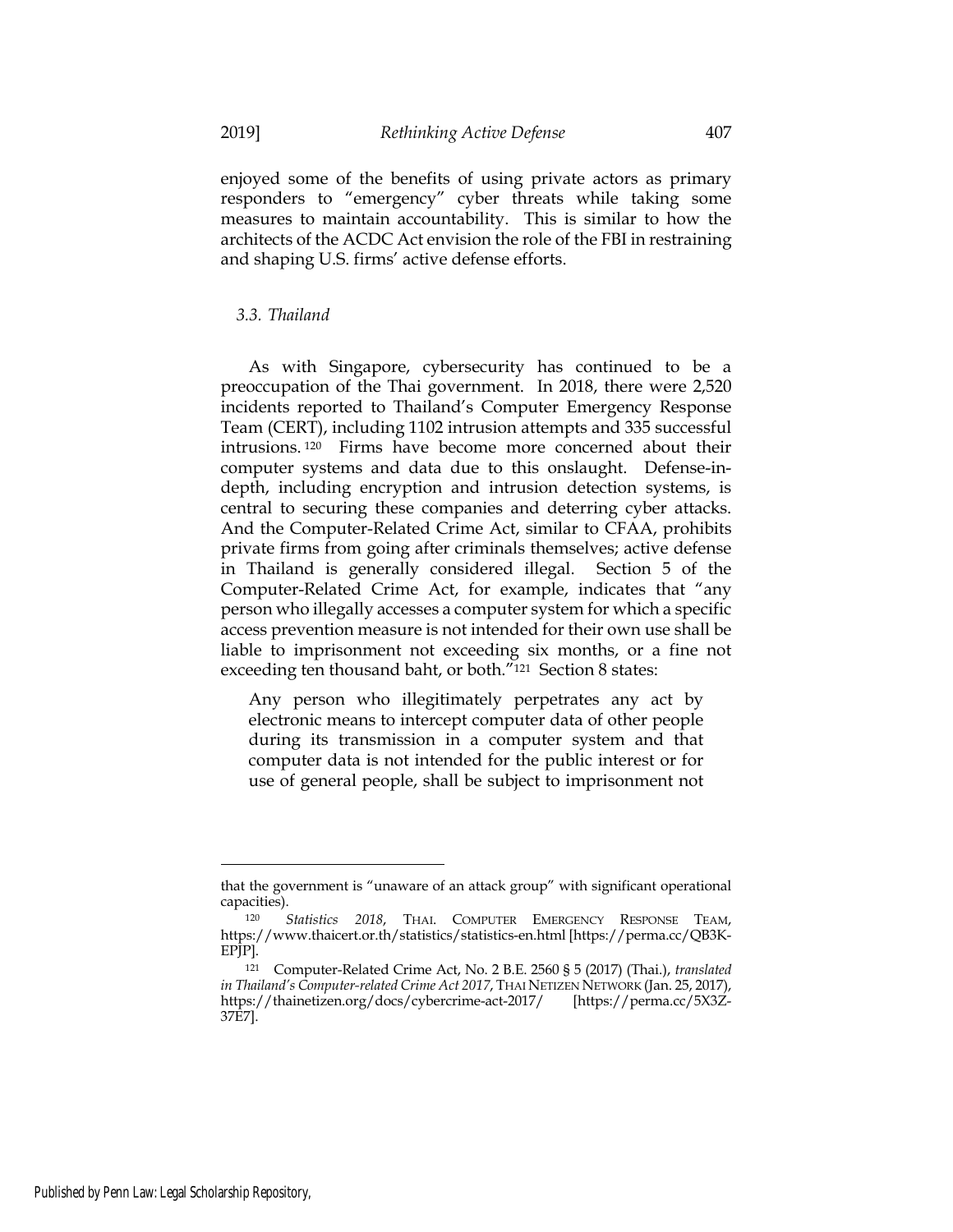exceeding three years, or a fine not exceeding sixty thousand baht, or both.122

Furthermore, Section 25 states that if evidence, including computer data or computer traffic data, has been acquired by illegal means, such evidence cannot be used in courts of law.123

Three government officials working in Thai cybersecurity units who wish to remain anonymous were interviewed for this case study. All of them confirmed that "hack back" activities are illegal in Thailand, yet private firms can install defensive mechanisms such as firewalls, IDS, and encryption. However, under a cyber attack, "they are required by law to notify law enforcement agencies. In order to collect evidence of an attack, firms can use honeypots only to collect such evidence and a record of activities, and they need to turn this evidence in to law enforcement in the case of any incident."124 One of the Thai cybersecurity officials mentioned that in the event of an attack, "companies can protect themselves or stop the attack, for example, by pulling the plug, but they are not allowed to engage any activities that create damage to other networks or computer systems. The defense must not damage any customer data."125 The Computer Crime Act does not allow a private Thaibased firm to proactively go after hackers. One police officer in the Thai cybercrime unit mentioned that "active defense should be discouraged because this action can create collateral damage to the

<sup>124</sup> Telephone Interview with Senior Official, Thai Electronic Transactions Development Agency, in Bangkok, Thai. (Nov. 9, 2018).

<sup>125</sup> *Id*.

<sup>122</sup> *Id*. at § 8.

<sup>123</sup> *Id*. at § 25. Yet, the law in criminal procedure code section 226/1 allows the police or law enforcement to obtain evidence through illegal means, and such evidence can be used in a court of law. This section of the criminal procedure code is normally applied to physical crime. In terms of cybercrime, it is unclear whether this section can be applied. "Where it is appearing to in Court that any evidence arised duly but derived wrongfully, such evidence shall not be admitted by the Court, unless the admission of such evidence will have more useful effect on giving justice than bad effect arisen from an impact on the standard of criminal justice work system or basic right of liberty of people. In consideration of admitting an evidence according to the first paragraph, the Court shall consider all circumstance of case without thinking of the following factors: (1) Proval Value, importance and convincing of evidence; (2) Circumstances and gravity of offence in case; (3) Nature and injury being arisen from the acting in bad faith; (4) A person, doing wrongful act being a cause of deriving the evidence, is punished or not and how it is." Criminal Procedure Code, B.E. 2477 § 226/1, *translated in NATLEX: Database of national labour, social security and related human rights legislation*, INT'L LAB. ORG., http://www.ilo.org/dyn/natlex/docs/MONOGRAPH/93536/109383/F2035808 79/THA93536%20EngTha.pdf [https://perma.cc/8HNP-GDYQ].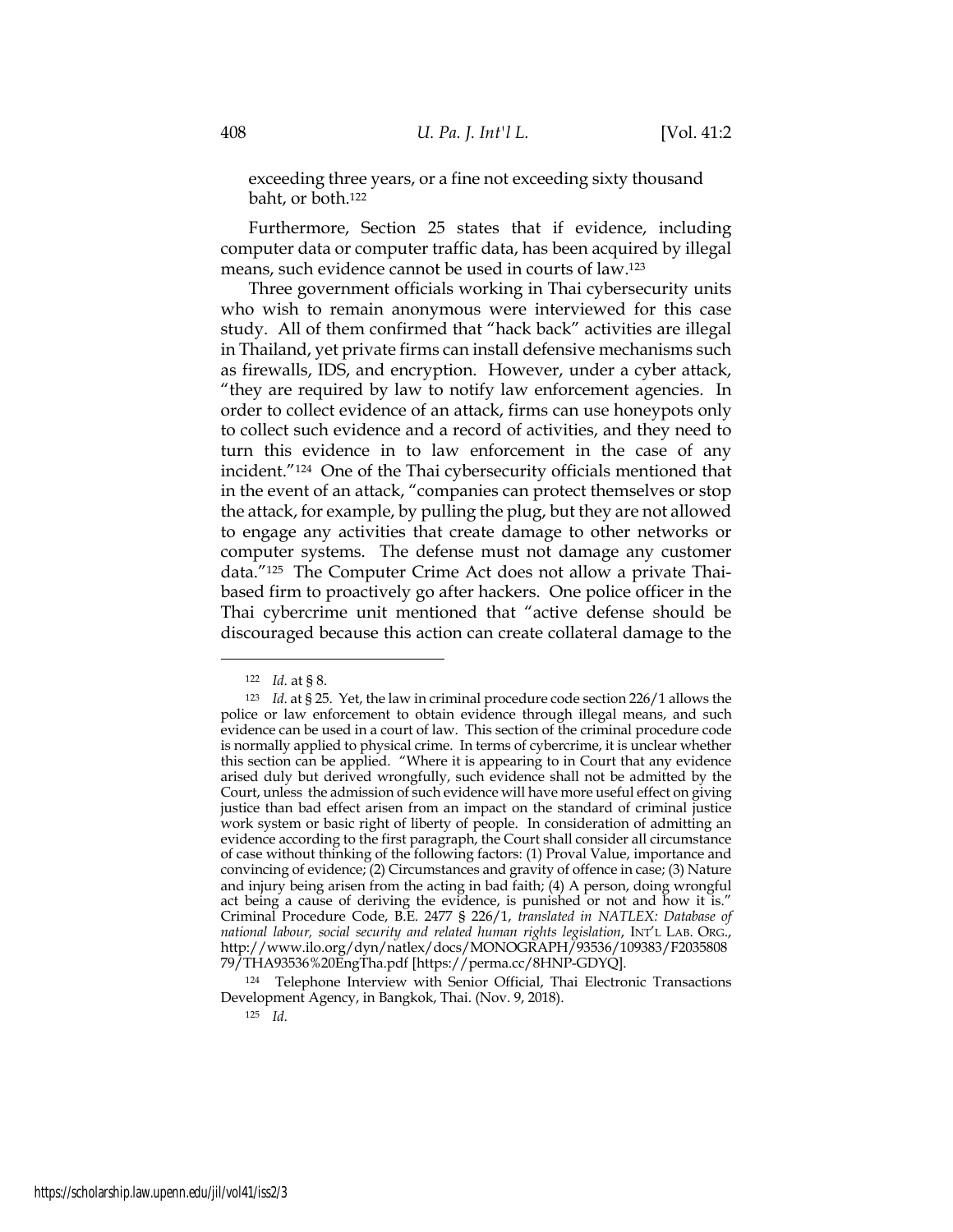network and other computer systems."126 One of the senior police officers interviewed who specializes in cybercrime investigations mentioned that "computer networks involve many jurisdictions and active defense can violate other nation's laws," a topic returned to below. <sup>127</sup> When asked if there was any possibility of having regulations for active defense, another Thai government official mentioned that "the initiative must come from international agreement or regulations from organizations such as the United Nations or Interpol, and there is a need to have regulations that cover the scope of active defense."128 If anything, with the Paris Call being a case in point, the international community seems to be turning away from such a permissive regime save, perhaps, for elements within the United States and Singapore as is discussed further in Part IV.

In summary, Thai law allows companies to maintain passive defensive mechanisms within their own systems. The law prohibits hacking back or other aggressive active defense measures shown in Figure 1 that damages third party computer systems, similar to the CFAA approach. Even though Thai law might be amended if international guidelines are introduced concerning active defense, this seems unlikely, especially given the Australian and G7 approaches to proactive cybersecurity outlined below.

#### *3.4. Australia*

As stated in Australian Cyber Security Center's 2015 Threat Report, the cyber threat faced by Australia is "undeniable, unrelenting, and continues to grow." <sup>129</sup> But unlike China, Singapore, or Thailand, Australia has long embraced a more bottomup approach to cybersecurity risk management emblematic in its receptive stance to the National Institute for Standards and

<sup>126</sup> Telephone Interview with Police Colonel, Royal Thai Police, Cybercrime Unit, in Bangkok, Thai. (Nov. 9, 2018).

<sup>127</sup> *See infra* Part III(E).

<sup>128</sup> Telephone Interview, Police Inspector, Royal Thai Police, Cybercrime Unit, in Bangkok, Thai. (Nov. 5, 2018).

<sup>129</sup> AUSTRALIAN CYBER SEC. CTR., ACSC 2015 THREAT REPORT 2 (2015), https://www.cyber.gov.au/sites/default/files/2019-

<sup>03/</sup>ACSC\_Threat\_Report\_2015.pdf [https://perma.cc/7GQY-J6GQ].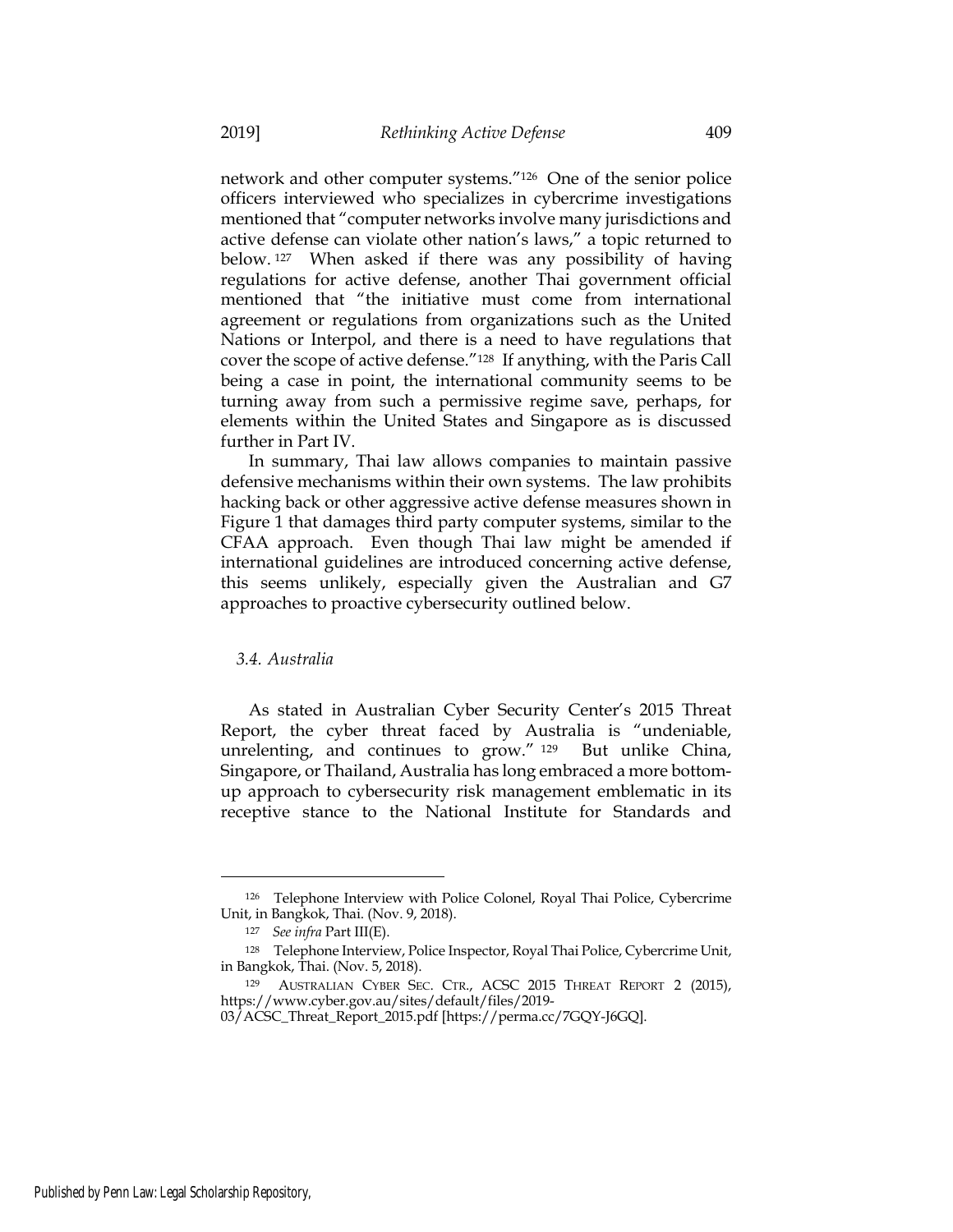Technology Cybersecurity Framework (NIST CSF). <sup>130</sup> To help protect its public sector, Australia opened the Cyber Security Centre in 2014 and established the Australian Cybercrime Online Reporting Network, allowing individuals to report cybercrimes that breach Australian law.131

As for specific provisions of Australian law, the broad Privacy Act impacts all companies with revenues of more than \$3 million annually.132 The Act includes a "data security principle," which requires entities that hold personal information to take "such steps as are *reasonable* in the circumstances to protect the information" and to delete information that is no longer relevant for any purpose.133 Moreover, the Australian Criminal Code prohibits "any unauthorized access to data held in a computer."134 As of this writing, only the Australian military enjoys aggressive active defense responsibilities but, like the U.S. case study, there have been proposals to change the status quo and free up the private sector to protect their own networks.135 It is worthwhile to couch these case

<sup>130</sup> *See* Scott J. Shackelford, Scott Russell & Jeffrey Haut, *Bottoms Up: A Comparison of "Voluntary" Cybersecurity Frameworks*, 16 U.C. DAVIS BUS. L. J. 217, 252 (2016), https://blj.ucdavis.edu/archives/vol-16-no-2/bottoms-up.html [https://perma.cc/D5AH-YC7F] ("This updated Australian cybersecurity strategy is believed to be incorporating elements of the NIST framework . . . [t]his would allow private companies to determine the appropriate level of cybersecurity for their business needs and risk tolerance.").

<sup>131</sup> COMMONWEALTH OF AUSTL., AUSTRALIA'S CYBER SECURITY STRATEGY 29 (2016), https://cybersecuritystrategy.pmc.gov.au/index.html [https://perma.cc/NGV2-VQ3M] (last visited Feb. 20, 2018).

<sup>132</sup> *Privacy Act 1988* (Cth) Part II, div. 1, § 6D (Austl.).

<sup>133</sup> *Privacy Fact Sheet 17: Australian Privacy Principles*, OFFICE OF THE INFORMATION COMMISSIONER (Jan. 2014), https://www.une.edu.au/about-une/leadership/governance/une-legal-and-<br>governance/privacy?a=63745 [https://perma.cc/Q6XR-RG8W] (emphasis governance/privacy?a=63745 [https://perma.cc/Q6XR-RG8W] added). However, Australia also imposes data retention requirements in certain circumstances. *See, e.g.*, Josh Taylor, *Mandatory Data Retention Passes Australian Parliament*, ZDNET (Mar. 26, 2015), http://www.zdnet.com/article/mandatorydata-retention-passes-australian-parliament/ [https://perma.cc/96L5-9J7W] (listing cases in which Australia has imposed data retention requirements).

<sup>134</sup> Criminal Code Act 1995 (Cth) pt 10.7 s 477.1 (Austl.).

<sup>135</sup> *See* Marcus Thompson, *The ADF and Cyber Warfare*, 200 AUSTRALIAN DEF. FORCE J. 43, 43–44 (2016), https://www.defence.gov.au/ADC/ADFJ/Documents/issue\_200/Thompson\_N ov\_2016.pdf [https://perma.cc/5U2N-3MD6] (describing a variety of perspectives on the ways in which Australia needs to modernize and solidify its cybersecurity strategy); Nawaf Bitar, *Advanced Cyber Attackers Necessitate an Active Defense*, ABC TECHNOLOGY & GAMES (Aug. 1, 2014), http://www.abc.net.au/technology/articles/2014/08/01/4058780.htm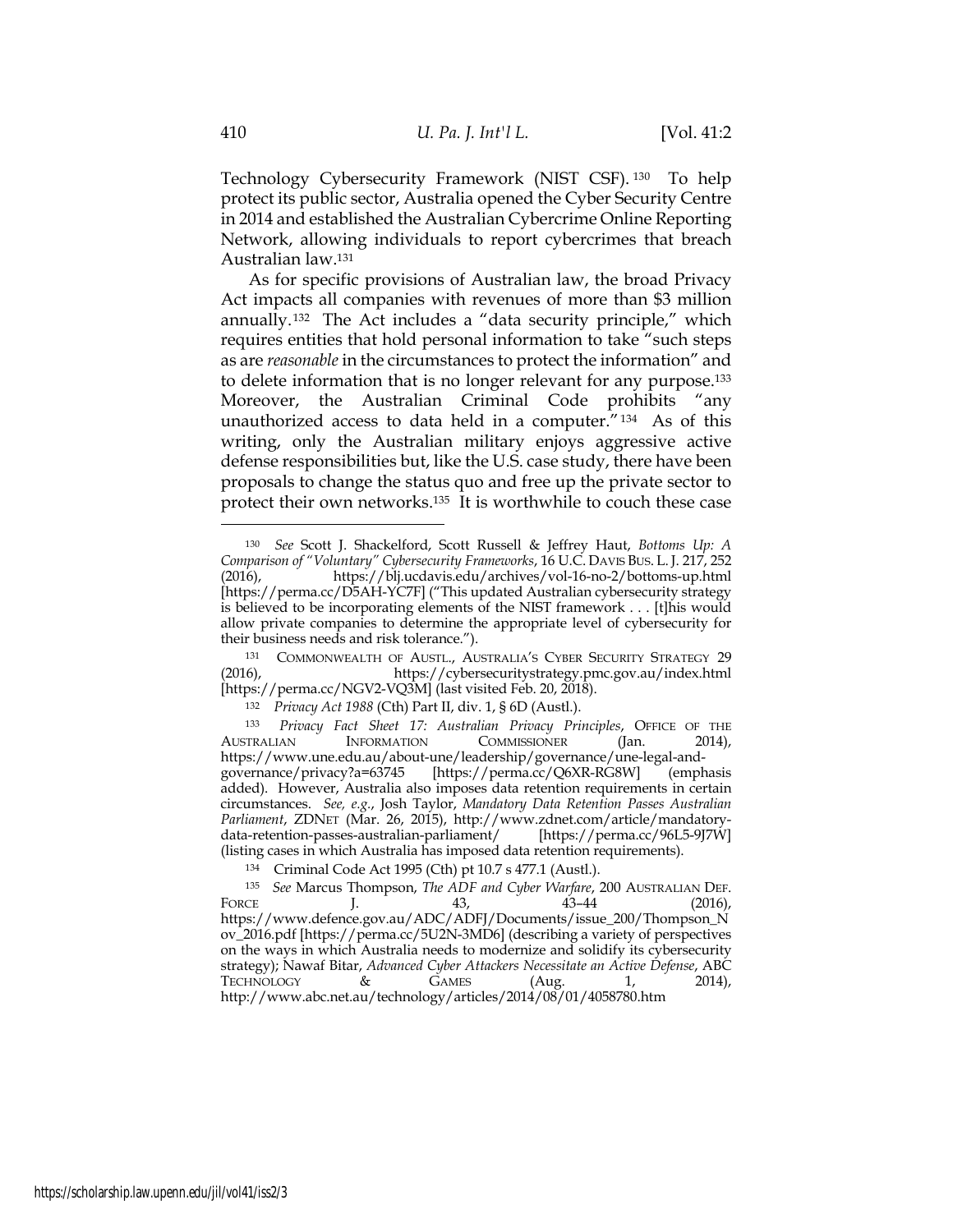studies in greater context, hence the following section that unpacks the G7's efforts to regulate active defense.

## *3.5. G7*

Although a deep dive into each G7 nation is beyond the scope of this inquiry and has already been accomplished elsewhere,136 Table 3 does provide a synopsis of each jurisdiction's current regulation of active defense.

Table 3: Sample of Regulations from G7 Nations Pertaining to Active Defense137

<sup>[</sup>https://perma.cc/9UNC-JT4G] (arguing for Australia to adopt an approach of Active Defense, which looks to actively disrupt attackers when they are attempting to attack an organization's infrastructures, but without crossing the line and risking retaliation.").

<sup>136</sup> *See* Craig, Shackelford & Hiller, *supra* note 11 at 740–743.

<sup>137</sup> *Id.* (providing an earlier version of this table). These data were assembled from the following sources: Donna Simmons, *Laws of Canada as they Pertain to Computer Crime*, SANS INST. (2002), https://www.sans.org/readingroom/whitepapers/legal/laws-canada-pertain-computer-crime-673

<sup>[</sup>https://perma.cc/ZU64-YBXL]; Cybercrime and the *Criminal Code*, CAN. DEP'T JUST. (2012), https://www.canada.ca/en/services/policing/police/crime-andcrime-prevention/cybercrime.html; *France*, CYBERCRIME LAW, http://www.cybercrimelaw.net/France.html Valéry Marchive, *Cyberdefence to Become Cyber-Attack as France Gets Ready to go on the Offensive*, ZDNET (May 3, 2013), http://www.zdnet.com/cyberdefence-tobecome-cyber-attack-as-france-gets-ready-to-go-on-the-offensive-7000014878/ [https://perma.cc/TH4C-3KL3]; *Germany*, CYBERCRIME LAW, http://www.cybercrimelaw.net/Germany.html [https://perma.cc/TRJ5-YEV2]; Bettina Weisser, *Cyber Crime—The Information Society and Related Crimes* (2013), http://www.penal.org/spip/IMG/file/RM-8.pdf; *Italy*, CYBERCRIME LAW, http://www.cybercrimelaw.net/Italy.html [https://perma.cc/UP8X-R6Q6]; *Japan*, CYBERCRIME LAW, http://www.cybercrimelaw.net/Japan.html [https://perma.cc/7R8Q-F2C2]; Graeme McMillan, *Japan Criminalizes Cybercrime: Make a Virus, Get Three Years in Jail*, TIME (June 17, 2011), http://techland.time.com/2011/06/17/japan-criminalizes-cybercrime-make-avirus-get-three-years-in-jail/ [https://perma.cc/TS6Y-39MP]; Japanese Cyber Security Strategy and related Documents, http://www.space-cyber.jp/cyber/ [https://perma.cc/5S62-SHWW]; Ryusuke Masuoka & Tsutomu Ishino, *Cyber Security in Japan*, CIPPS (2012),

http://www.cipps.org/group/cyber\_memo/003\_121204.pdf [https://perma.cc/8CPV-U6KZ]; Takato Natsui, *Cybercrimes in Japan: Recent Cases, Legislations, Problems and Perspectives*, http://cyberlaw.la.coocan.jp/Documents/netsafepapers\_takatonatsui\_japan.pdf [https://perma.cc/5492-NWY9]; Robert Lipovsky, Aleksandr Matrosov, & Dmitry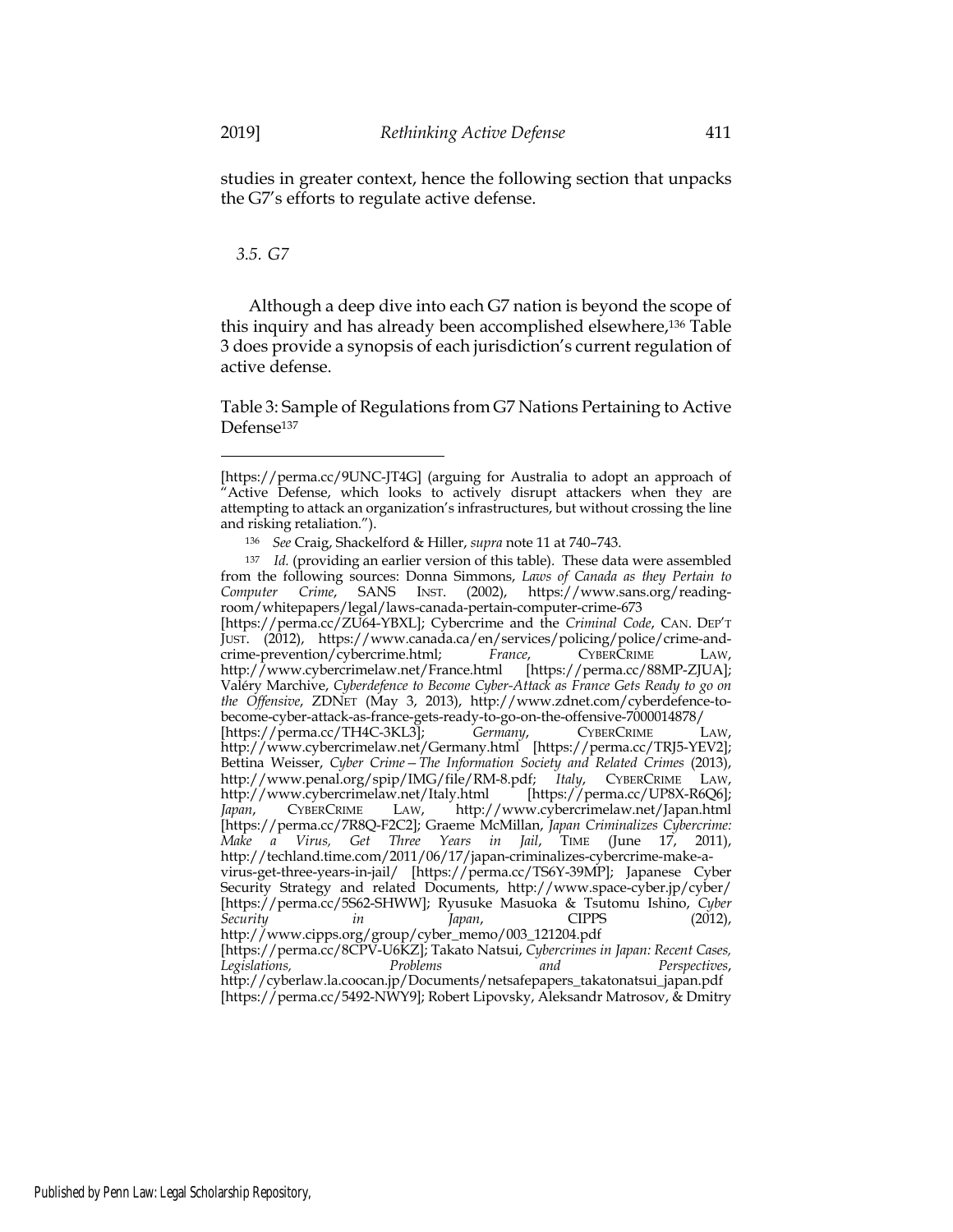Volkov, *Cybercrime in Russia: Trends and Issues*, ESET (2011), https://www.slideshare.net/matrosov/cybercrime-in-russia-trends-and-issues [https://perma.cc/PNE4-JH6A]; David Emm, *Cybercrime and the Law: A Review of*  UK Computer Crime Legislation, SEC. LIST (May http://securelist.com/analysis/publications/36253/cybercrime-and-the-law-areview-of-uk-computer-crime-legislation/ [https://perma.cc/8GAZ-UNLT]; *U.K.*, LAW, https://www.cybercrimelaw.net/UK.html [https://perma.cc/4XXN-JSKJ]. For more information on the U.K.'s efforts with regard to active defense, see *Active Cyber Defense*, NAT'L CYBER SEC. CTR., https://www.ncsc.gov.uk/active-cyber-defence [https://perma.cc/YHJ9-KX58].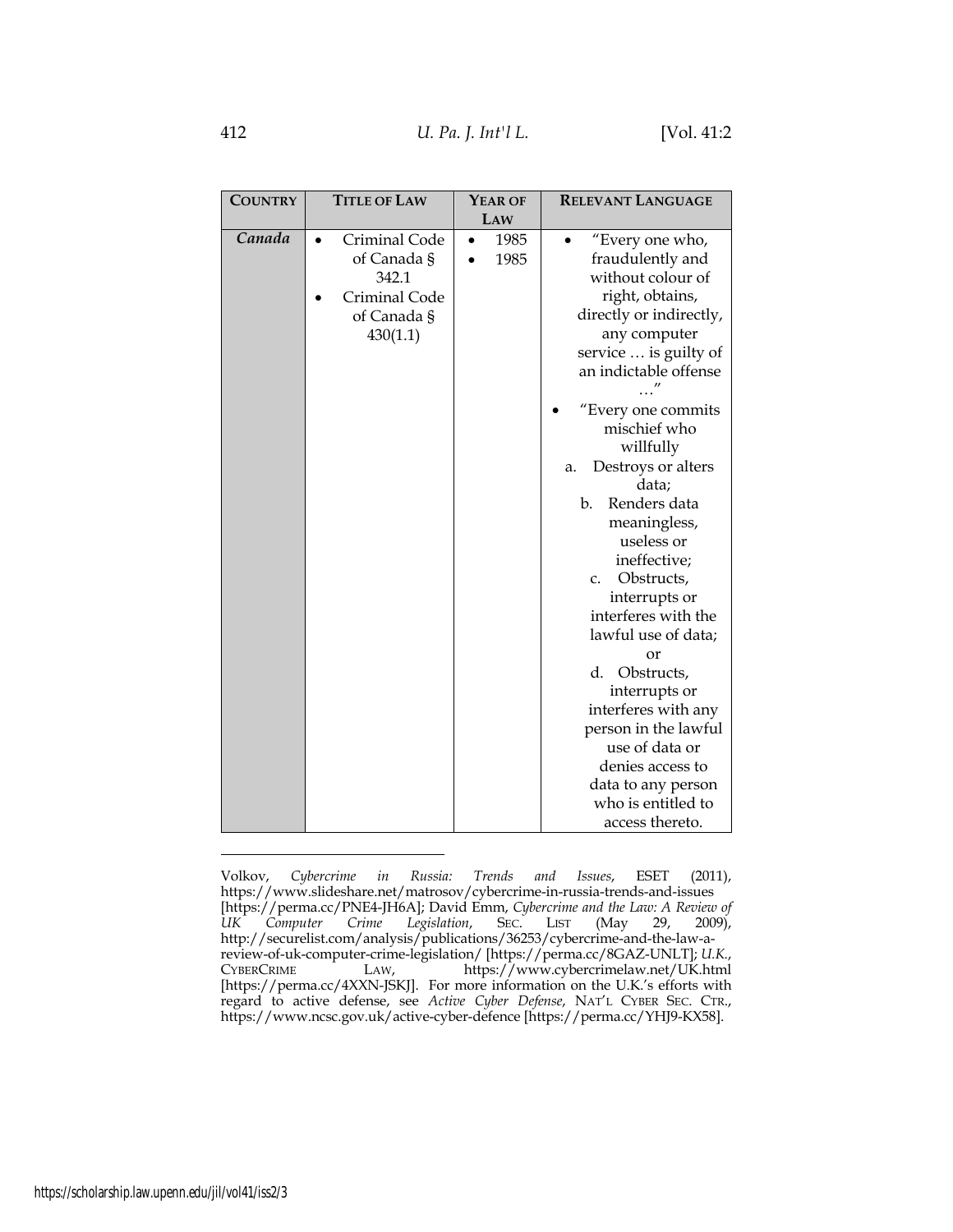| France        | Penal Code Article            | 2000 (not             | "Fraudulent accessing or              |  |
|---------------|-------------------------------|-----------------------|---------------------------------------|--|
|               | $323 - 1$                     | in force              | remaining within all or               |  |
|               |                               | until                 | part of an automated                  |  |
|               |                               | 2002)                 | data processing system                |  |
|               |                               |                       | is punished by a                      |  |
|               |                               |                       | sentence not exceeding                |  |
|               |                               |                       | two years' imprisonment               |  |
|               |                               |                       | and a fine of 30.000                  |  |
|               |                               |                       | euro."                                |  |
| Germany       | <b>Penal Code Section</b>     | 1998                  | "Any person who                       |  |
|               | 202(a): Data                  |                       | obtains without                       |  |
|               | Espionage                     |                       | authorization, for                    |  |
|               |                               |                       | himself or for another,               |  |
|               |                               |                       | data which are not                    |  |
|               |                               |                       | meant for him and                     |  |
|               |                               |                       | which are specially                   |  |
|               |                               |                       | protected against                     |  |
|               |                               |                       | unauthorized access,                  |  |
|               |                               |                       | shall be liable to                    |  |
|               |                               |                       | imprisonment for a term               |  |
|               |                               |                       | not exceeding three                   |  |
|               |                               |                       | years or to a fine."                  |  |
| <b>Italy</b>  | Penal Code Article            | 2008                  | "Anyone who enters                    |  |
|               | 615                           |                       | unauthorized into a                   |  |
|               | ter: Unauthorized             |                       | computer or                           |  |
|               | access into a                 |                       | telecommunication                     |  |
|               | computer or                   |                       | system protected by                   |  |
|               | telecommunication             |                       | security measures, or                 |  |
|               | systems                       |                       | remains in it against the             |  |
|               |                               |                       | expressed or implied                  |  |
|               |                               |                       | will of the one who has               |  |
|               |                               |                       | the right to exclude him,             |  |
|               |                               |                       | shall be sentenced to                 |  |
|               |                               |                       | imprisonment not                      |  |
|               | Law No. 128,                  |                       | exceeding three years."               |  |
| Japan         | Article 3:                    | 1999 (In<br>effect in | "No person shall<br>conduct an act of |  |
|               | Unauthorized                  | 2000)                 | unauthorized computer                 |  |
|               |                               |                       | access."                              |  |
|               | <b>Computer Access</b><br>Law |                       |                                       |  |
| <b>United</b> | <b>Computer Misuse</b>        | 1990                  | $''(1)$ A person is guilty of         |  |
| Kingdom       | Act                           | (amended              | an offence if -                       |  |
|               |                               | in $2006 -$           |                                       |  |
|               |                               | Police                | he causes a<br>a.                     |  |
|               |                               | and                   | computer to perform                   |  |
|               |                               |                       | any function with                     |  |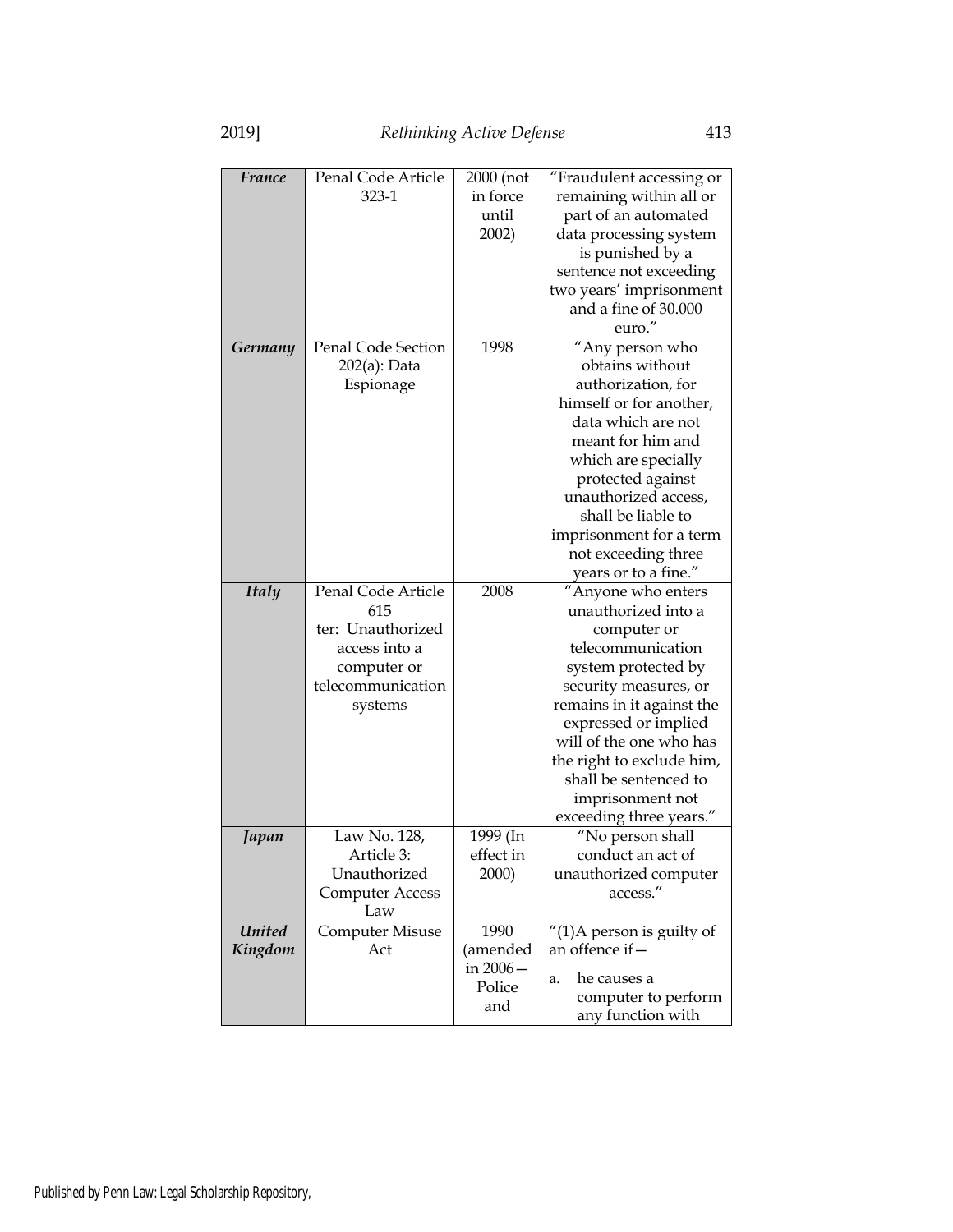|                                |                                                                 | Justice<br>Act,<br>Section<br>35)                                                     |    | intent to secure<br>access to any<br>program or data<br>held in any<br>computer [,or to<br>enable any such<br>access to be secured]                                                                                                                                                                                                                                                                                                               |
|--------------------------------|-----------------------------------------------------------------|---------------------------------------------------------------------------------------|----|---------------------------------------------------------------------------------------------------------------------------------------------------------------------------------------------------------------------------------------------------------------------------------------------------------------------------------------------------------------------------------------------------------------------------------------------------|
|                                |                                                                 |                                                                                       | b. | the access he intends<br>to secure Lor to<br>enable to be<br>secured, is<br>unauthorised; and                                                                                                                                                                                                                                                                                                                                                     |
|                                |                                                                 |                                                                                       | c. | he knows at the time<br>when he causes the<br>computer to perform<br>the function that that<br>is the case."                                                                                                                                                                                                                                                                                                                                      |
| <b>United</b><br><b>States</b> | <b>USA Patriot</b><br>Act<br>Computer<br>Fraud and<br>Abuse Act | 18 U.S.C.<br>§1030<br>(2001)<br>8 U.S.C. §<br>1030<br>(1984, last<br>updated<br>2008) |    | This Amendment to<br>the Patriot Act<br>pertains to<br>"computers outside<br>of the United States<br>so long as they affect<br>'interstate or foreign<br>commerce or<br>communication of<br>the United States.'138<br>The Computer<br>Fraud and Abuse<br>Act regulates those<br>who "knowingly" or<br>"intentionally"<br>access "a computer<br>without<br>authorization or<br>exceed[] authorized<br>$access \dots$ ." 18<br>U.S.C. § 1030(a)(2). |

<sup>&</sup>lt;sup>138</sup> For a thorough review of U.S. cybercrime law as it pertains to active defense and "hacking back," see *Prosecuting Computer Crimes*, DEP'T JUST., OFF. LEGAL EDUC., 3, tbl. 1 (2010), http://www.justice.gov/criminal/cybercrime/docs/ccmanual.pdf [https://perma.cc/474U-LQH7].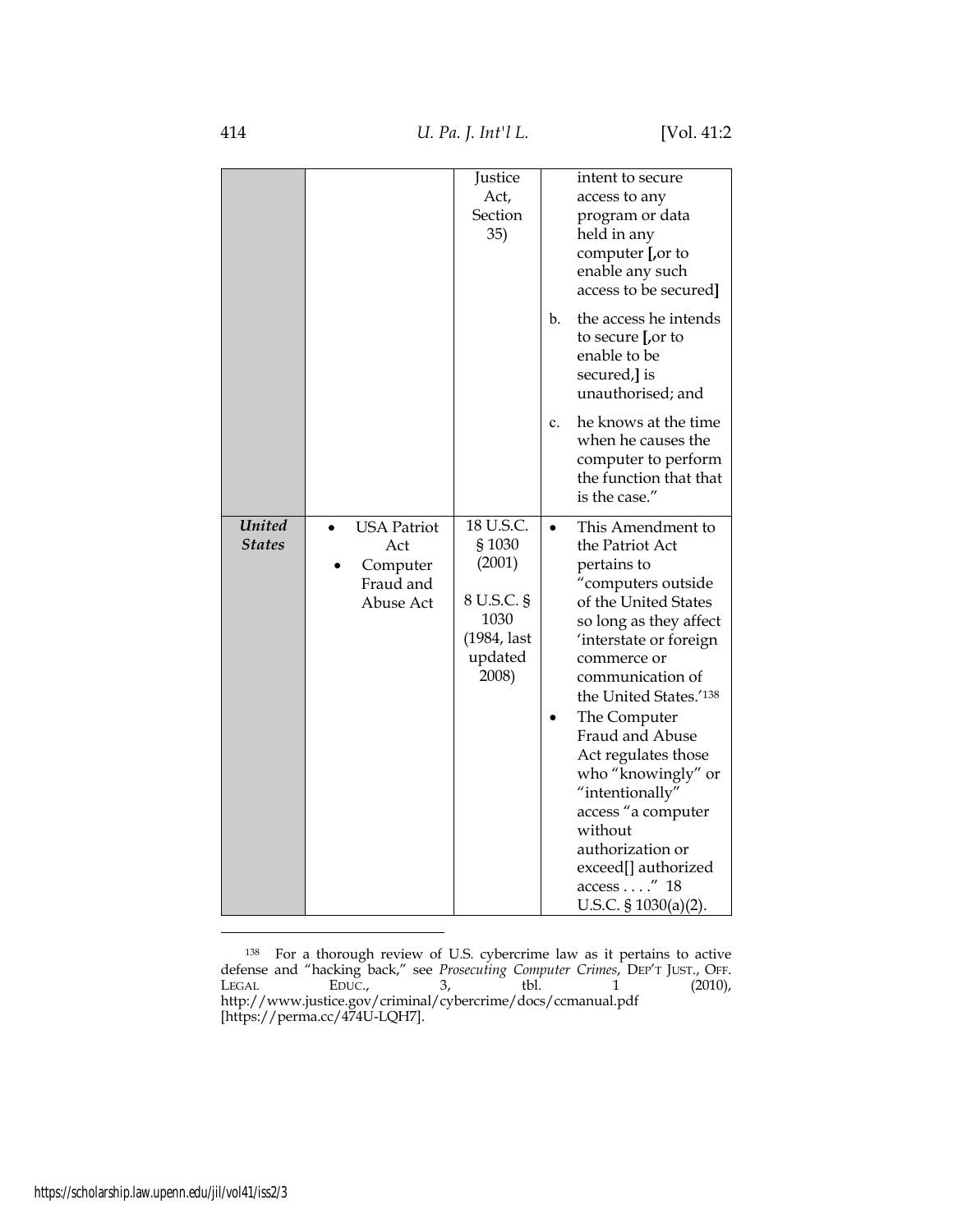|  |  | The Department of       |
|--|--|-------------------------|
|  |  | Justice has noted       |
|  |  | that "[t]he term        |
|  |  | 'without                |
|  |  | authorization' is not   |
|  |  | defined by the          |
|  |  | CFAA. The term          |
|  |  | 'exceeds authorized     |
|  |  | access' means 'to       |
|  |  | access a computer       |
|  |  | with authorization      |
|  |  | and to use such         |
|  |  | access to obtain or     |
|  |  | alter information in    |
|  |  | the computer that       |
|  |  | the accesser is not     |
|  |  | entitled so to obtain   |
|  |  | or alter.'" 18 U.S.C. § |
|  |  | $1030(e)(6)$ ."139      |

At least three converging trends are apparent from Table 3, among them: (1) the fact that every G7 nation, as well as all 50 U.S. states along with Thailand, forbids unauthorized access, demonstrating the uphill battle faced by new active defense legislation; (2) that these laws are mostly dated at this point given the fast pace at which cybersecurity is advancing, as well as being rather broad, similar to China and Australia's approaches (Canada's Criminal Code regulates unauthorized access broadly as "[e]veryone [who] commits mischief $^{\prime\prime}$ 140); and (3) that the penalties involved vary greatly. Fines can reach 30,000 euro in France.141 The duration of jail time, though, does show more consistency, with the exception of the United States, where sentences can exceed 20 years

<sup>139</sup> *Id*. at 5.

<sup>140</sup> Criminal Code, R.S.C. 1985, c C-46, § 430(1.1) (Can.).

<sup>141</sup> CODE PÉNAL [C. PÉN.] [PENAL CODE] art. 323–1 (Fr.); UGOLOVNIY KODEKS ROSSIISKOI FEDERATSII [UK RF] [Criminal Code] art. 272 (Illegal Accessing of Computer Information) (Russ.). One area of divergence between these nations involves the cybersecurity requirements on protected systems before the legal regime is activated. In both Germany and Italy, for example, only networks "specially protected against unauthorized access" are covered. STRAFGESETZBUCH [STGB] [PENAL CODE], § 202(a) (Data Espionage), https://www.gesetze-iminternet.de/englisch\_stgb/englisch\_stgb.html [https://perma.cc/T8YY-YT6D] (Ger.); Penal Code art. 615-ter. (Unauthorized access into a computer or telecommunication system) (It.).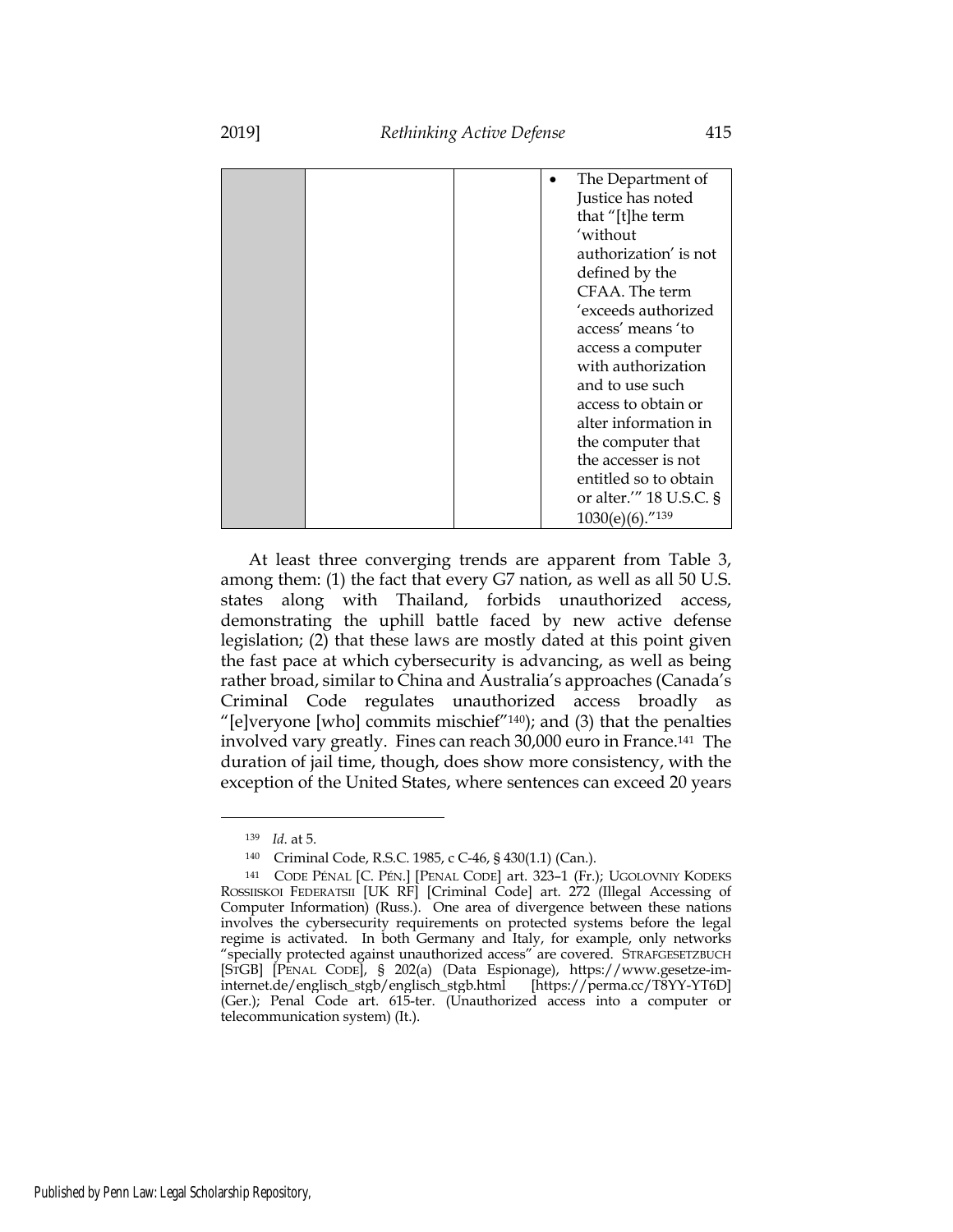for CFAA violations. <sup>142</sup> Political convergence across the G7, facilitated in no small part by the Council of Europe Convention on Cybercrime (Budapest Convention), <sup>143</sup> has also helped propel common cybersecurity norm building across this group. For example, in 2017 the G7 reiterated a list of non-binding cybersecurity norms, which were first identified in the 2015 United Nations Group of Governmental Experts report and G20 Leaders' Communiqué,144 a topic returned to in Part IV.

<sup>142</sup> *Prosecuting Computer Crimes*, DEP'T JUST., OFF. LEGAL EDUC. 3, tbl. 1 (2010), http://www.justice.gov/criminal/cybercrime/docs/ccmanual.pdf [https://perma.cc/474U-LQH7].

<sup>143</sup> Convention on Cybercrime, Council of Europe, E.T.S. 185 (Nov. 23, 2001), http://conventions.coe.int/Treaty/EN/Treaties/html/185.htm

<sup>[</sup>https://perma.cc/84EJ-FSBQ] [hereinafter Cybercrime Convention]. *See also* Stein Schjolberg, *The History of Global Harmonization on Cybercrime—The Road to Geneva*, CYBERCRIME LAW, at 3, (Dec. 2008), http://www.cybercrimelaw.net/documents/cybercrime\_history.pdf [https://perma.cc/DKL2-5ZTE] (discussing the history of G8 efforts to mitigate cybercrime).

<sup>144</sup> Group of Seven, *G7 Declaration on Responsible States Behavior in Cyberspace*, at 3–5 (Apr. 11, 2017), https://www.mofa.go.jp/files/000246367.pdf [https://perma.cc/RVU9-YA5V] ("1. Consistent with the purposes of the United Nations, including to maintain international peace and security, States should cooperate in developing and applying measures to increase stability and security in the use of ICTs and to prevent ICT practices that are acknowledged to be harmful or that may pose threats to international peace and security; 2. In case of ICT incidents, States should consider all relevant information, including the larger context of the event, the challenges of attribution in the ICT environment and the nature and extent of the consequences; 3. States should not knowingly allow their territory to be used for internationally wrongful acts using ICTs; 4. States should consider how best to cooperate to exchange information, assist each other, prosecute terrorist and criminal use of ICTs and implement other cooperative measures to address such threats. States may need to consider whether new measures need to be developed in this respect; 5. States, in ensuring the secure use of ICTs, should respect Human Rights Council resolutions 20/8 and 26/13 on the promotion, protection and enjoyment of human rights on the Internet, as well as General Assembly resolutions 68/167 and 69/166 on the right to privacy in the digital age, to guarantee full respect for human rights, including the right to freedom of expression; 6. A State should not conduct or knowingly support ICT activity contrary to its obligations under international law that intentionally damages critical infrastructure or otherwise impairs the use and operation of critical infrastructure to provide services to the public; 7. States should take appropriate measures to protect their critical infrastructure from ICT threats, taking into account General Assembly resolution 58/199 on the creation of a global culture of cybersecurity and the protection of critical information infrastructures, and other relevant resolutions; 8. States should respond to appropriate requests for assistance by another State whose critical infrastructure is subject to malicious ICT acts. States should also respond to appropriate requests to mitigate malicious ICT activity aimed at the critical infrastructure of another State emanating from their territory,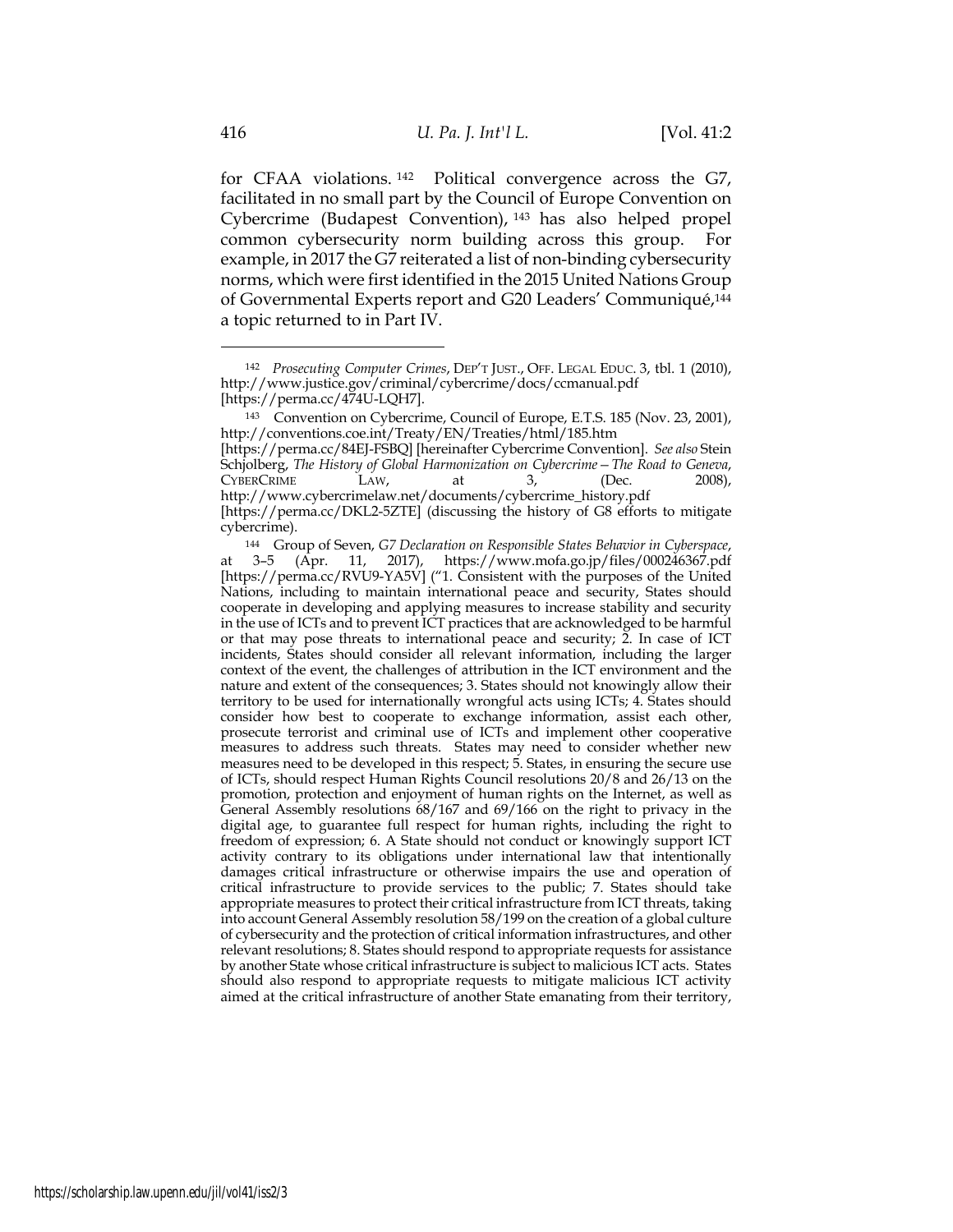## 4. IMPLICATIONS FOR MANAGERS AND POLICYMAKERS

This final part explores some of the myriad implications of permitting particularly more aggressive active defense measures as a matter of policy, beginning with the underappreciated intersection of proactive cybersecurity and cyber risk insurance. Next, we move on to possible reform efforts, before concluding with a wider discussion about the place of active defense as part of a push toward cyber peace.

#### *4.1. Cyber Risk Insurance*

Insurance has long been recognized as being an important tool in mitigating cyber risk, but is one that is relatively immature and "not standardized, likely resulting in coverage gaps and a litigious claims environment."145 After all, insurance is a risk management mechanism across sectors ranging from automobiles to floods. Realizing the market opportunity, insurance firms have been experimenting with cyber risk insurance policies since the early

taking into account due regard for sovereignty; 9. States should take reasonable steps to ensure the integrity of the supply chain so that end users can have confidence in the security of ICT products. States should seek to prevent the proliferation of malicious ICT tools and techniques and the use of harmful hidden functions; 10. States should encourage responsible reporting of ICT vulnerabilities and share associated information on available remedies to such vulnerabilities to limit and possibly eliminate potential threats to ICTs and ICT-dependent infrastructure; 11. States should not conduct or knowingly support activity to harm the information systems of the authorized emergency response teams (sometimes known as computer emergency response teams or cybersecurity incident response teams) of another State. A State should not use authorized emergency response teams to engage in malicious international activity. 12. No country should conduct or support ICT-enabled theft of intellectual property, including trade secrets or other confidential business information, with the intent of providing competitive advantages to companies or commercial sectors.").

<sup>145</sup> W. Jean Kwon, The Insurance Business in Transition to the Physical-Cyber Market: Communication, Coordination and Harmonization of Cyber Risk Coverages, SSRN WORKING PAPER (June 28, 2018), https://papers.ssrn.com/sol3/papers.cfm?abstract\_id=3201875.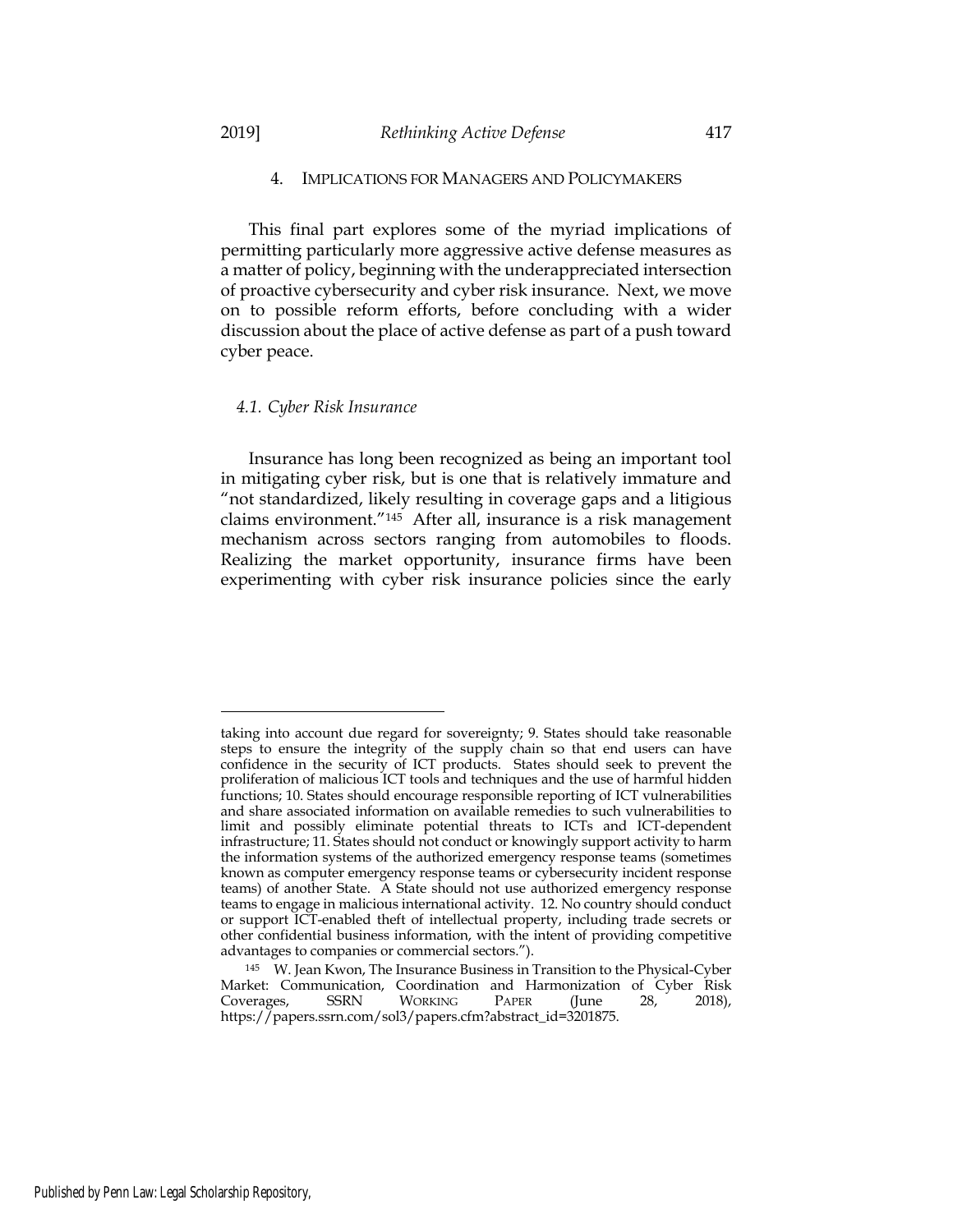2000s.146 The market might exceed \$7.5 billion by 2020,147 a trend that is being fueled by new regulatory requirements such as Europe's General Data Protection Regulation (GDPR).148

Yet, active defense is an arena that is only beginning to be considered by insurance professionals. According to Stephen Vina, a senior vice president at Marsh Insurance:

The cyber insurance market can adjust rather quickly to new and evolving threats and cybersecurity techniques, but active defense injects a level of legal uncertainty and risk that carriers are unlikely to embrace at this time. However, there is a wide range of active defense techniques and carriers will undoubtedly work with their clients during the underwriting process to ensure they fully understand the practices involved, risks posed, and legality of the activity. Should active defense gain firmer legal footing, some in the cyber insurance industry may find it advantageous to develop creative risk transfer solutions that can help provide companies some financial protection as they look to better secure their networks with more advanced techniques. Moreover, cybersecurity companies may look to the insurance industry to provide coverage for

<sup>146</sup> Jon Swartz, *Firms' Hacking-Related Insurance Costs Soar*, USA TODAY (Feb. 9, 2003), http://usatoday30.usatoday.com/tech/news/computersecurity/2003-02- 09-hacker\_x.htm [https://perma.cc/3P6E-38BF]; *see also Safeonline Launches Internet Security Insurance*, HISCOX,

https://www.cc.gatech.edu/computing/acmnews/msg00349.html.

<sup>147</sup> *See* Jim Finkle, *Cyber Insurance Premiums Rocket After High-Profile Attacks*, REUTERS (Oct. 12, 2015), http://www.reuters.com/article/2015/10/12/uscybersecurity-insurance-insight-idUSKCN0S609M20151012

<sup>[</sup>https://perma.cc/HYM6-EXJY]; Nicole Perlroth, *Insurance Against Cyber Attacks Expected to Boom*, N.Y. TIMES (Dec. 29, 2011), http://bits.blogs.nytimes.com/2011/12/23/insurance-against-cyber-attacks-

expected-to-boom/ [https://perma.cc/5EBR-3LKE]; Robert Lemos, *Should SMBs Invest in Cyber Risk Insurance?*, DARK READING (Sept. 9, 2010), https://www.darkreading.com/should-smbs-invest-in-cyber-riskinsurance/d/did/1134322?piddl\_msgorder=thrd [https://perma.cc/47SV-RSBL].

<sup>148</sup> *See* Carolyn Cohn, *Europe's New Data Privacy Law Boosts Cyber Insurance Sales*, INS. J. (May 22, 2018), https://www.insurancejournal.com/news/international/2018/05/22/489977.ht m [https://perma.cc/XZ2V-E5WU] ("Insurers say the directive, together with major cyber attacks like last year's WannaCry and NotPetya viruses, is driving demand in Europe for cyber insurance—a sector seen as relatively profitable.").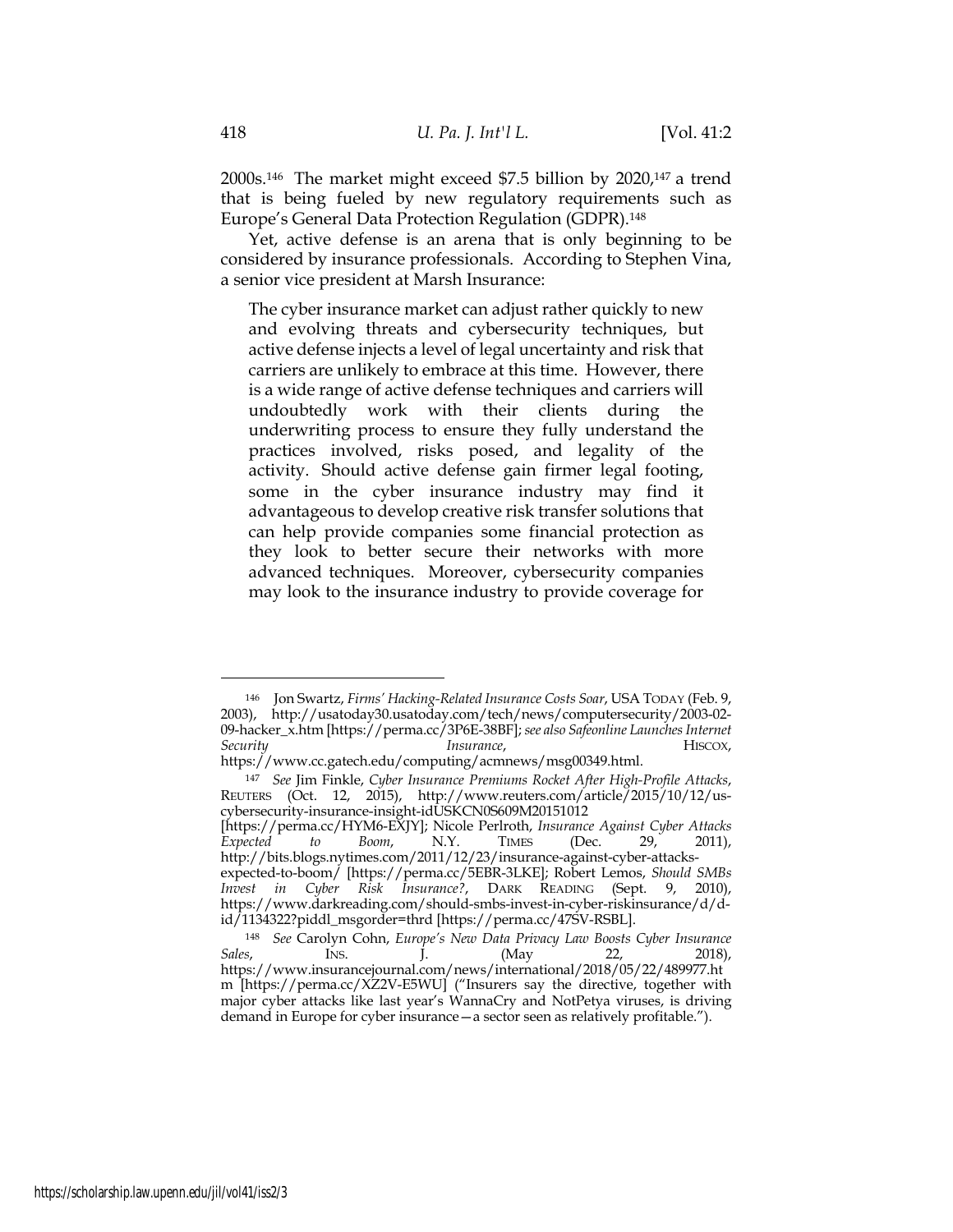potential liability stemming from their active defense services.<sup>149</sup>

It is likely that, regardless of new federal and state regulations, the insurance industry will have an important role in shaping corporate proactive cybersecurity policies, especially if a critical mass of insurance providers elect not to insure companies that engage in hacking back. That being said, activities that fall more on the passive side of the active defense spectrum outlined in Figure 1 (e.g., intelligence gathering, intrusion reporting, honeypots, etc.) are already becoming mainstays of effective cybersecurity risk management,<sup>150</sup> and as such may be encouraged by insurers.

## *4.2. Reform Efforts*

Continuing confusion over the scope and meaning of the CFAA specifically, and the permissible bounds of active defense in the United States and abroad generally, has led to efforts aimed at ensuring greater clarity. In the United States this stems from potential policy reforms through both the executive and legislative branches. For example, a 2016 George Washington University report called on the Executive to:

1. [I]ssue public guidance to the private sector with respect to active defense measures that it interprets to be allowable under current law, indicating that DOJ would not pursue criminal or civil action for such measures assuming that they are related to the security of a company's own information and systems. Such guidance should be updated on a regular basis consistent with ongoing developments in technology.

2. DOJ and the Federal Trade Commission should update their "Antitrust Policy Statement on Cybersecurity Information Sharing" (2014) to state clearly that antitrust

<sup>149</sup> Interview with Stephen Vina, Senior Vice President, Marsh Insurance, in New York, NY (July 10, 2018).

<sup>150</sup> *See, e.g.*, Mark Dargin, *Increase Your Network Security: Deploy a Honeypot*, NETWORK WORLD (Oct. 24, 2017), https://www.networkworld.com/article/3234692/lan-wan/increase-yournetwork-security-deploy-a-honeypot.html [https://perma.cc/6FV9-68R7] (providing a useful description of the term "honeypot").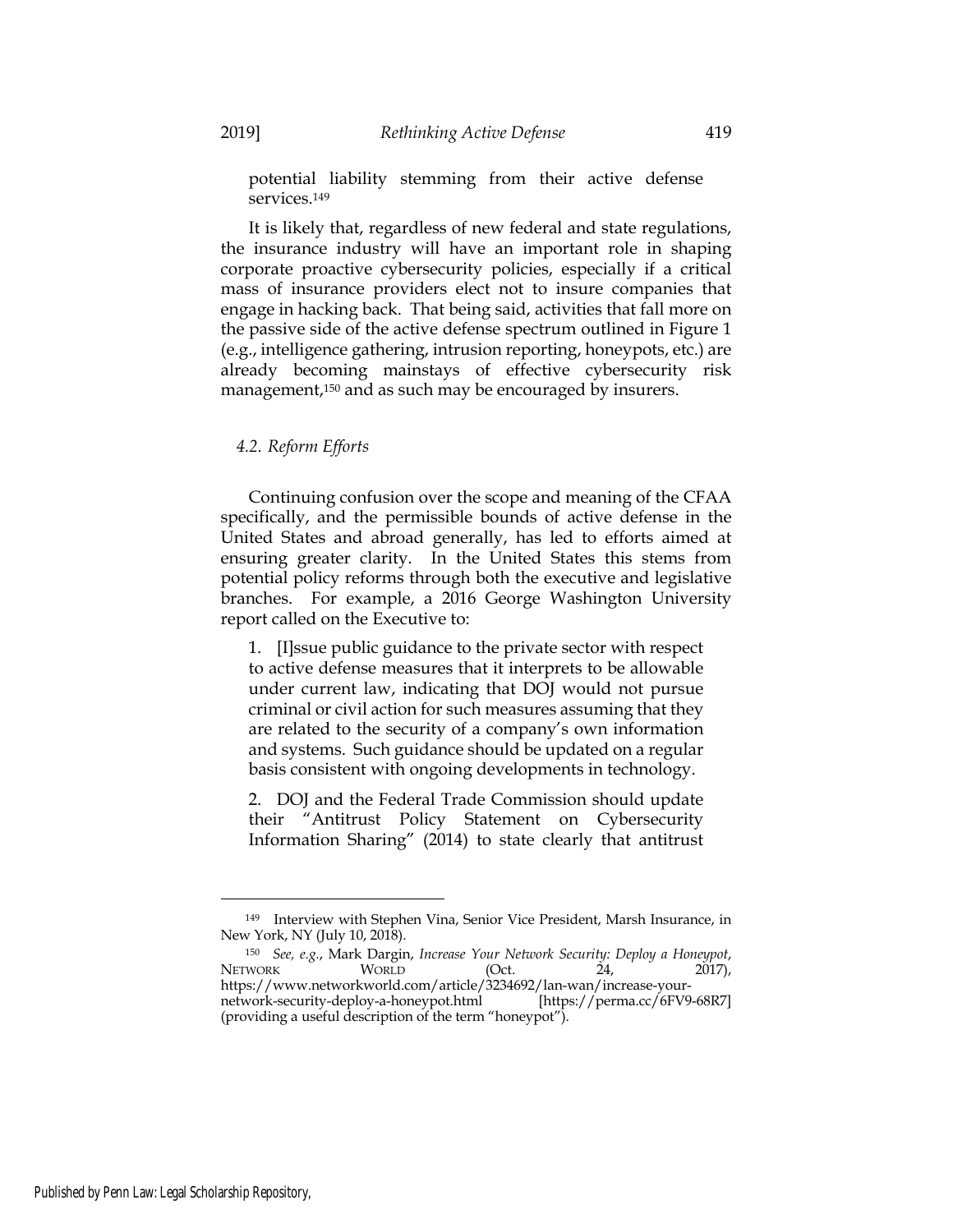laws should not pose a barrier to intra-industry coordination on active defense against cyber threats.

3. The Department of Homeland Security should coordinate the development of operational procedures for public-private sector coordination on active defense measures, utilizing existing mechanisms for cooperation such as the industry-led Information Sharing and Analysis Centers (ISACs) and Information Sharing and Analysis Organizations (ISAOs), and the National Cybersecurity and Communications Integration Center (NCCIC) at DHS.151

The report, which included a number of notable co-chairs including the former Secretary of Homeland Security Michael Chertoff, also suggested that NIST develop best practices with regard to active defense (building from its work on the CSF), that federal agencies fund new active defense research and development initiatives, that the State Department work with international partners on active defense norms development, and that the White House work to define what steps federal agencies may take on helping the private sector with active defense measures and with coordinating this effort.152 Many of these steps, though, will be difficult to take under the Trump Administration's current policies, given U.S. disengagement from numerous multilateral fora including in the Internet governance space.153

What can, or should, Congress do to help rethink active defense? The George Washington Report suggests that Congress should pass legislation to oversee the Executive Branch efforts outlined above, but it also calls on Congress to amend the CFAA "to ensure that lowand medium-risk active defense measures are not directly prohibited in statute."154 However, what is meant exactly by "lowand medium-risk" measures is left undefined in the Report, a somewhat curious omission given the well-known difficulties of attribution and escalation in this space. This suggestion, though, would seem to include a reformed Graves bill, so long as the legislation incorporated appropriate (and mandatory) oversight,

<sup>151</sup> INTO THE GRAY ZONE: THE PRIVATE SECTOR AND ACTIVE DEFENSE AGAINST CYBER THREATS, CTR. FOR CYBER & HOMELAND SEC., at xii–xiii (2016), https://cchs.gwu.edu/sites/g/files/zaxdzs2371/f/downloads/CCHS-ActiveDefenseReportFINAL.pdf [https://perma.cc/8P8K-QTBT].

<sup>152</sup> *Id*. at xiv.

<sup>153</sup> *See* Osnos, *supra* note 105 (suggesting the U.S.'s disengagement).

<sup>154</sup> INTO THE GRAY ZONE,*supra* note 151, at xiii.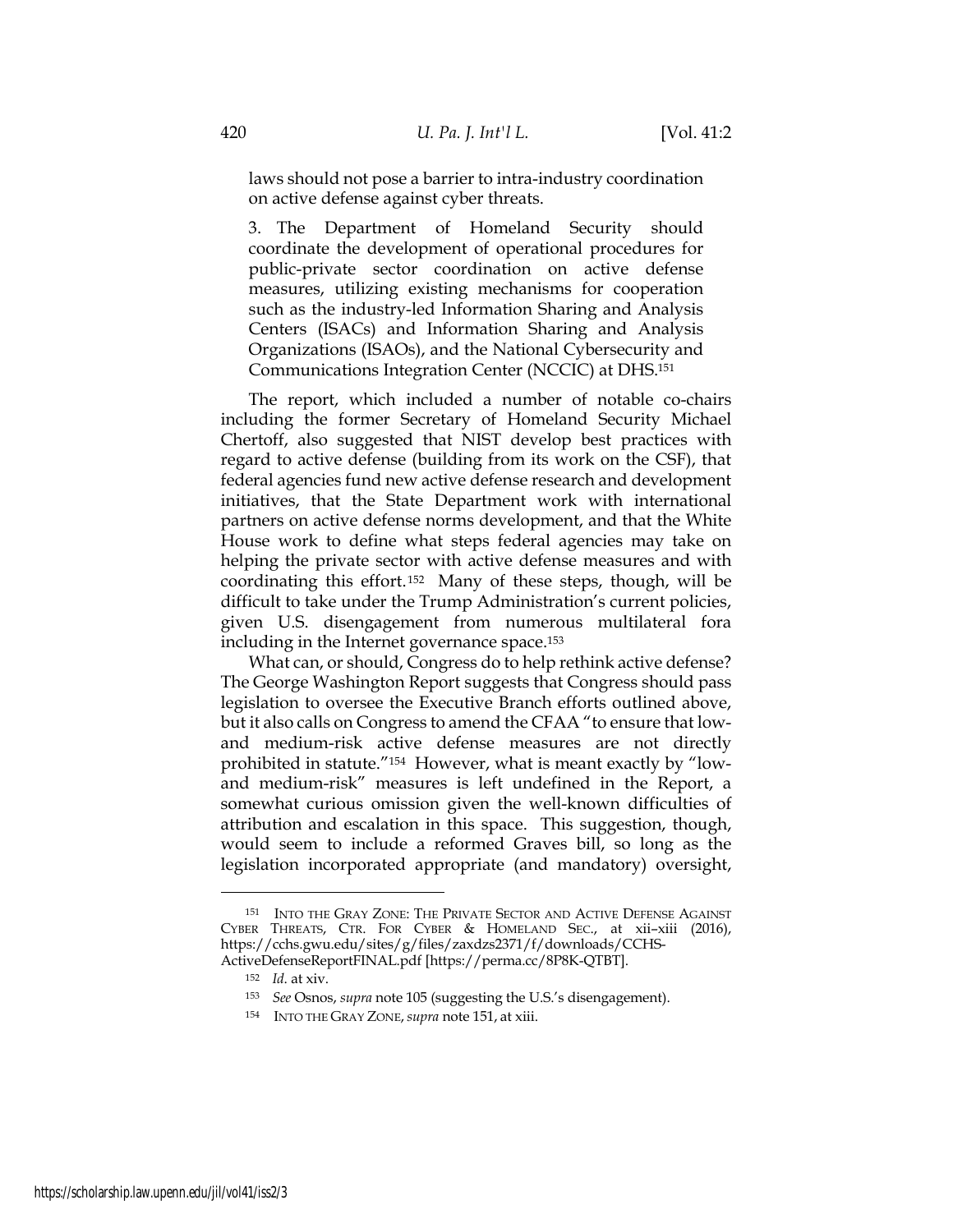clarified which types of primarily passive active defense such as beaconing are permissible under other federal laws besides CFAA,155 clarified the scope and key terms used such as what is meant by "persistent" breaches and "*computer* of the attacker,"156 and was limited to only a narrow subset of the most damaging cyber attacks, perhaps those targeting critical infrastructure sectors such as the power grid, water, transportation, healthcare, and banking. A pilot program, perhaps building from Singapore's experience, would help in this regard given ongoing concerns over attribution and the numerous other objections to *aggressive* active defense discussed above.

Finally, to establish industry active defense best practices, the private sector can, and should, create new fora to coordinate responses between stakeholders including Internet and Cloud service providers, and leverage corporate governance to wargame various scenarios and think through responses.157 The insurance industry can be a partner in this undertaking, as can other global stakeholders. For example, Siemens unveiled its "Charter of Trust" during the 2017 Munich Security Conference, which listed ten norms "to enhance confidence in technology[,] including: "supply-chain protection," "security by default," and "innovation," which includes deeper public-private partnerships that could include active defense. <sup>158</sup> When combined with Microsoft's push for a Digital Geneva Convention, which would aim to, among other things, protect critical infrastructure while limiting the development and use of cyber weapons,159 there seems to be a growing appetite for active private-sector engagement in cybersecurity norm building. In

<sup>155</sup> *See* Chris Cook, *Hacking Back in Black: Legal and Policy Concerns with the Updated Active Cyber Defense Certainty Act*, JUST SECURITY (Nov. 20, 2017), https://www.justsecurity.org/47141/hacking-black-legal-policy-concerns-

updated-active-cyber-defense-certainty-act/ [https://perma.cc/DJR5-WPUP] (noting that the proposed ACDC Act "only amends the CFAA and says nothing about the electronic surveillance statutes such as the Wiretap Act, the Electronic Communications Privacy Act, and the Pen Register Trap and Trace statute."). Beaconing is the "the continuous transmission of small packets (beacons) that advertise the presence of the base station." *Beaconing*, PC MAG. ENCYCLOPEDIA, https://www.pcmag.com/encyclopedia/term/38503/beaconing [https://perma.cc/PZ44-G97J].

<sup>156</sup> *Id*.

<sup>157</sup> *Id*. at xiv.

<sup>158</sup> Garrett Hinck, *Private Sector Cyber-Norm Initiatives: A Summary*, LAWFARE (June 25, 2018), https://www.lawfareblog.com/private-sector-cyber-norminitiatives-summary [https://perma.cc/54QZ-M8V9].

<sup>159</sup> *Id*.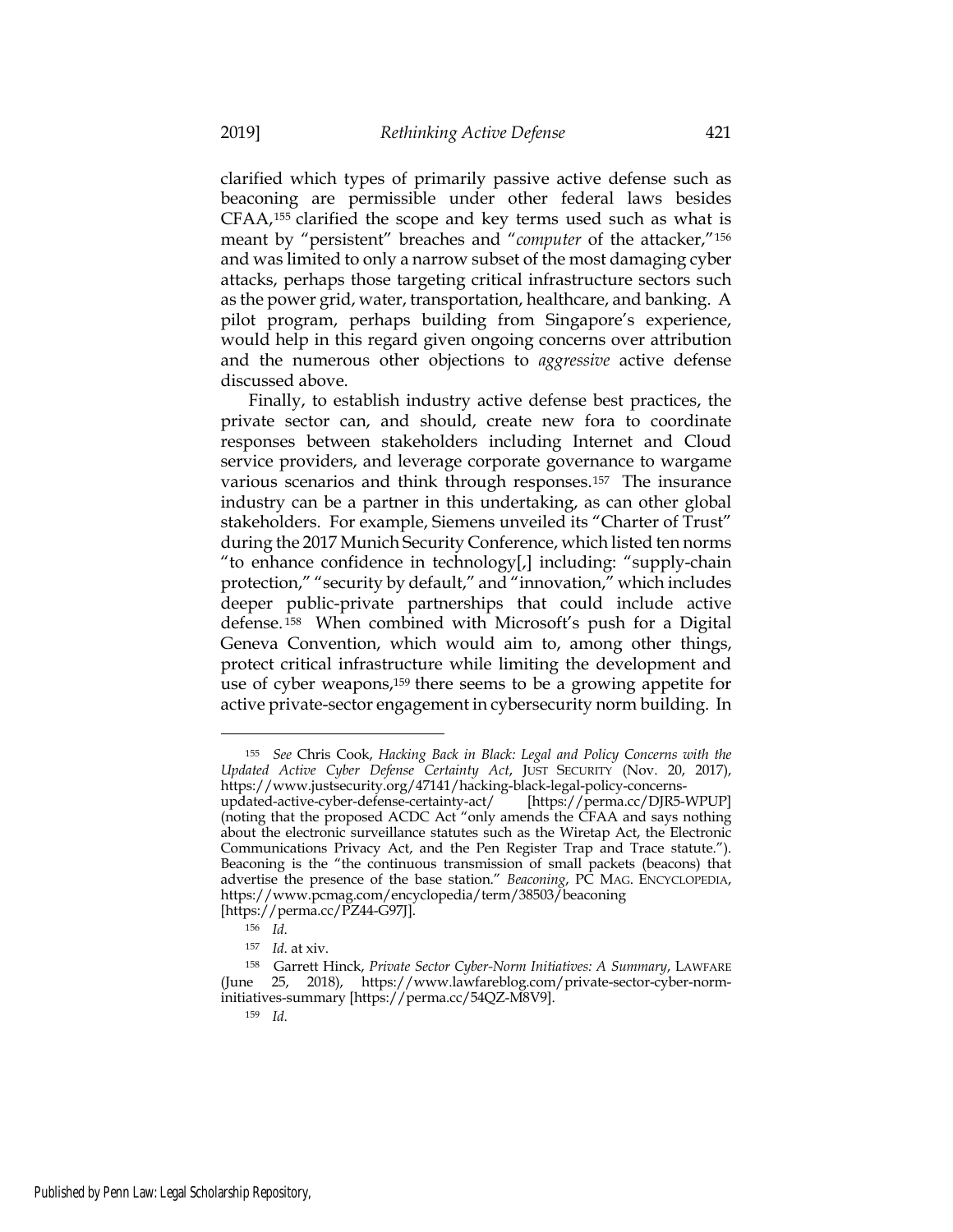fact, in April 2018, thirty-four leading tech firms—including Microsoft and Facebook—signed the "Cybersecurity Tech Accord," which calls on signatories to help safeguard "users and customers" from cyber attacks, and "oppose attacks on civilians and businesses," which, it seems, includes a prohibition on hacking back.160 Such partnerships, including the Paris Call discussed next, while not being embraced by all nations as of this writing, are also indicative of a shift toward a more polycentric approach at enhancing global cybersecurity in what could be considered a push for cyber peace.

#### *4.3. Prospects for a Proactive Cyber Peace*

"Cyber peace" has been defined by the U.N. as "a universal order of cyberspace" built on a "wholesome state of tranquility, the absence of disorder or disturbance and violence." <sup>161</sup> However desirable, such a cyber end-game is unlikely, at least in the near term.162 Cyber peace is defined here, as it has been done in previous works, not as the absence of conflict or what may be called negative cyber peace.163 Rather, cyber peace is:

the construction of a network of multilevel regimes that promote global, just, and sustainable cybersecurity by clarifying the rules of the road for companies and countries alike to help reduce the threats of cyber conflict, crime, and espionage to levels comparable to other business and national security risks. To achieve this goal, a new approach to cybersecurity is needed that seeks out best practices from the public and private sectors to build robust, secure

<sup>160</sup> *Id*.; CYBERSECURITY TECH ACCORD, https://cybertechaccord.org/accord/ [https://perma.cc/ER8R-MUCS].

<sup>161</sup> Henning Wegener, *Cyber Peace*, *in* THE QUEST FOR CYBER PEACE 77, 82 (Int'l Telecomm. Union & Permanent Monitoring Panel on Info. Sec. eds., 2011), http://www.itu.int/dms\_pub/itu-s/opb/gen/S-GEN-WFS.01-1-2011-PDF-E.pdf [https://perma.cc/7CLB-KY5R] (arguing that "unprovoked offensive cyber action, indeed any cyber attack, is incompatible with the tenets of cyber peace").

<sup>162</sup> *Cf*. at 78 ("The definition [of cyber peace] cannot be watertight, but must be rather intuitive, and incremental in its list of ingredients").

<sup>&</sup>lt;sup>163</sup> The notion of negative peace has been applied in diverse contexts, including civil rights. *See, e.g.*, Martin Luther King, *Non-Violence and Racial Justice*, CHRISTIAN CENTURY 118, 119 (1957) (arguing "[t]rue peace is not merely the absence of some negative force—tension, confusion or war; it is the presence of some positive force—justice, good will and brotherhood").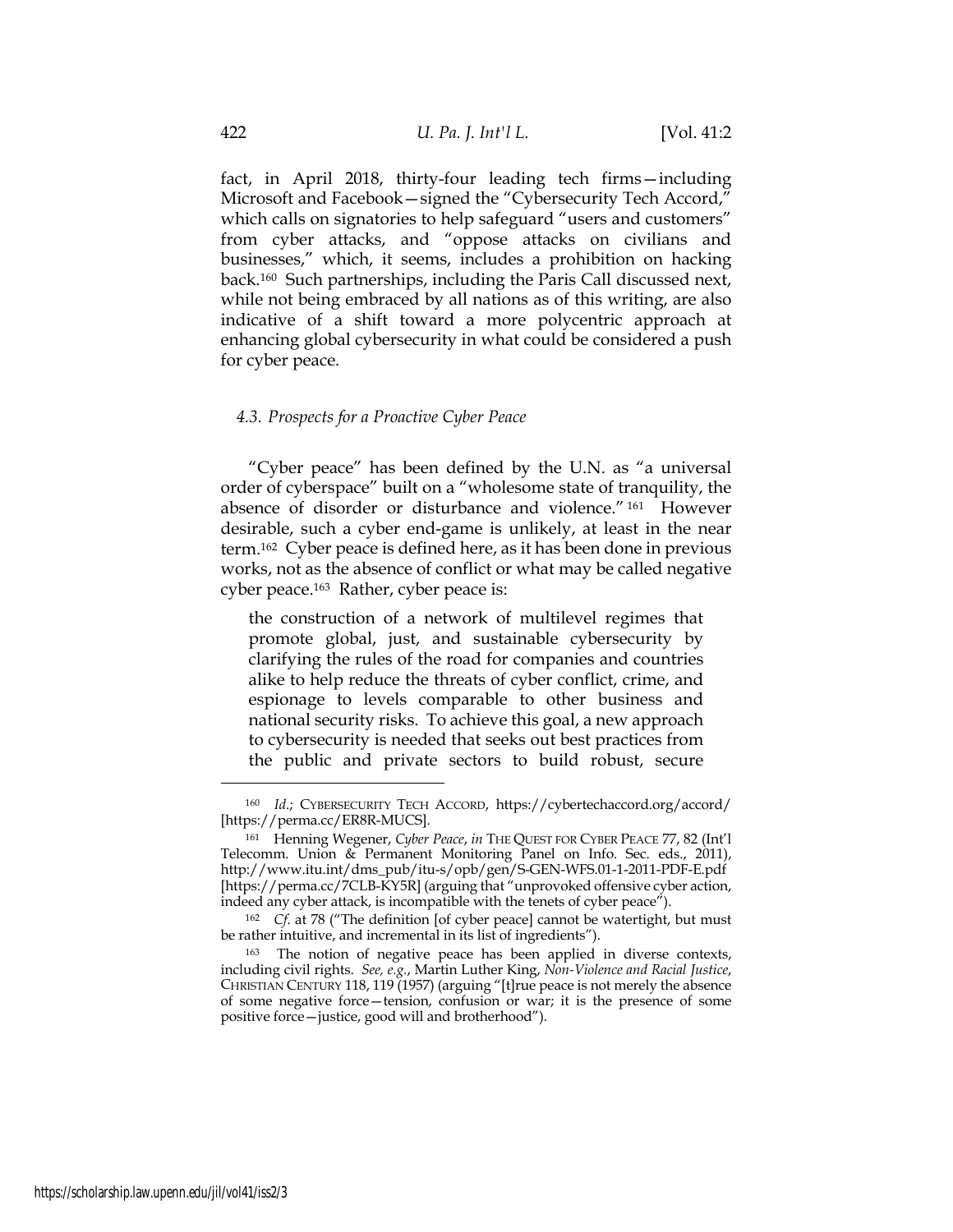systems, and couches cybersecurity within the larger debate on Internet governance. <sup>164</sup>

Working together through polycentric partnerships—such as those Cybersecurity Tech Accord and Siemens's Charter of Trust discussed above—"we can mitigate the risk of cyber war by laying the groundwork for a positive cyber peace that respects human rights, spreads Internet access along with best practices, and strengthens governance mechanisms by fostering multi-stakeholder collaboration."165 A key aspect of that effort is engaging in dialogue, including about key policy differences surrounding cyber sovereignty, <sup>166</sup> lest the worrying trend toward Internet fragmentation continue unabated.167

What role can active defense play in such an undertaking? Critics abound. Some commentators, for example, make the case that deterrence-by-denial should be at the forefront of cybersecurity policy given "[p]roblems of attribution, displays of power, controllability and the credibility of digital capabilities." <sup>168</sup> According to Professor Patrick Lin:

It is much too premature to allow for hacking back, even if the practice isn't immoral . . . At minimum, there needs to be a clear process to authorize or post-hoc review cyber counterattacks to ensure they're justified, including penalties

<sup>167</sup> Daniel Voelsen, *Cracks in the Internet's Foundation: The Future of the Internet's Infrastructure and Global Internet Governance*, SWP RESEARCH PAPER, at 1 (Nov. 2019), https://www.swp-berlin.org/en/publication/cracks-in-the-internetsfoundation/.

<sup>164</sup> SHACKELFORD, *supra* note 23, at xxv.

<sup>165</sup> Id.

<sup>166</sup> *See* Eric Rosenbach & Shu Min Chong, *Governing Cyberspace: State Control vs. The Multistakeholder Model*, BELFER CTR. (Aug. 2019), https://www.belfercenter.org/publication/governing-cyberspace-state-controlvs-multistakeholder-

model?utm\_source=SilverpopMailing&utm\_medium=email&utm\_campaign=Chi na\_Cyber\_Sovereignty\_paper%20(2)&utm\_content=&spMailingID=21986839&sp UserID=MjMwNjM5MzgzMTQ0S0&spJobID=1561316105&spReportId=MTU2MT MxNjEwNQS2 ("The divide between nations that support governance models based on cyber sovereignty, primarily China and Russia, and those that believe in the multi-stakeholder model, including most liberal democracies, is one of the most prominent ideological conflicts dividing cyberspace. Enhancing understanding on both sides of these philosophies is an important step toward preventing further fragmentation of cyberspace and necessary for avoiding conflict.").

<sup>168</sup> Matthias Schulze, Cyber Deterrence is Overrated, SWP Comment No. 34, at 1 (Aug. 2019), https://www.swpberlin.org/fileadmin/contents/products/comments/2019C34\_she.pdf.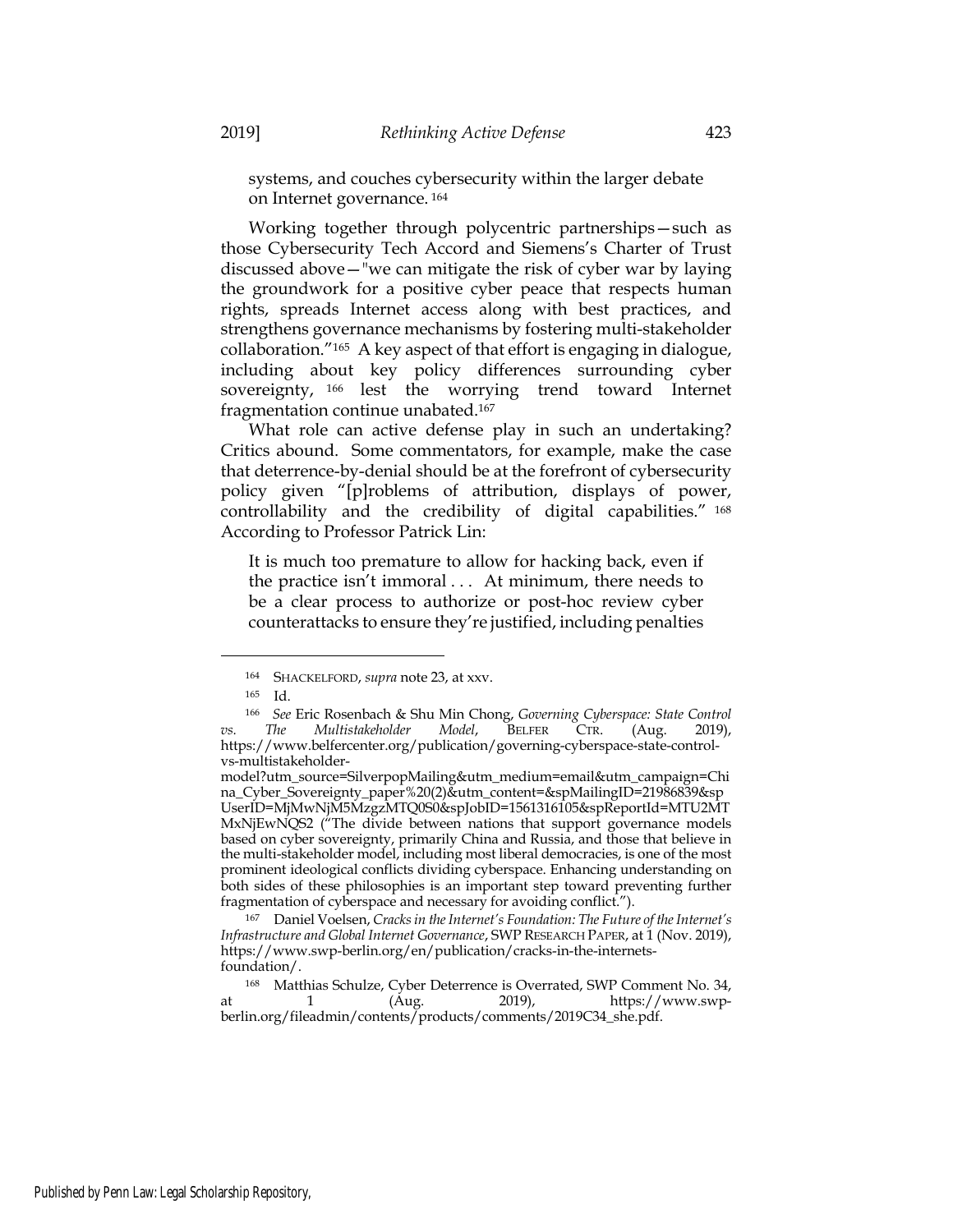for irresponsible attacks. That oversight infrastructure hasn't even been sketched out.169

The ACDC Act is an attempt at mitigating Professor Lin's concerns by tapping the FBI to play an oversight role. But this still does not get to the bigger issue. As was argued in the *New Yorker*, "[s]hould hacking back become legal, it may well help individual victims of cybercrime, but it is unlikely to make the Internet a safer place."170 This view is shared by Chris Cook of the U.S. Department of Justice, who said "the crucial question policymakers should be asking is whether we are comfortable allowing foreign actors/private entities to do on our own networks what we are proposing to authorize on theirs." <sup>171</sup> Such a destabilizing development would curtail efforts aimed at establishing international cybersecurity norms, as James Lewis, among others, has argued, potentially leading to "an abandonment of U.S. efforts to establish international norms against this type of activity."172 Concerns over friendly fire, and firms being caught in the middle of protracted cyber conflicts involving myriad private- and publicsector stakeholders, did little to convince the Trump Administration, for example, to embrace the Paris Call for Trust and Stability in Cyberspace. This agreement is a multi-stakeholder statement of principles designed to help guide the international community toward greater cyber stability, and perhaps one day cyber (also known as digital) peace. In particular, the agreement calls for action to safeguard civilian infrastructure, Internet access, and for the international community to "[t]ake steps to prevent non-State actors, including the private sector, from hacking-back, for their own purposes or those of other non-State actors."173 On the day it was announced, more than 50 nations (with the notable exception of the United States), "130 companies and 90 universities and nongovernmental groups" signed the Paris Call,<sup>174</sup> including its pledge against allowing for aggressive active defense.

<sup>169</sup> Wolff, *supra* note 2.

<sup>170</sup> Schmidle, *supra* note 33.

<sup>171</sup> Cook, *supra* note 155.

<sup>172</sup> *Id*.

<sup>173</sup> PARIS CALL FOR TRUST AND SECURITY IN CYBERSPACE (Nov. 12, 2018), https://www.diplomatie.gouv.fr/IMG/pdf/paris\_call\_text\_-\_en\_cle06f918.pdf [https://perma.cc/79JX-2LZE].

<sup>174</sup> David E. Sanger, *U.S. Declines to Sign Declaration Discouraging Use of Cyberattacks*, N.Y. TIMES (Nov. 12, 2018),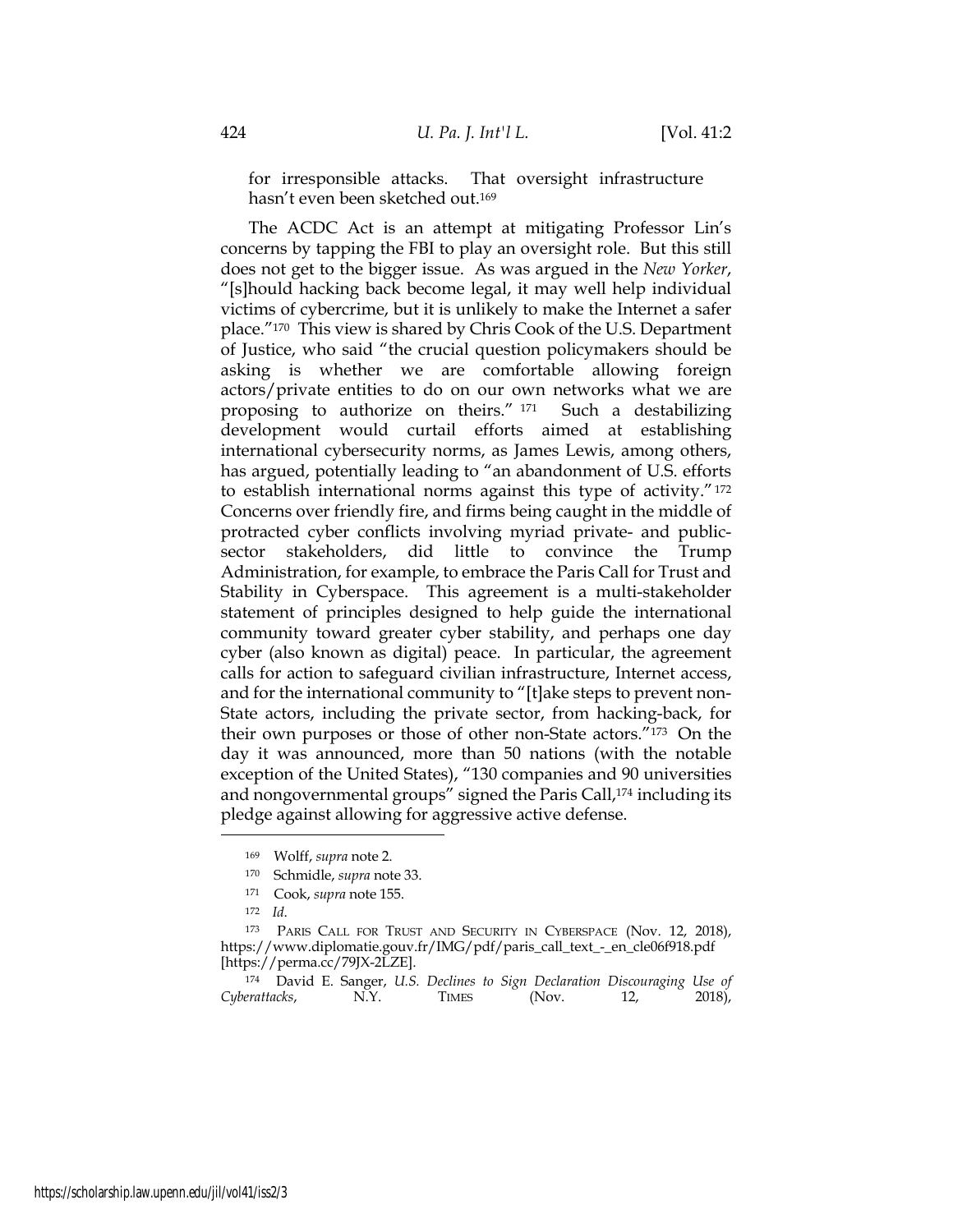This emerging international norm against aggressive active defense does not mean, though, that proactive cybersecurity especially on the *passive* side of the active defense spectrum—is not essential to building resilience and due diligence across vulnerable critical infrastructure sectors. In fact, such a "lean in" approach to cybersecurity is essential to help guard against the more reactive mindset that has long bedeviled the field of cybersecurity risk management. <sup>175</sup> And more firms seem to be embracing this viewpoint, even as there is continued strong resistance from the tech community as seen in the Cybersecurity Tech Accord, across the G7, and in all 50 U.S. states. According to Vina:

Legal uncertainties and potential unintended consequences currently limit the practicality of active defense, leading to more risk than reward at this point in time. When viewed across a comprehensive cybersecurity risk management strategy, firms are more inclined to select better established cyber defenses with identifiable metrics that meet business, contractual, or regulatory requirements. That said, interest in active defense appears to be slowly growing as policy makers consider cyber legislation to address more sophisticated threats and cybersecurity within the business community matures, leaving the door open for this tool to grow in importance in the coming years.176

As the political winds shift, and more firms suffer from cyber attacks that governments have so far failed to stop, *passive* active defense may well become more mainstream in more nations. The question is one of institutional clarify, harnessing the benefits while minimizing the myriad risks in this practice.<sup>177</sup> Already, in 2019 the

https://www.nytimes.com/2018/11/12/us/politics/us-cyberattacks-

declaration.html [https://perma.cc/UD5N-VCTN]; *Indiana University Among First to Endorse Paris Call for Trust and Security in Cyberspace*, IU NEWSROOM (Nov. 12, 2018), https://news.iu.edu/stories/2018/11/iu/releases/12-paris-call-for-trustand-security-in-cyberspace.html [https://perma.cc/X9KZ-UVFH].

<sup>175</sup> MCAFEE, UNSECURED ECONOMIES: PROTECTING VITAL INFORMATION 6 (2009), https://www.cerias.purdue.edu/assets/pdf/mfe\_unsec\_econ\_pr\_rpt\_fnl\_online \_012109.pdf [https://perma.cc/N6L4-KAML] (comparing cybersecurity investment rates across countries and concluding that "it appears that decision makers in many countries, particularly developed ones, are reactive rather than proactive").

<sup>176</sup> Vina, *supra* note 149.

<sup>177</sup> *See* Dalibor Rohac, *Indiana's Gift to the International Order*, AM. INTEREST (May 10, 2018), https://www.the-american-interest.com/2018/05/10/indianas-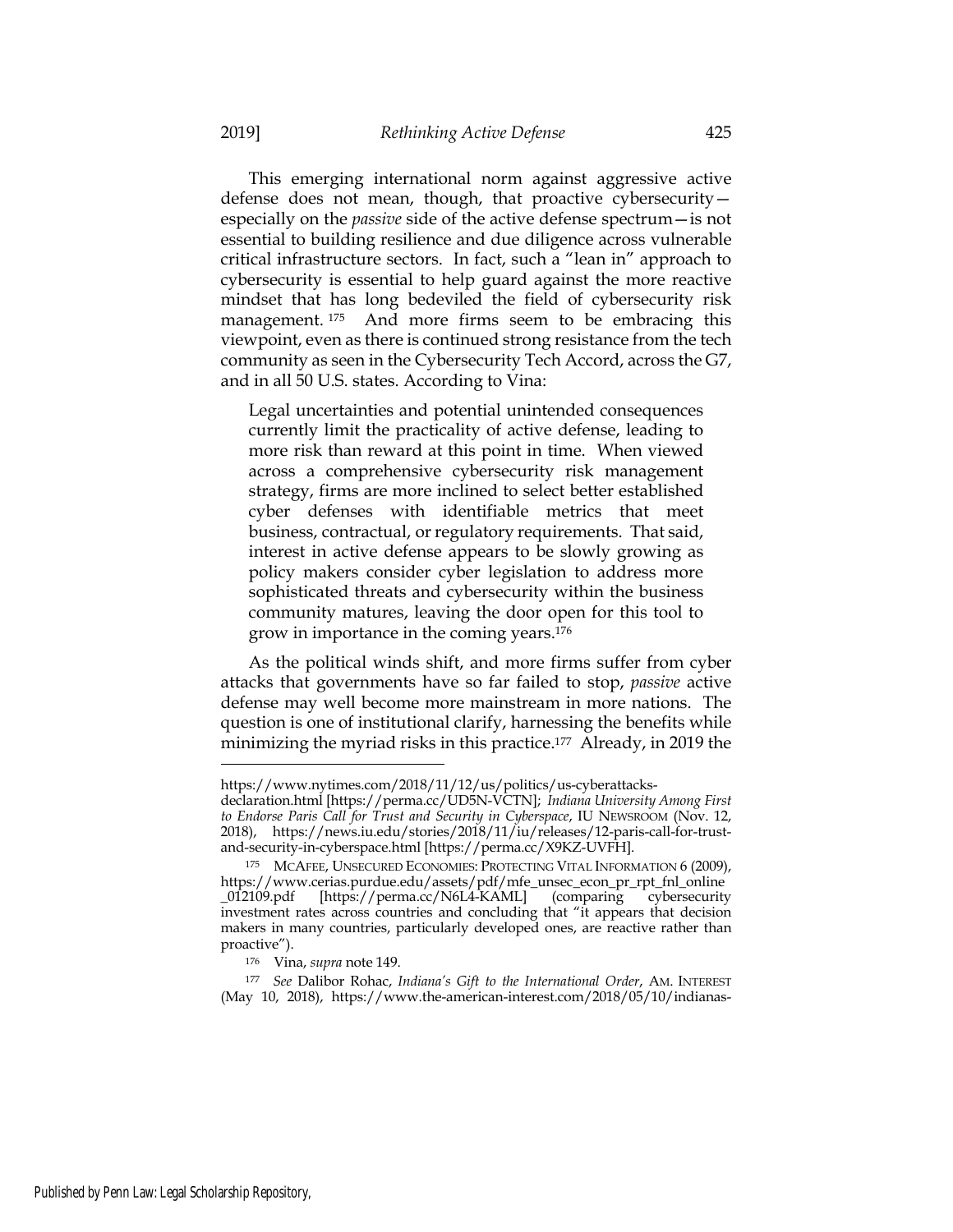United States along with twenty-six other nations issued a "Joint Statement on Advancing Responsible State Behavior in Cyberspace," which underscored the point that "the international rules-based order should guide state behavior in cyberspace.178 Yet this Statement also maintained that these nations would "work together on a voluntary basis to hold states accountable when they act contrary" to the goal of ensuring "a free, open, and secure cyberspace for future generations."179 Clearly, then, "responsible" State behavior remains in the eye of the beholder with accountability mechanisms polycentric in nature, and still rather nascent. Such a deficit in cybersecurity governance calls out for active engagement.

## 5. CONCLUSION

This Article has tracked the debate surrounding active defense, detailing how the policy has evolved at the state and federal level in the United States, across the G7, and in other major economics, including China, Australia, Thailand, and Singapore. Across these jurisdictions, we see a historic reluctance to embrace the notion of aggressive active defense (e.g., hacking back), and instead there has been a marked trend toward criminalizing unauthorized access. However, the Georgia hack-back bill, the ACDC Act, and Singapore's active defense policies portend policy shifts in the making that could destabilize the status quo and impact on cybersecurity norm developments. At a time when many forums are being created and repurposed to promote stability, and even some measure of cyber peace, if more nations permit active defense then this progress, in the form of nascent norms as embodied in the Paris Call, could be scuttled. To avoid this outcome, any policy of permitting active defense should be narrowly tailored to only allow passive active defense measures under strict government oversight, and only then for the worst cyber attacks on civilian critical infrastructure sectors. A better option might be to pursue an attribution council that would allow for unbiased, third party

gift-to-the-international-order/ [https://perma.cc/3AJT-ZDAB] (suggesting the need for balance between risks and benefits).

<sup>178</sup> JOINT STATEMENT ON ADVANCING RESPONSIBLE STATE BEHAVIOR IN CYBERSPACE, U.S. DEP'T ST. (Sept. 23, 2019), https://www.state.gov/jointstatement-on-advancing-responsible-state-behavior-in-cyberspace/.

<sup>179</sup> *Id*.